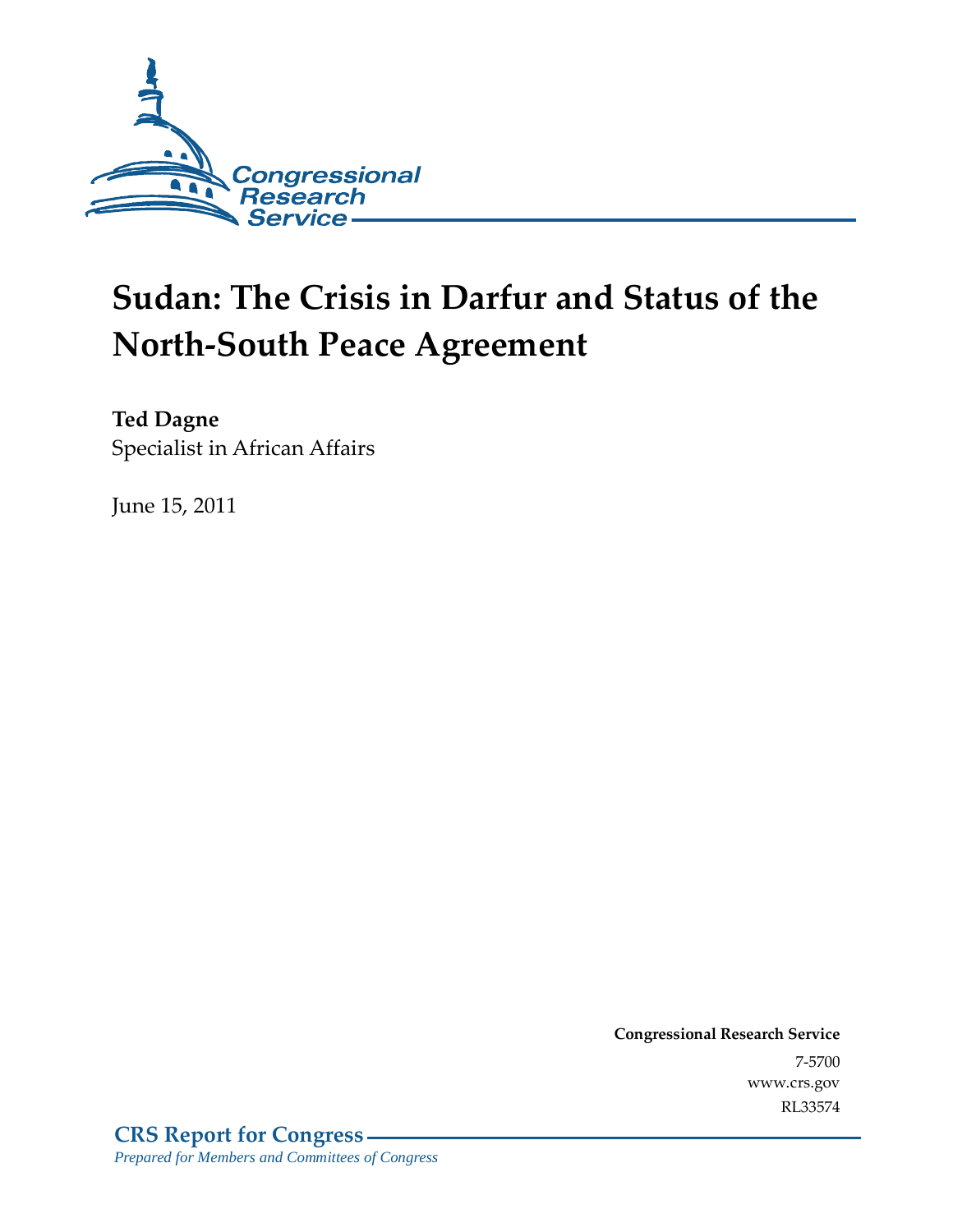## **Summary**

Sudan, geographically the largest country in Africa, has been ravaged by civil war intermittently for four decades. More than 2 million people have died in Southern Sudan over the past two decades due to war-related causes and famine, and millions have been displaced from their homes. In July 2002, the Sudan government and the Sudan People's Liberation Movement (SPLM) signed a peace framework agreement in Kenya. On January 9, 2005, the government of Sudan and the SPLM signed the final peace agreement at a ceremony held in Nairobi, Kenya. In April 2010, Sudan held national and regional elections. In January 2011, South Sudan held a referendum to decide on unity or independence. Abyei was also expected to hold a referendum in January 2011 to decide whether to retain the current special administrative status or to be part of South Sudan. The Abyei referendum did not take place. In the Southern referendum, 98.8% voted for independence and 1.17% for unity. In late May 2011, Sudan government forces dissolved the joint Abyei Administration and invaded the town, displacing more than 100,000 people in the Abyei area.

The crisis in Darfur began in February 2003, when two rebel groups emerged to challenge the National Congress Party (NCP) government in Darfur. The crisis in Darfur in western Sudan has led to a major humanitarian disaster, with an estimated 1.9 million people displaced, more than 240,000 people forced into neighboring Chad, and an estimated 450,000 people killed. In July 2004, the House and Senate declared the atrocities in Darfur genocide, and the Bush Administration reached the same conclusion in September 2004. On May 4, 2006, the Government of National Unity and the Sudan Liberation Movement/Army (SLM/A) signed the Darfur Peace Agreement (DPA) after almost two years of negotiations. In 2010, the SLM pulled out of the government and joined other rebel groups. As of May 2011, no agreement has been reached between the government and Darfur rebel groups.

In July 2007, the U.N. Security Council passed Resolution 1769, authorizing the deployment of a robust peacekeeping force to Darfur. The resolution calls for the deployment of 26,000 peacekeeping troops to Darfur and authorizes the United Nations African Union Mission in Darfur (UNAMID) to take all necessary measures to protect its personnel and humanitarian workers. As of April 30, 2011, UNAMID deployed a total of 23,129 peacekeeping personnel. As of April 2011, 89 peacekeeping personnel have been killed in Darfur. In July 2008, International Criminal Court (ICC) Chief Prosecutor Luis Moreno-Ocampo accused President Omar Bashir of Sudan of genocide, crimes against humanity, and war crimes, and on March 4, 2009, the ICC Pre-Trial Chamber issued a warrant of arrest for President Bashir for war crimes and crimes against humanity.

In late October 2009, the Obama Administration announced a new Sudan policy. The policy focuses on three policy priorities: the crisis in Darfur, the implementation of the North-South peace agreement, and counter-terrorism. The new policy links the lifting of sanctions and incentives to verifiable progress on the ground. In mid-September, the Obama Administration announced new policy initiatives on Sudan. The new policy update focuses on the Administration's active and expanded diplomatic engagement and relaxation of sanctions and restrictions. On March 31, 2011, President Obama appointed Ambassador Princeton Lyman as Special Envoy for Sudan.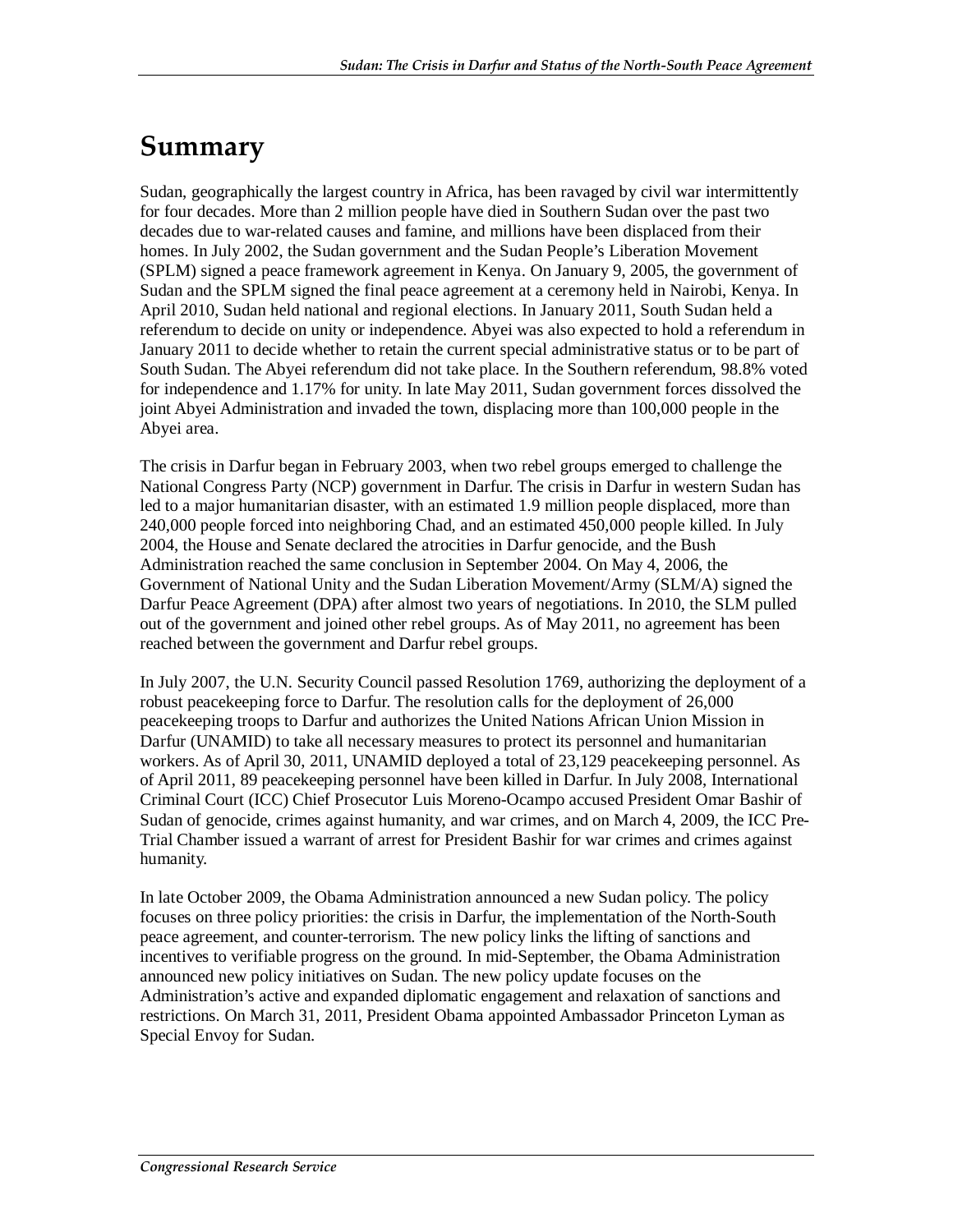## Contents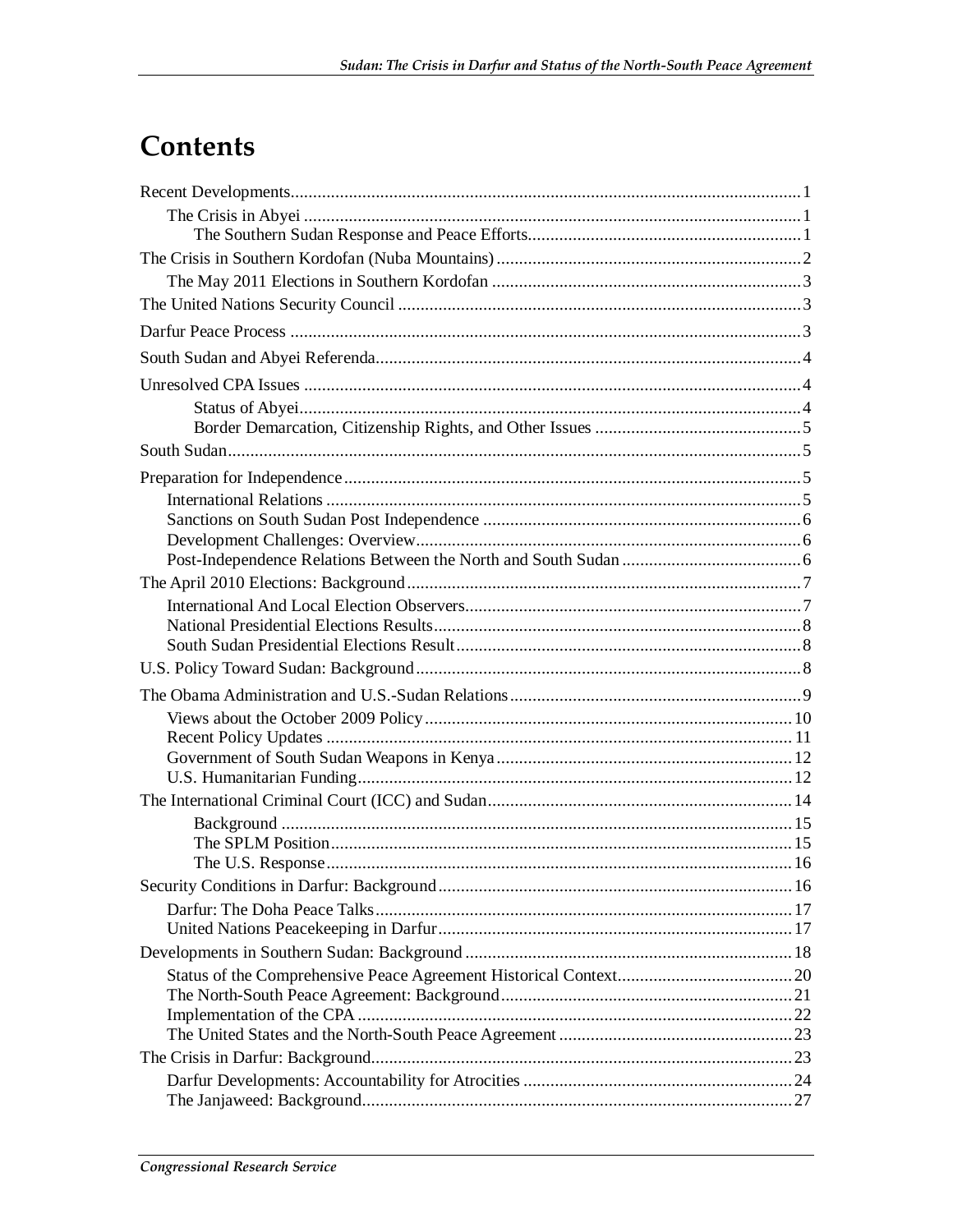### **Figures**

|--|--|

### **Tables**

### **Appendixes**

| Appendix A. Executive Order: Blocking Property of and Prohibiting Transactions with |  |
|-------------------------------------------------------------------------------------|--|
| Appendix B. Executive Order: Blocking Property of Persons in Connection with the    |  |

#### **Contacts**

|--|--|--|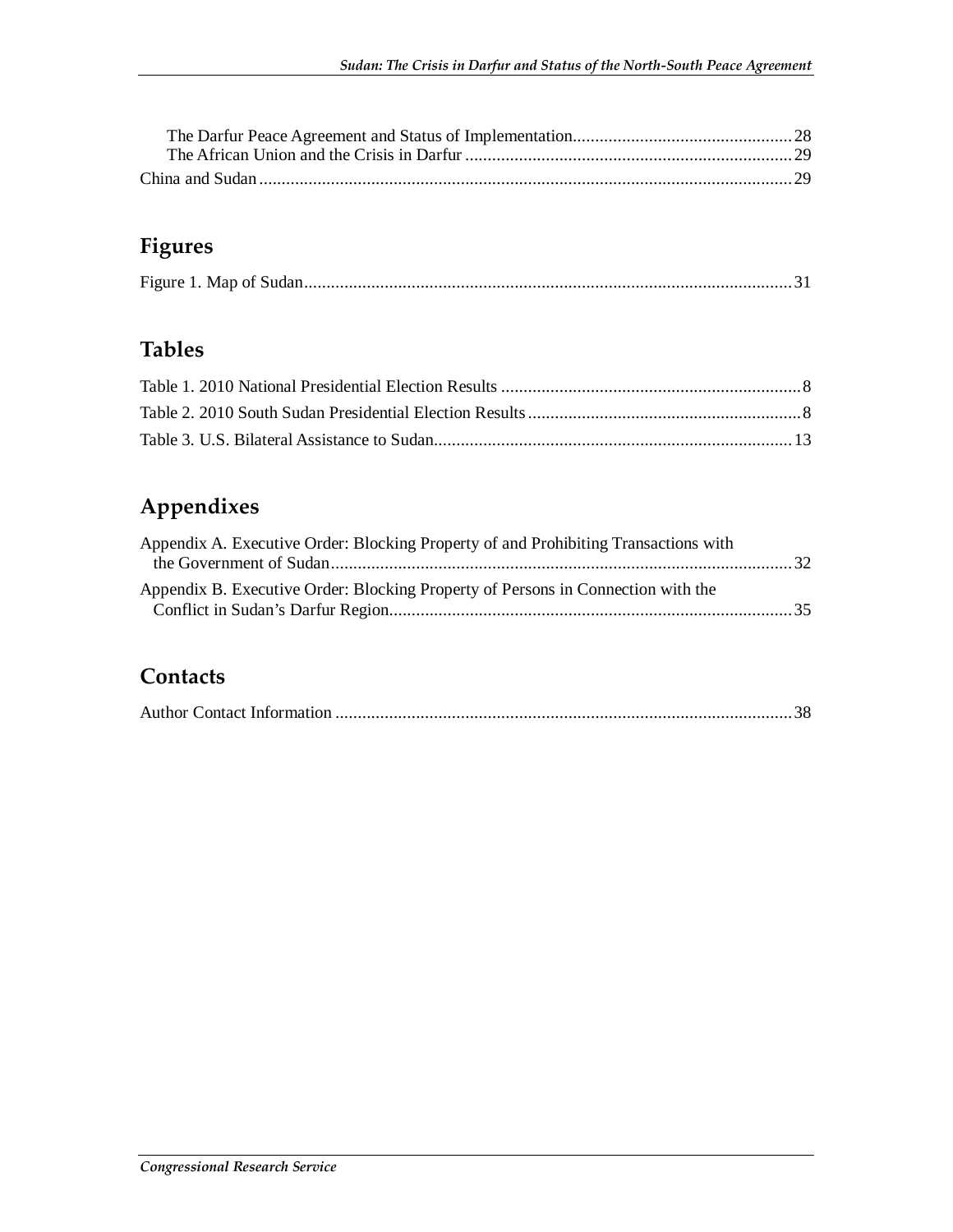## **Recent Developments**

### **The Crisis in Abyei**

On May 20-21, 2011, Sudanese Armed Forces (SAF) invaded Abyei, displacing an estimated 100,000 people, according to the United Nations Office of Humanitarian Affairs (OCHA). Among the displaced are an estimated 3,800 children. President Omar El Bashir dissolved the Joint Abyei Administration, asserting that the decision was taken after consultation within the Presidency, and appointed an Administrator for Abyei. The First Vice President of Sudan and President of Southern Sudan, Salva Kiir, was never consulted on this matter, according to senior South Sudanese officials.

The invasion of Abyei seems to have been premeditated, according to Sudanese and regional sources. The Sudanese Armed Forces have been building up their military presence in the Abyei region since January 2011. The government of Sudan claimed that they attacked Abyei in order to restore law and order, but a day after the invasion, pro-government militias and government forces were seen looting and burning, according to United Nations and South Sudanese officials. More than 100 people have been killed in the current crisis, and about 23 civilians are in the custody of the SAF as of June 2011. A United Nations confidential report warns that the crisis in Abyei could lead to ethnic cleansing if displaced Ngok Dinka residents are not allowed to return.

A day before the invasion of Abyei, there was an incident outside Abyei town between the Sudan People's Liberation Army (SPLA) and SAF forces. According to a United Nations field report, based on accounts given by SAF and one South Sudanese official, a Joint Integrated Unit (SAF) convoy, accompanied by U.N. peacekeeping forces, was allegedly attacked by the SPLA outside Abyei. South Sudanese and other sources in the region assert that there was no attack by SPLA forces. They claim that a shot was fired after an argument between two soldiers, one from the SPLA and the other from SAF. In response, a SAF unit fired RPGs on SPLA forces, and one of the RPGs landed on a truck carrying ammunitions, according to South Sudanese and United Nations officials.

#### **The Southern Sudan Response and Peace Efforts**

Days after the Abyei invasion, South Sudanese President Salva Kiir stated that his government would not be dragged into another war and that he would seek peaceful means to resolve the Abyei crisis.<sup>1</sup> President Salva Kiir sent Vice President Riek Machar and a team to Khartoum to begin negotiations with the ruling National Congress Party (NCP) to resolve the Abyei crisis. On May 30, 2011, the parties agreed to set up a Joint Committee in order to resolve the crisis in Abyei. However, the government refused to withdraw its forces from Abyei until a comprehensive agreement is reached. On June 13, 2011, an African Union (AU) official announced that North and South Sudanese officials meeting in Ethiopia had agreed in principle to demilitarize Abyei and accept Ethiopian peacekeepers to be deployed to Abyei.

On May 30, 2011, the NCP and the SPLM reached an agreement on border security, facilitated by the African Union High-Level Implementation Panel. The agreement establishes a Joint Political

<sup>&</sup>lt;sup>1</sup> The author spoke with President Salva Kiir in late May 2011.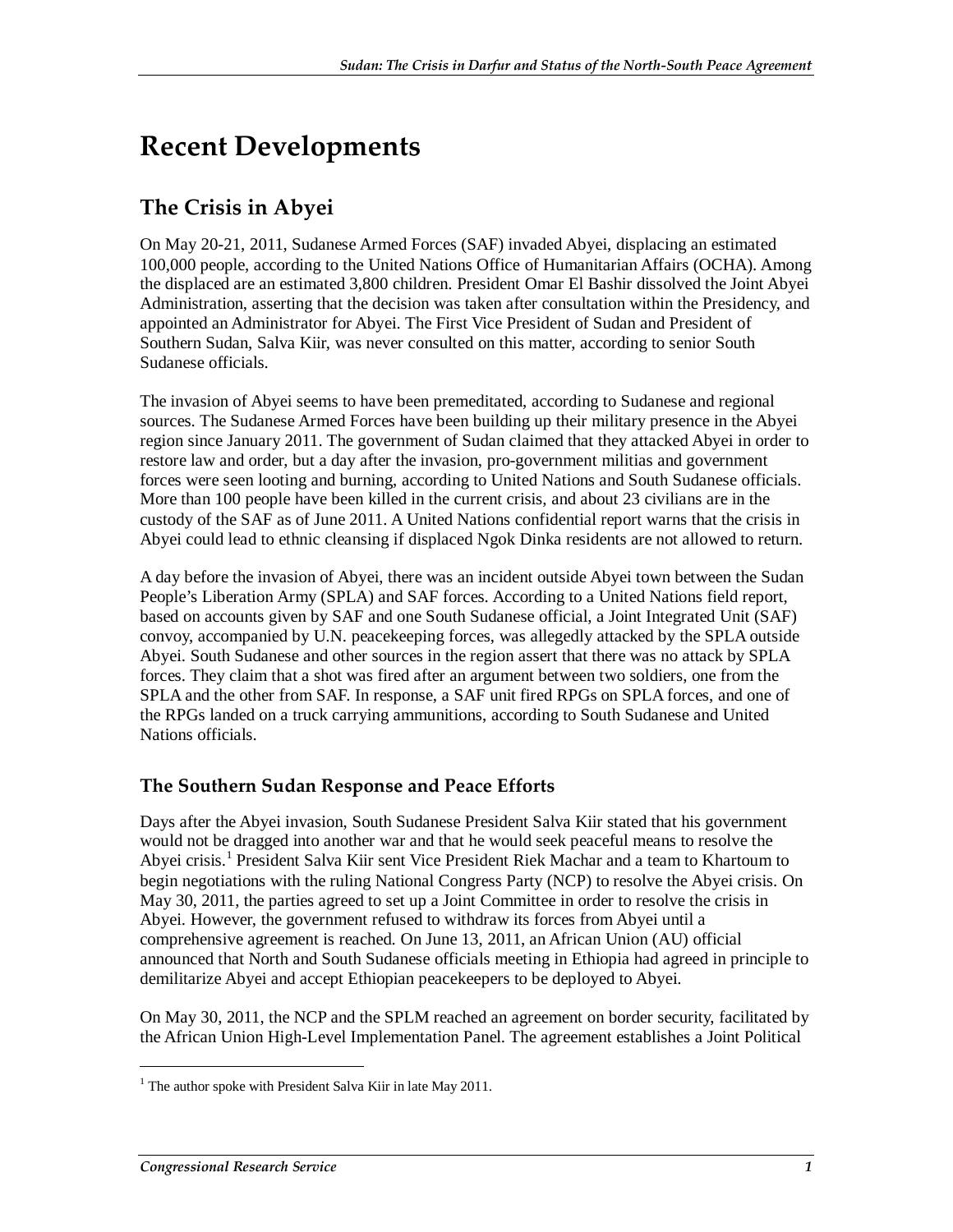and Security Mechanism to ensure border security. The two parties also agreed to a "Common Border zone, which is to be demilitarized, jointly monitored, and patrolled." This agreement seeks to defuse tensions along the North-South border. The two parties, however, have not yet reached an agreement on border demarcation.

The attack on Abyei is not the first since the signing of the peace agreement in 2005. In May 2008, government forces attacked Abyei and burned the town.<sup>2</sup> In February-March 2011, a number of villages near Abyei were attacked by government forces and their allies. Over the past several years, a number of agreements were reached between the parties to defuse tensions and resolve the status of Abyei. However, most of these agreements have not been implemented.

### **The Crisis in Southern Kordofan (Nuba Mountains)**

During the war, many people from the Southern Kordofan fought alongside the South against the government of Sudan. The SPLM-North has strong presence in Southern Kordofan. In late May 2011, a memo stamped Top Secret from the Office of the President informs the Chief of Staff of the South Sudan armed forces, General James Hooth, that the Joint Integrated Units (JIUs) in Southern Kordofan and Blue Nile states would be disarmed, despite opposition from SPLM members of the Joint Defense Board. The JIUs were deployed to a number of areas in North and South Sudan as called for in the Comprehensive Peace Agreement. In early June, a SAF unit outside Kadugli, the capital of Southern Kordofan, attempted to disarm SPLA forces. In Kadugli, elements of Sudan Armed Forces and the police reportedly refused to disarm SPLA forces, triggering fighting within these forces. The SAF deployed reinforcements and began to target SPLA units and civilians, arguing that SPLA forces began the attack.

In early June 2011, the SPLM proposed to the ruling party in Khartoum that a joint delegation be deployed to Southern Kordofan to resolve the crisis. A joint delegation was sent in early June 2011 and an agreement was reportedly reached. Two hours after the delegation left, however, government forces began to attack SPLA areas and target SPLM supporters. The residence of the Deputy Chairman of SPLM, General Abdul Aziz Adam Al Hilu, was attacked by government forces. The intention was to kill the Deputy Chairman, according to sources in Southern Kordofan. General Abdul Aziz had left the residence for a secure location two days earlier, anticipating such moves, according to a Sudanese intelligence source and senior SPLM officials.

As of June 13, 2011, the conflict had spread to other parts of the state. An estimated 10,000 internally displaced people are located outside the United Nations Mission in Sudan (UNMIS) camp. The United Nations Office for the Coordination of Humanitarian Affairs said between 30,000 to 40,000 people, out of a population of 60,000 in Kadugli, have fled the town. A number of civilians have been taken from the camps by security forces, according to United Nations officials in Southern Kordofan. UNMIS civilian staff have been refused permission to leave the state, despite an order by the United Nations to evacuate. As of June 10, United Nations flights to and from Kadugli had been suspended by the government of Sudan. UNMIS officials have warned that they may not be able to protect civilians if conditions do not improve soon.

 $2^2$  See attached photos of Abyei taken by the author in May 2008.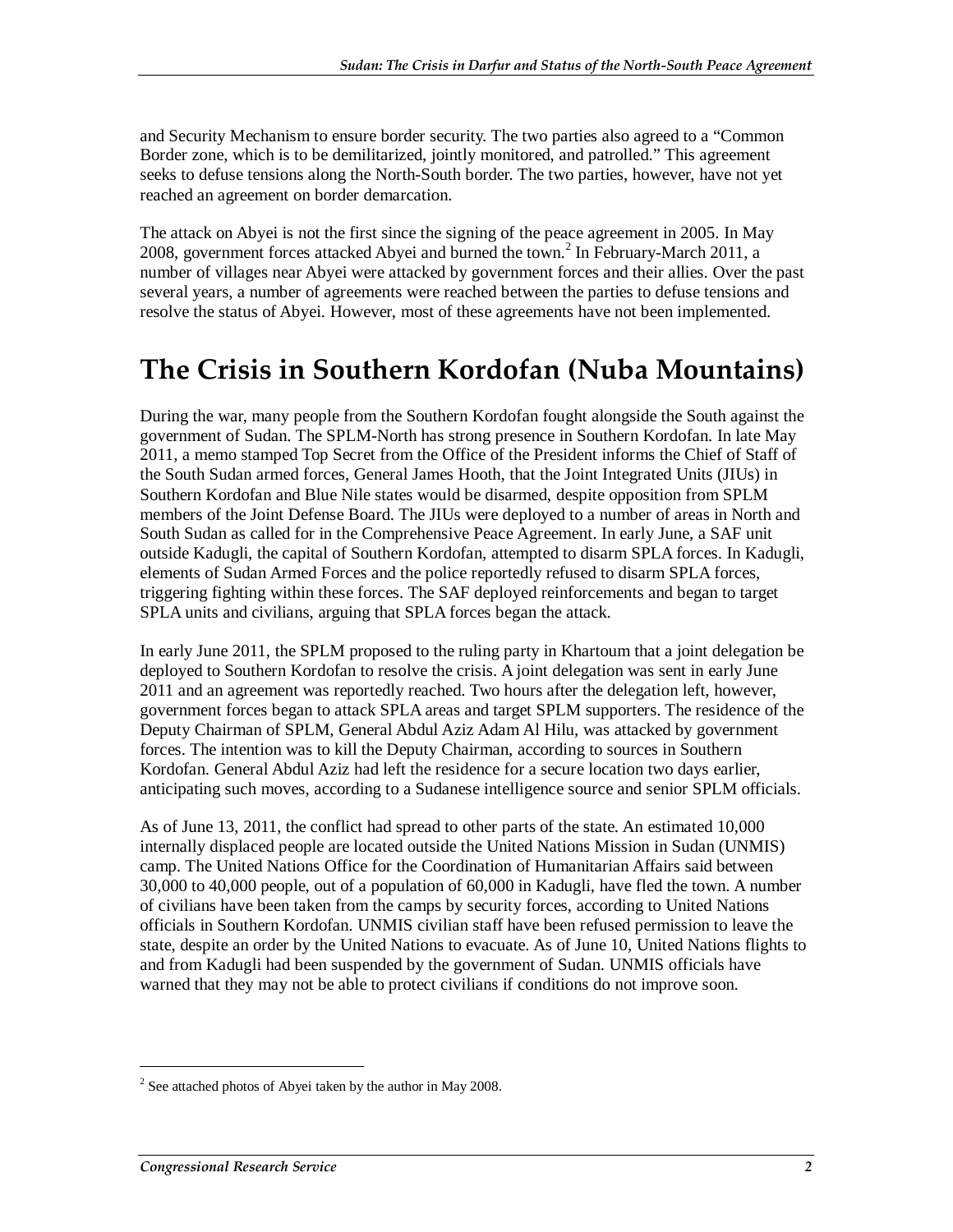#### **The May 2011 Elections in Southern Kordofan**

In early May 2011, Southern Kordofan held elections for governor and local offices. General Abdul Aziz was the SPLM candidate and the National Congress Party candidate was Ahmed Haroun, who is wanted by the International Criminal Court (ICC) for crimes against humanity and war crimes. Haroun was declared the winner, although General Abdul Aziz was leading by over 11,000 votes, according to multiple sources in Sudan. The SPLM-North has challenged the elections result and the dispute has not been resolved.

### **The United Nations Security Council**

In late May 2011, a United Nations Security Council delegation visited Sudan at the height of the Abyei crisis. The delegation went to Khartoum but senior government officials, including Vice President Ali Osman Taha and Foreign Minister Ali Karti, failed to show up for the scheduled meetings. The delegation visited Juba and met with senior government officials, including President Salva Kiir. The delegation had planned to visit Abyei but their visit was cancelled because of the crisis. In late May 2011, the U.N. Security Council condemned the attack by Southern forces against the United Nations convoy on May 19 and the invasion of Abyei by Sudan Armed Forces. The Security Council demanded the withdrawal of government forces from Abyei.

In late April 2011, the U.N. Security Council extended the mandate of UNMIS until July 9, 2011. In May 2011, in a report to the Security Council, Secretary General Ban Ki-moon proposed a new peacekeeping mission to replace UNMIS. The proposed United Nations Mission in South Sudan (UMISS) calls for the deployment of 7,000 troops, with a Chapter VI and Chapter VII-mandate. The government of Sudan has rejected an extension of the mandate and has demanded that the United Nations end its peacekeeping operation. In 2010, the United States provided \$361.1 million in contribution for UNMIS operations, and an estimated \$289.1 million in 2011. The request for 2012 is \$298.6 million.

### **Darfur Peace Process**

On May 31, 2011, after three days of consultation on the crisis in Darfur organized by the government of Qatar in Doha, the participants (civil society groups, internally displaced persons, refugees, the Government of Sudan, Darfur rebel groups, tribal leaders, and Darfuris in the Diaspora) endorsed a framework document for peace in Darfur. According to a press release issued by the organizers, "the conference endorsed the Doha draft document as the basis for reaching a permanent ceasefire, a comprehensive and inclusive peace settlement, and sustainable peace and stability in Darfur." The government of Sudan also announced that a vice president from Darfur would be appointed. Darfur rebel groups called for more negotiations to reach an agreement, and the government of Sudan dispatched Presidential Advisor Ghazi Salah Addeen to begin follow-up discussions.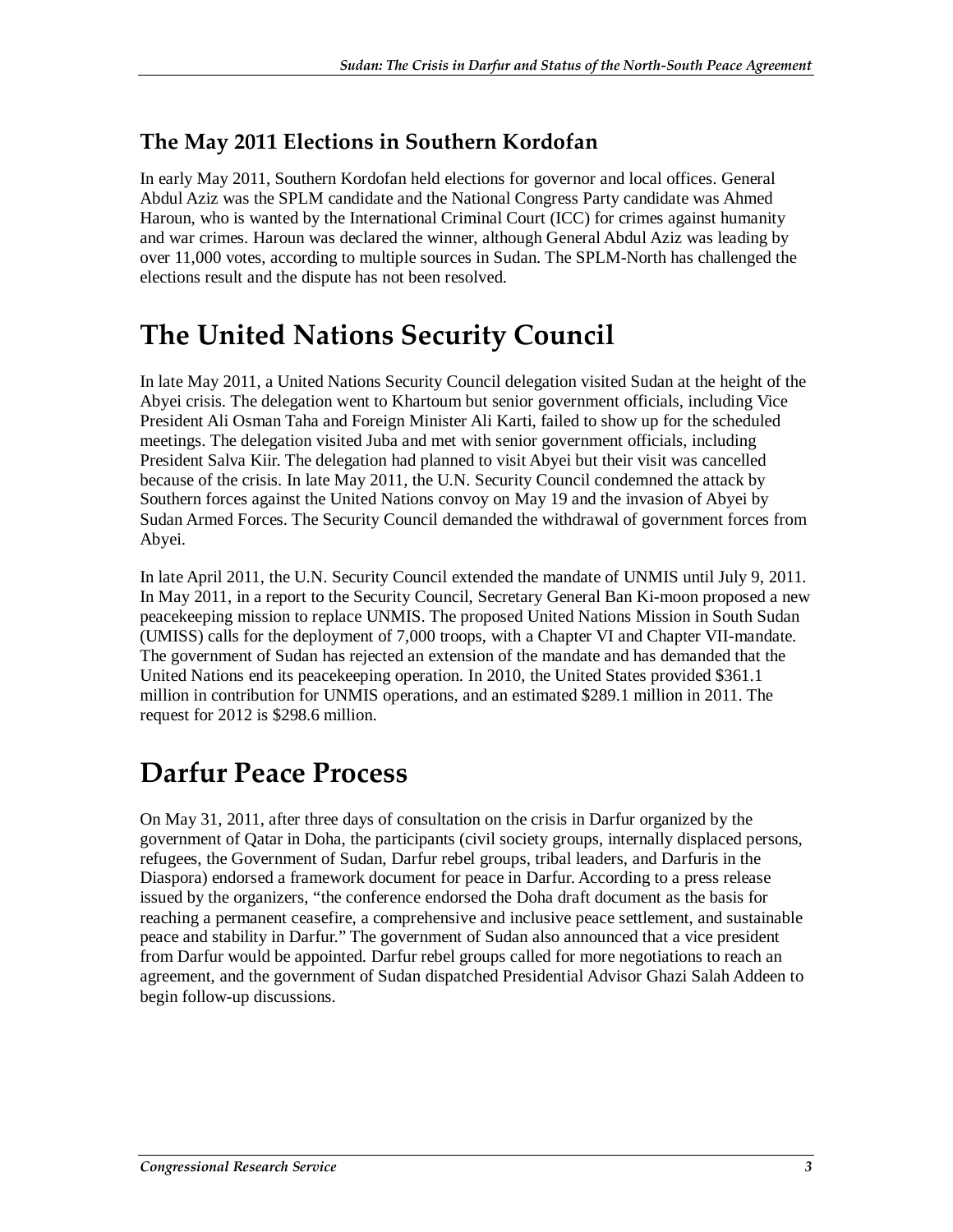## **South Sudan and Abyei Referenda**

In January 2011, South Sudan held a peaceful and transparent referendum on Southern secession or unity, as called for in the Comprehensive Peace Agreement (CPA).<sup>3</sup> An estimated 3.9 million people were registered to vote, including those residing in other countries. An estimated 3.8 million people, or 97.5%, voted in the referendum. According to the South Sudan Referendum Commission (SSRC), 98.8% voted for secession, while 1.1% voted for unity. In early February, Sudanese President Omar al-Bashir officially accepted the result of the referendum. The United States, the African Union, the European Union, the United Nations and others endorsed the result. On July 9, 2011, South Sudan will officially declare independence and the new country reportedly will be named the Republic of South Sudan.

Abyei was also expected to hold a referendum on January 9, 2011, to decide whether to retain its current special administrative status or to be part of Southern Sudan. However, the referendum did not take place, in large part due to the government of Sudan's rejection of agreements on Abyei. In late December 2009, the Sudan National Assembly passed the South Sudan and Abyei Referendum Act. However, the Abyei Commission was never established as called for in the Act and residents of Abyei were not registered to vote. In February and early March 2011, government forces and their allies attacked several villages around Abyei and many residents fled the town of Abyei in early March 2011. On March 3, 2011, the State Department, in a press release, condemned the violence in Abyei.

### **Unresolved CPA Issues**

#### **Status of Abyei**

Over the past several months the African Union High Level Implementation Panel, chaired by former South African president Thabo Mbeki, has been mediating on Abyei and other postreferendum issues. In early December 2010, the Panel presented the parties six options to consider on Abyei. Several of the options were seen by the parties as unacceptable. The Bashir government favors the option that divides Abyei into two. The SPLM rejected that option, arguing that the South has made several territorial concessions over the past two years. Another proposed option was the return of Abyei to South Sudan and to provide a number of concessions to the north, including 30% representation in parliament and in the executive.

Is an all-out war between the North and South over Abyei possible? Although some of the senior political leaders and military commanders in the South come from the Abyei region, it does not appear that war over Abyei is inevitable. It is possible, however, that the Southern army may be dragged into a limited conflict over Abyei. The ruling party in Khartoum has accepted the referendum results but has hardened its position on Abyei. The South is inclined to find a solution short of war.<sup>4</sup> Another potential trigger for a conflict is if proxies of the government begin to target southerners in the North and Abyei. The government of South Sudan and its army may not be able to control some units and the population in such scenario.

 $3$  The author spent one week in Southern Sudan during the referendum.

<sup>&</sup>lt;sup>4</sup> Author interview with President Salva Kiir and other senior officials and military officers, January 2011.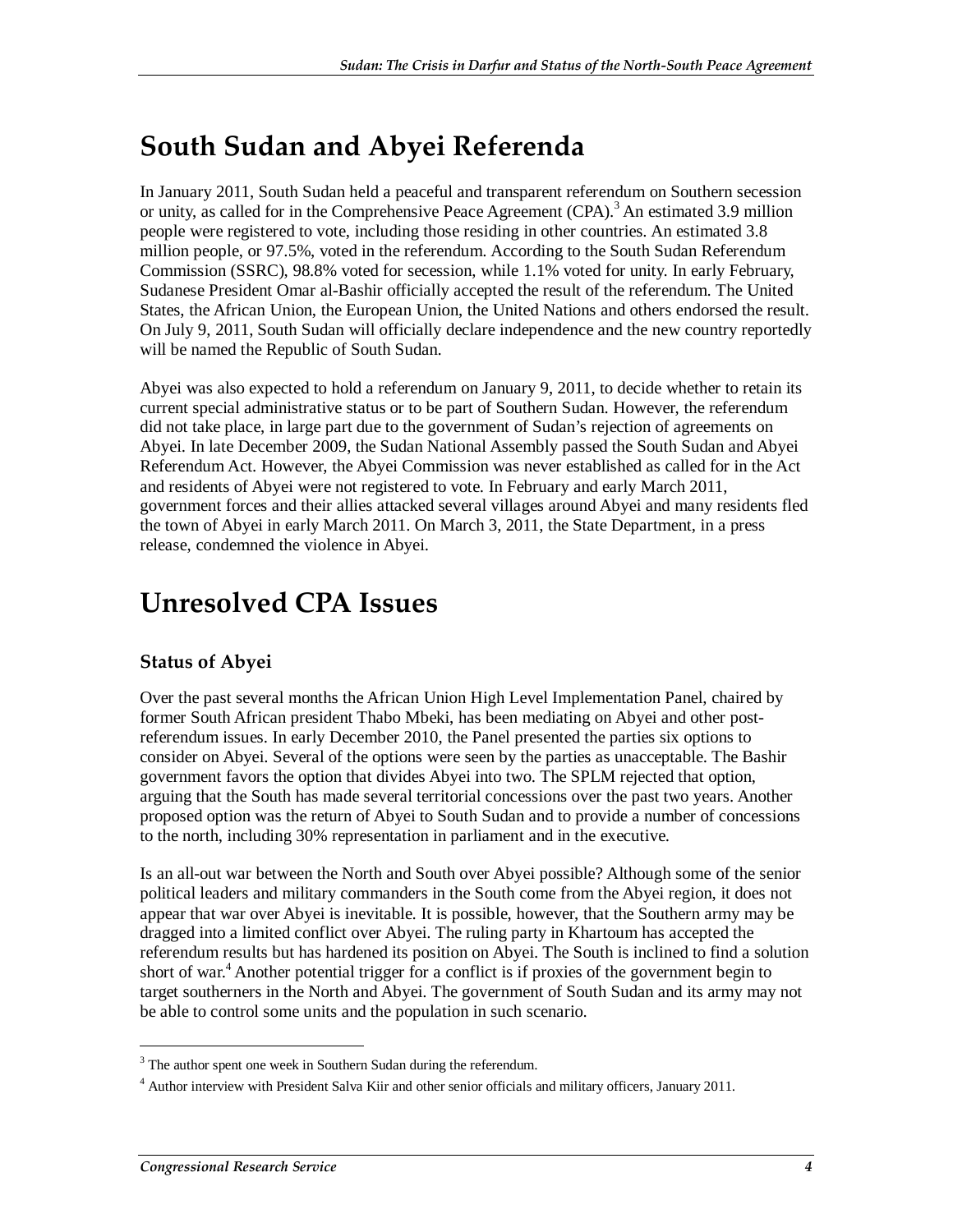#### **Border Demarcation, Citizenship Rights, and Other Issues**

While important progress has been made, the North-South border demarcation is not fully resolved. The parties have also made some progress on citizenship rights, although there was no formal agreement on this issue as of June 2011. The Government of Southern Sudan (GOSS) has called for debt forgiveness for Sudan, but the parties have not reached agreement on what percentage, if any, of the debt the GOSS will be responsible for. Other unresolved issues include currency, security arrangements, and use of Sudanese ports and the Sudan pipeline for the export of oil. In early June 2011, President Salva Kiir issued a Presidential Decree to set up a Marketing Team to market Southern Sudan oil and also to explore alternative routes for the exportation of its oil.

### **South Sudan**

## **Preparation for Independence**

The government of South Sudan (GOSS) has been actively engaged on a wide range of issues in preparation for independence. The GOSS is expected to declare independence on July 9, 2011. The Political Bureau of the SPLM decided in February 2011 that the new country will be named the Republic of South Sudan, created a Constitutional Review Commission, and announced that an inclusive new government will be established in July 2011. New elections are not expected to take place, as Southern Sudan held presidential, parliamentary, and regional elections in April 2010. As part of the government's reconciliation efforts, the SPLM invited opposition and armed groups to talks and reached agreements with most of those present. However, it is likely that political infighting with the ruling party may develop after independence. The GOSS is also assisting returning refugees and internally displaced persons, and in January 2011, President Salva Kiir assured Sudanese nationals from the north that they can stay in Southern Sudan as long as they wish.

### **International Relations**

During the war, the SPLM maintained strong ties with many African countries and received political, financial, and military assistance from some governments. In East Africa, the SPLM enjoys strong ties with the governments of Eritrea, Ethiopia, Kenya, Tanzania, and Uganda. Under successive governments, Ethiopia provided significant political and military support to the SPLM/A. Eritrea provided major military assistance in the 1990s, especially to SPLM/A and its allies in Eastern Sudan. The SPLM during the war and the GOSS over the past five years has maintained warm relations with the United States, Norway, South Africa, and a number of other countries in Europe, Africa and Asia. Relations between China and Southern Sudan have also improved in recent years. The SPLM leadership maintained ties with Egypt over the past two decades, although the government of Egypt under Hosni Mubarak was not supportive of the South's right to self determination. Towards the end of the war, Egyptian authorities accepted the fact that independence is inevitable.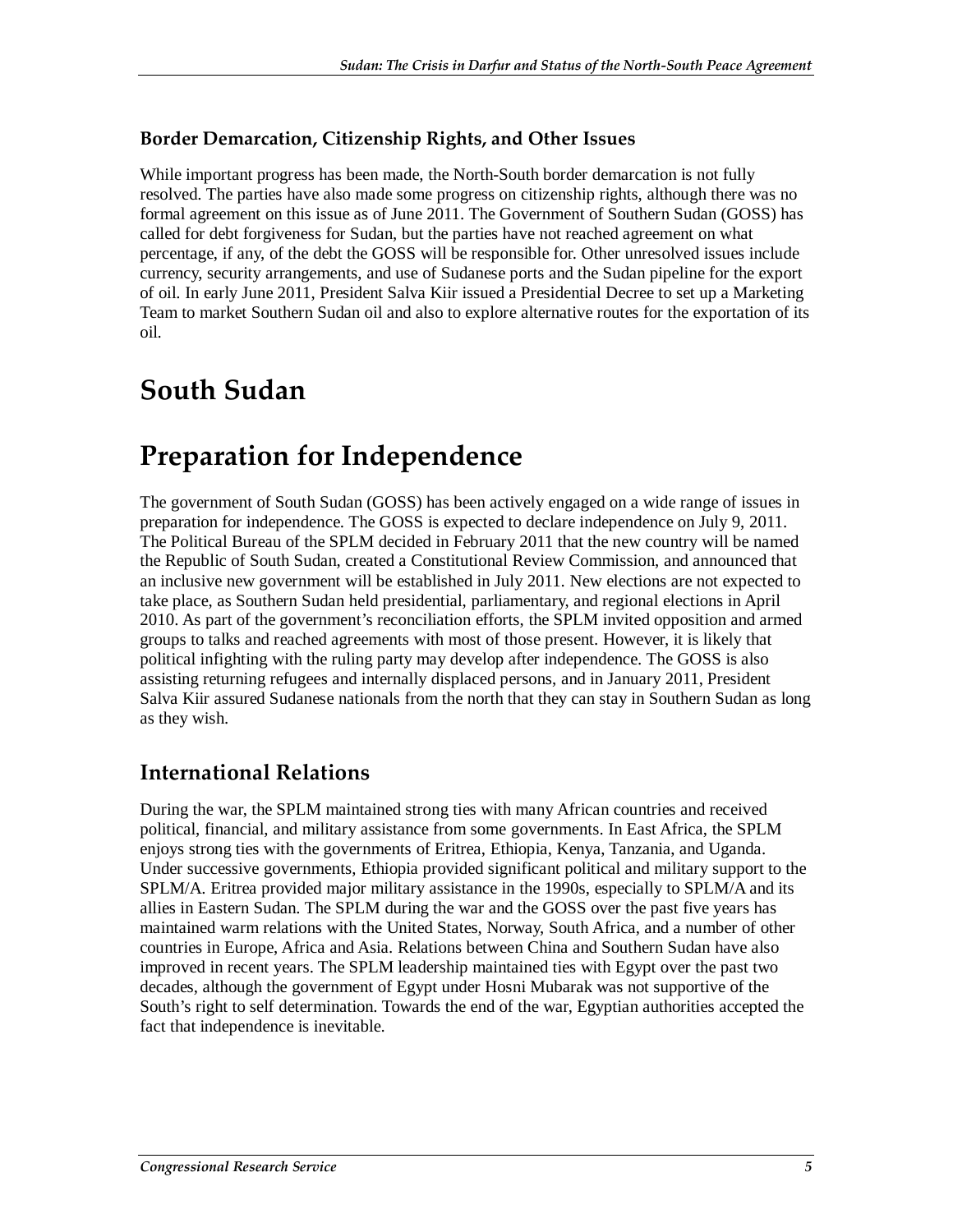#### **Sanctions on South Sudan Post Independence**

The United States maintains a number of sanctions on the government of Sudan.<sup>5</sup> Most of the sanctions and restrictions on Southern Sudan, however, have been lifted. Some sanctions imposed on Sudan still affect Southern Sudan and require waivers by the executive branch. As a U.S. designated state sponsor of international terrorism, Sudan is generally denied foreign assistance and faces other restrictions. However, the United States has been providing assistance to South Sudan, where U.S. business and trade are also allowed. After July 2011, the new country of South Sudan will not face any existing sanctions or restrictions, although transactions between the North and the South in the oil sector could have an impact on South Sudan if current sanctions in the oil and financial sectors remain.

#### **Development Challenges: Overview**

Southern Sudan faces serious development challenges, and many observers assert that it will take years to see sustained economic growth. The main challenges include the absence of good infrastructure, skilled labor, heavy dependency on oil revenues, and corruption. In the education sector, important progress has been made over the past several years, while other sectors of the economy remain far behind. Enrollment rates in primary school have more than doubled over the past five years, according to Southern officials. Transportation is a major problem due to lack of roads, and the only major airport, with limited capacity, is in the regional capital, Juba. Southern Sudan is land-locked, making a negotiated agreement important for the exportation of its oil through Sudan's pipelines. Telephone service is limited to major towns and dependent on cell phone services from Uganda and Khartoum. Many Southern Sudanese do not have access to electric power.

#### **Post-Independence Relations Between the North and South Sudan**

The ruling National Congress Party (NCP) in Khartoum has been pressing the SPLM to end its relations with and support to political groups in the north, including to northern members of the SPLM. The SPLM has made it clear on a number of occasions during the negotiation and the transition period that it will not enter into a political alliance with the ruling NCP. Northern members of the SPLM are likely to form a new party opposed to the NCP. The SPLM leadership has assured the NCP that its primary objective is to maintain good relations with Khartoum and that a peaceful and democratic Sudan is in the interest of Southern Sudan. The Bashir government has been providing assistance to armed elements opposed to the GOSS over the past several years. The SPLM is also accused of providing assistance to Darfur rebel groups. If the Darfur, Southern Kordofan, and Abyei crises are resolved, prospects for better relations between the NCP and the SPLM are good.

 $<sup>5</sup>$  For a list of sanctions, please go the following website.</sup>

http://www.ustreas.gov/offices/enforcement/ofac/programs/sudan/sudan.shtml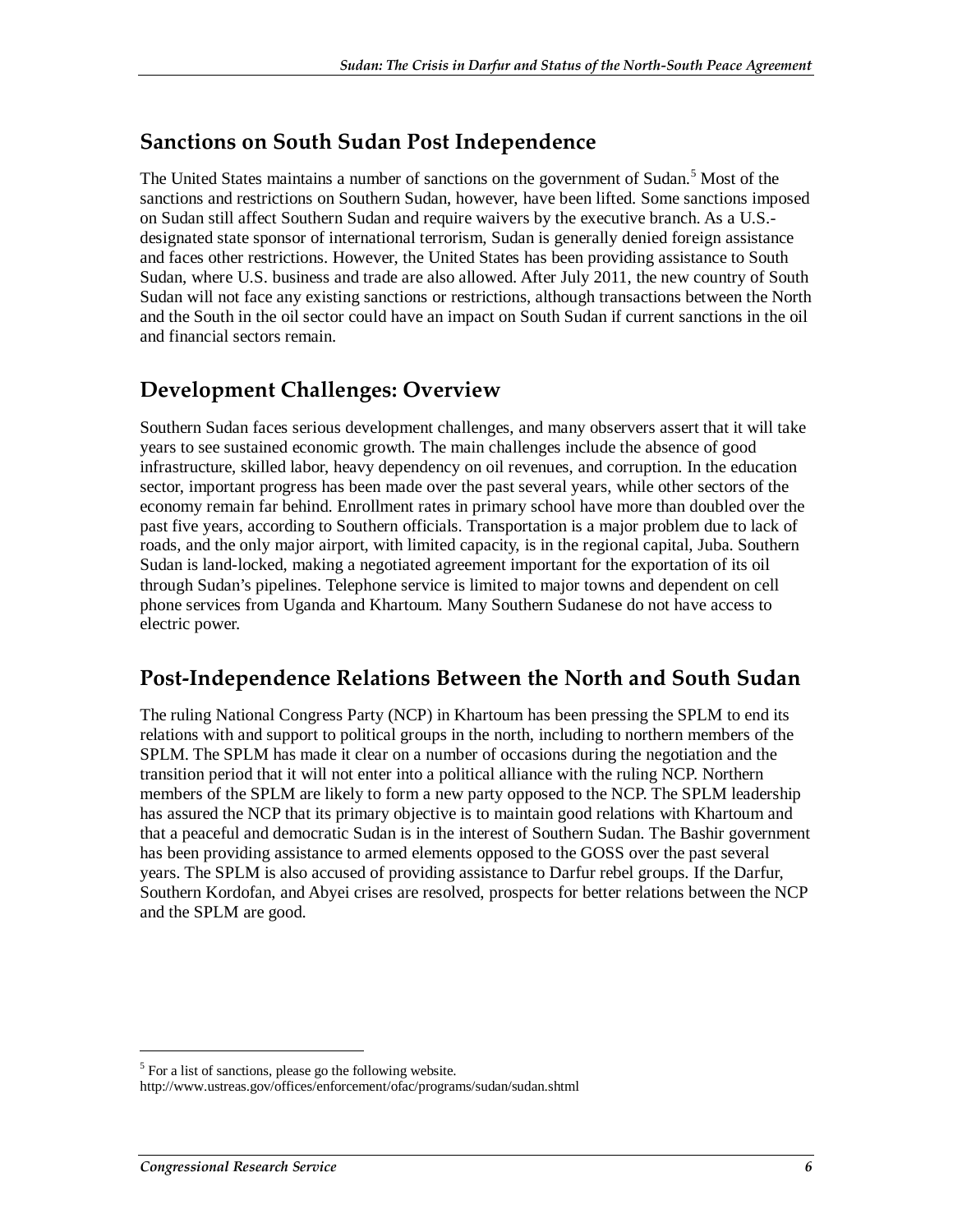## **The April 2010 Elections: Background**

In April 2010, Sudan held national and regional elections as called for in the CPA. In January 2010, the SPLM nominated Yasir Arman as its presidential candidate to run against President Omar Bashir, the ruling National Congress Party (NCP) candidate. Former Prime Minister Sadiq al-Mahdi was also declared a candidate for president by his Umma party, despite reservations about the fairness of the electoral process. There were a total of 12 presidential candidates. The NCP endorsed First Vice President Salva Kiir for the South Sudan presidency.

The United States provided more than \$100 million in support of the elections. In a joint statement, Secretary of State Hillary Clinton, Norwegian Foreign Minster Jonas Store, and United Kingdom Foreign Secretary David Miliband stated that "irrespective of the outcome of elections, it is essential that work continues and is accelerated to meet remaining CPA deadlines."

In South Sudan, President Salva Kiir was challenged in the presidential election by former Sudanese Foreign Minister Lam Akol. In the governor races, several candidates from different political parties competed in each state. Members of the ruling SPLM, who disagreed with the candidate selection process, ran as independents. South Sudanese also voted for the state and regional Assemblies.

In late March 2010, the SPLM withdrew its candidate from the presidential elections and rejected participation in elections in Darfur. Following the announcement by the SPLM, almost all of the other presidential candidates decided to boycott the presidential election as well as participation in regional and national elections. These parties asserted that the elections were rigged. According to Sudanese electoral law, candidates must withdraw from the elections 45 days before the election date. Since the parties withdrew less than two weeks before the elections, the candidates' names were on the ballots and people reportedly voted for these candidates.

There were 72 political parties registered to compete in the elections, although a majority of these parties were fairly new. There were an estimated 16,502 polling stations, including 5,764 in Southern Sudan. The ruling NCP had candidates competing in all 10 Southern states. While the elections were largely peaceful, there were several violent incidents, some unrelated to the elections.

### **International And Local Election Observers**

The elections were monitored by many local and international observers, including the Carter Center, the African Union, and the European Union. In a preliminary statement, the Carter Center observer team stated that "the elections will fall short of meeting international standards and Sudan's obligations for genuine elections in many respects. Nonetheless, the elections are important as a key benchmark in the CPA and because of the increased political and civic participation that has occurred over the last months. Ultimately, the success of the elections will depend on whether Sudanese leaders take action to promote lasting democratic transformation." The EU expressed similar concerns.

The elections in South Sudan were largely peaceful and transparent, although there were a number of problems, including delays, missing names, and the delivery of ballots to the wrong polling stations. The elections, however, were competitive. In a number of governor races, there were several parties challenging SPLM candidates.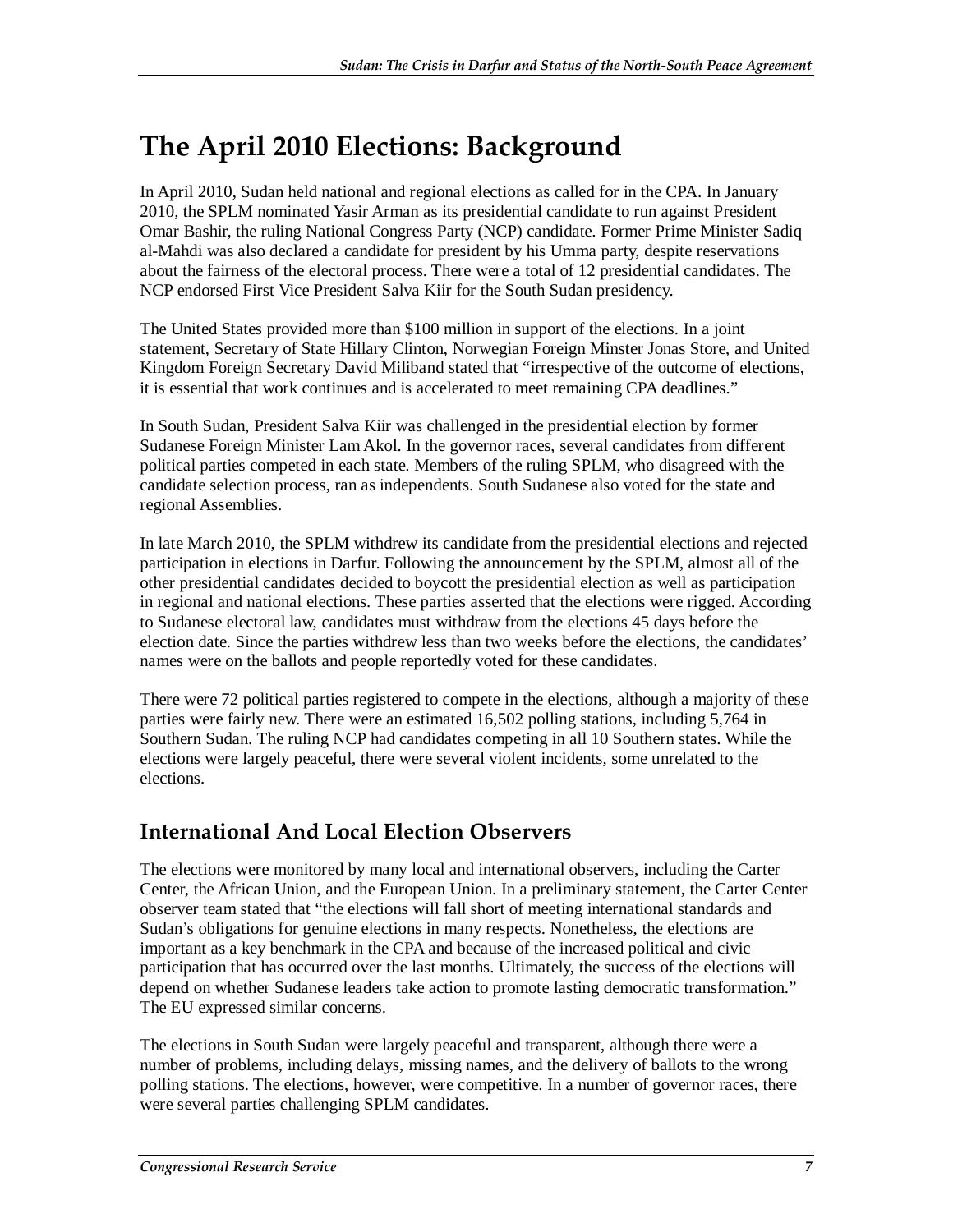#### **National Presidential Elections Results6**

An estimated 10.1 million people voted in the 2010 national presidential elections. The results, despite the withdrawal of almost all of the presidential candidates, with the exception of President Bashir, suggest that if some of these candidates had stayed in the race, the overall results could have been different.

| Candidate                  | <b>Party Affiliation</b>            | <b>Vote Results</b> |  |
|----------------------------|-------------------------------------|---------------------|--|
| Omar Hassan Al-Bashir      | National Congress Party             | 68.2% (6.9 million) |  |
| Yasir Arman                | Sudan People's Liberation Movement  | 21.6% (2.1 million) |  |
| Abdullah Deng Nhial        | Popular Congress Party              | $3.9\%$ (396,139)   |  |
| Hatim Al-Sir               | Democratic Unionist Party           | 1.9% (195,668)      |  |
| Al-Sadig Al-Mahdi          | Umma Party                          | .96% (96,868)       |  |
| Kamil Idriss               | Independent                         | $.76\%$ (77,132)    |  |
| Mahmood Ahmed Jeha         | Independent                         | .71% (71,708)       |  |
| Mubarak Al-Fadil           | Umma Reform and Renewal Party       | .49% (49,402)       |  |
| Munir Sheikh El-Din Jallab | New National Democratic Party       | $.40\%$ (40,277)    |  |
| Abdel Aziz Khalid          | Sudanese National Alliance          | .34% (34,592)       |  |
| Fatima Abdel-Mahmood       | Sudanese Socialist Democratic Union | $.30\%$ (30,562)    |  |
| Mohamed Ibrahim Nugud      | Communist Party                     | .26% (26,442)       |  |

**Table 1. 2010 National Presidential Election Results** 

### **South Sudan Presidential Elections Result**

An estimated 2.8 million valid votes were cast in the South Sudan presidential elections.

| Candidate  | <b>Party Affiliation</b>                                         | <b>Vote Results</b> |  |
|------------|------------------------------------------------------------------|---------------------|--|
| Salva Kiir | Sudan People's Liberation Movement 92.9% (2.6 million)<br>(SPLM) |                     |  |
| Lam Akol   | SPLM for Democratic Change                                       | 7% (197,217)        |  |

**Table 2. 2010 South Sudan Presidential Election Results** 

### **U.S. Policy Toward Sudan: Background7**

U.S.-Sudanese relations have been turbulent over the past several decades. In 1967, Sudan broke diplomatic relations with the United States because of American support for Israel in the Arab-Israeli War. In 1973, the U.S. Ambassador and Deputy Chief of Mission were assassinated in

<sup>6</sup> Sudan National Electoral Commission.

<sup>7</sup> For more on a wide range of issues on Sudan, please see CRS Report RL33574, *Sudan: The Crisis in Darfur and Status of the North-South Peace Agreement*, by Ted Dagne.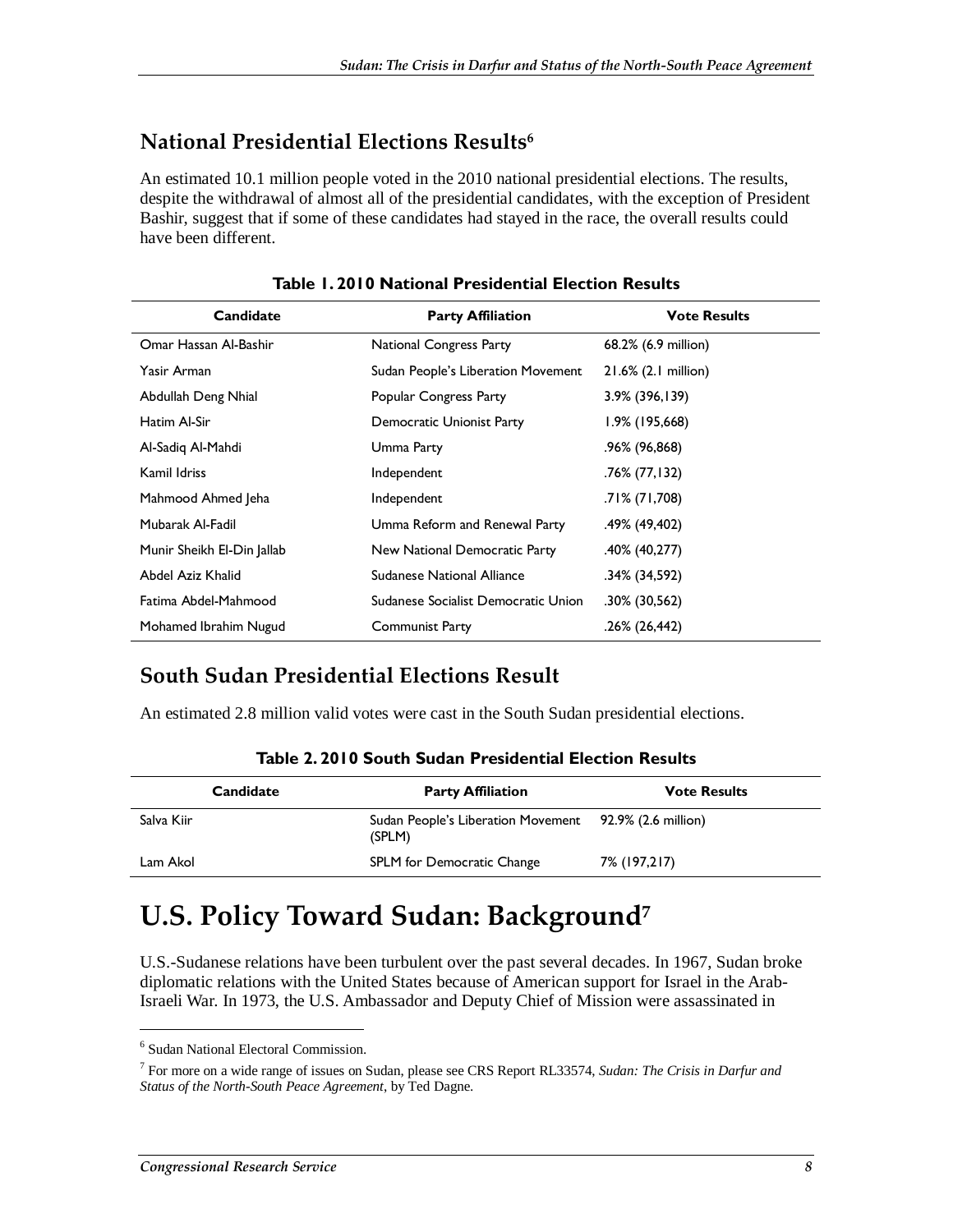Khartoum by members of the Palestinian Black September group, who were tried and sentenced to life imprisonment, although then-President Gaffer Nimeri commuted the sentences and the United States recalled its ambassador. In the mid-1970s, relations began to improve between Sudan and the United States. However, relations were again strained when the democratically elected civilian government was ousted from power in 1989 by a military junta led by current President Omar Al Bashir. Since 1989, the United States has maintained multiple sanctions against the Bashir government because of human rights concerns and Sudan's support for international terrorism.

In the late 1990s, the United States became actively engaged in efforts to bring an end to Sudan's North-South conflict. Successive U.S. Administrations played key roles in the peace process, while pressing for a resolution of the Darfur crisis in Western Sudan. Throughout the Inter-Governmental Authority for Development (IGAD)-sponsored talks, the George W. Bush Administration engaged the parties at the highest levels, reportedly including calls by President Bush to the principals at critical times during the negotiations, and frequent visits by senior State Department officials to Kenya, where the talks were being conducted. President Bush's Special Envoy, John Danforth, also made several trips to the region to encourage the parties to finalize an agreement. Then-Secretary of State Colin Powell was actively engaged in the peace process and traveled to Kenya to encourage the parties. U.S. financial support for the peace process and technical assistance during the talks were considered by the parties and the mediators as critical, according to U.S. officials. American interventions at critical times during the negotiations helped break a number of stalemates, including during talks over security arrangement and the three disputed areas of Nuba, Southern Blue Nile, and Abyei. Sustained U.S. pressure on the government of Sudan was a key factor in securing the 2005 Comprehensive Peace Agreement (CPA). The Bush Administration, while maintaining U.S. bilateral sanctions, also engaged the government in critical dialogue and offered the normalization of bilateral relations as an incentive for the resolution of the Darfur crisis and settlement of the North-South conflict, according to U.S. officials and Sudanese sources.

## **The Obama Administration and U.S.-Sudan Relations**

In late October 2009, the Obama Administration announced a new policy toward Sudan. The policy focuses on three priorities: an end to the conflict in Darfur; implementation of the Comprehensive Peace Agreement (CPA); and ensuring Sudan does not become a safe haven for international terrorist groups. Strategic Objective I of the policy calls for the protection of civilians, a negotiated settlement to the conflict in Darfur, improving humanitarian conditions, accountability and justice, and an end to violent conflicts inside Sudan and with its neighbors. Strategic Objective II focuses on implementation of the CPA; U.S. assistance to promote governance and transparency in South Sudan; strengthening international engagement; defusing tension and providing assistance to Abyei, Southern Blue Nile, and Nuba; and assisting the parties in developing plans to deal with the post-2011 political, economic, and other emerging issues. Strategic Objective III seeks to prevent terrorists from establishing safe havens in Sudan and to ensure cooperation on counterterrorism. On March 31, 2011, President Obama appointed Ambassador Princeton Lyman as Special Envoy for Sudan. He replaced General Scott Gration, who got appointed as the U.S. Ambassador to Kenya.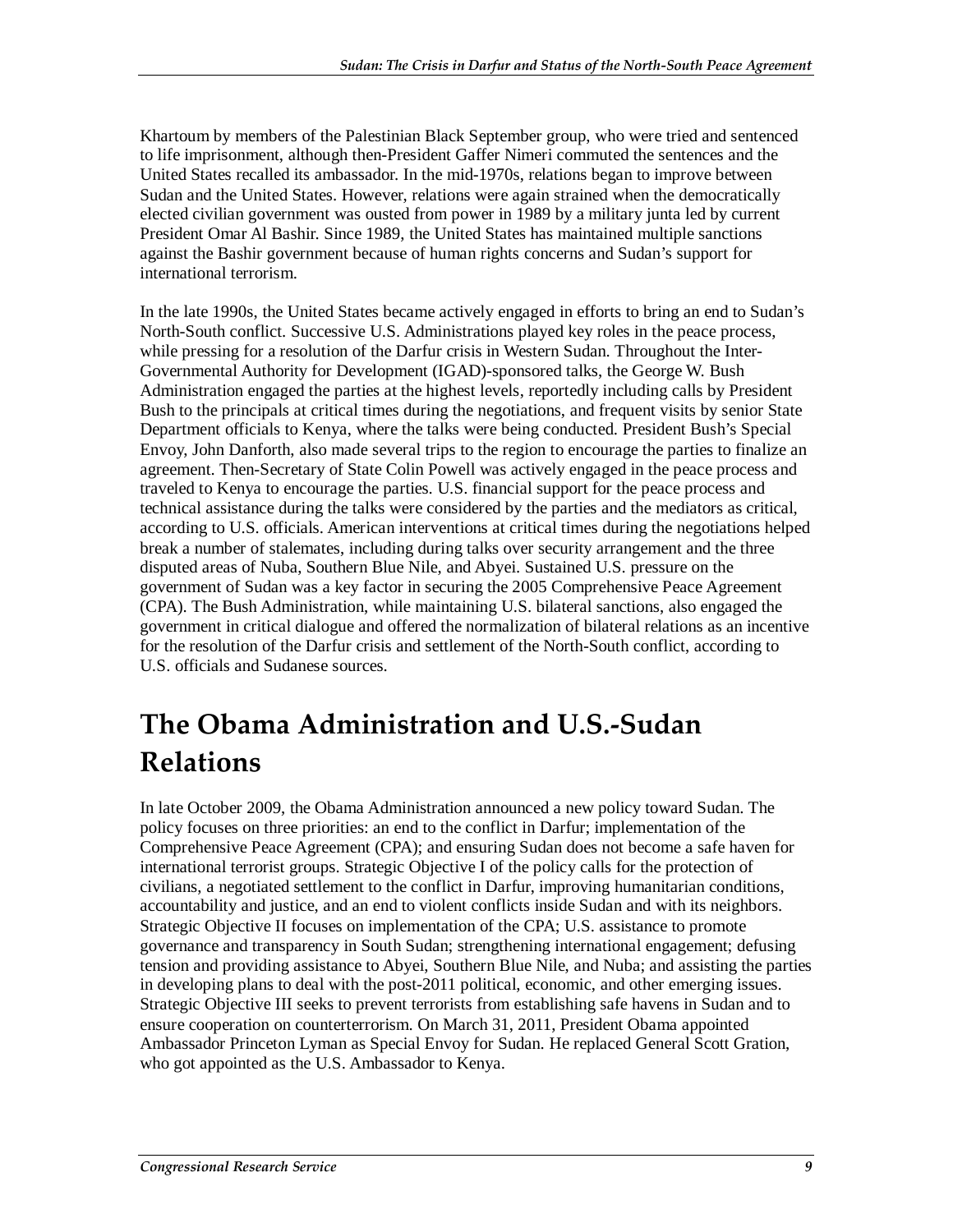The policy clarifies a number of issues and reaffirms the conflict in Darfur as genocide. In June 2009, then-Special Envoy Scott Gration characterized conditions in Darfur as "the remnants of genocide." According to press reports, he further stated that "the level of violence that we're seeing right now is primarily between rebel groups, the Sudanese government and some violence between Chad and Sudan." The new policy states that the United States' primary objective in Darfur is "a definitive end to conflict, gross human rights abuses, and genocide in Darfur." The policy also asserts that cooperation on counter-terrorism without verifiable progress on other issues will not lead to a normalization of relations. The policy document states that "Sudanese support for counterterrorism objectives is valued, but cannot be used as a bargaining chip to evade responsibilities in Darfur or in implementing the CPA."<sup>8</sup> The Obama Administration, according to the policy document, will enhance U.S. assistance to South Sudan and help prepare the country for a two-state outcome.

The policy seeks to deal with a wide range of issues, as outlined in Strategic Objective II:

The United States will work with international partners to encourage the parties to implement the necessary legislation and planning for the 2010 elections and the 2011 referendum. Among other issues, the United States will work with international partners to: (1) provide assistance for census resolution, voter registration and education, political party assistance, polling place administration, balloting mechanics, and ensuring international and local domestic election and referenda monitoring; and (2) encourage the parties to enact the necessary legal reforms to create an environment more conducive to a credible election process and referendum, including through the enactment of a credible referendum law. The United States will assist the parties in resolving census and referendum disputes in accordance with the CPA. In addition, the United States will support efforts to push for the timely and transparent demarcation of the North-South border through the provision of technical expertise and by supporting U.N. efforts to professionalize and equip the Joint Integrated Units (JIUs) responsible for policing disputed areas.

In order to strengthen governance capacity and transparency, the Obama Administration plans to provide assistance to South Sudan:

The United States will work to improve security for the southern Sudanese people by supporting DDR and conflict prevention initiatives and strengthening the capacity of the security sector and criminal justice system. The United States will also work to improve economic conditions and outcomes. The United States will provide technical advisors to vital ministries and will work to strengthen entities such as the U.N. Development Program's Local Government Reform Program (LGRP). The United States will work with international partners to implement the World Bank Multi-Donor Trust Fund South Strategy in a timely manner and to improve access to capital, particularly micro financing, for agricultural enterprises and local private sector ventures. The United States will support efforts and initiatives that assist in increasing trade between Sudan and its neighbors. Transparency in fiscal expenditures will be critical to attracting investment, and the United States will support World Bank anticorruption efforts in Southern Sudan.

#### **Views about the October 2009 Policy**

In October 2009, many Sudan watchers, Members of Congress, and Sudan advocacy groups expressed support for the new policy, although some linked their support to full implementation

<sup>8</sup> *Sudan: A Critical Moment, A Comprehensive Approach*, 19 October 2009.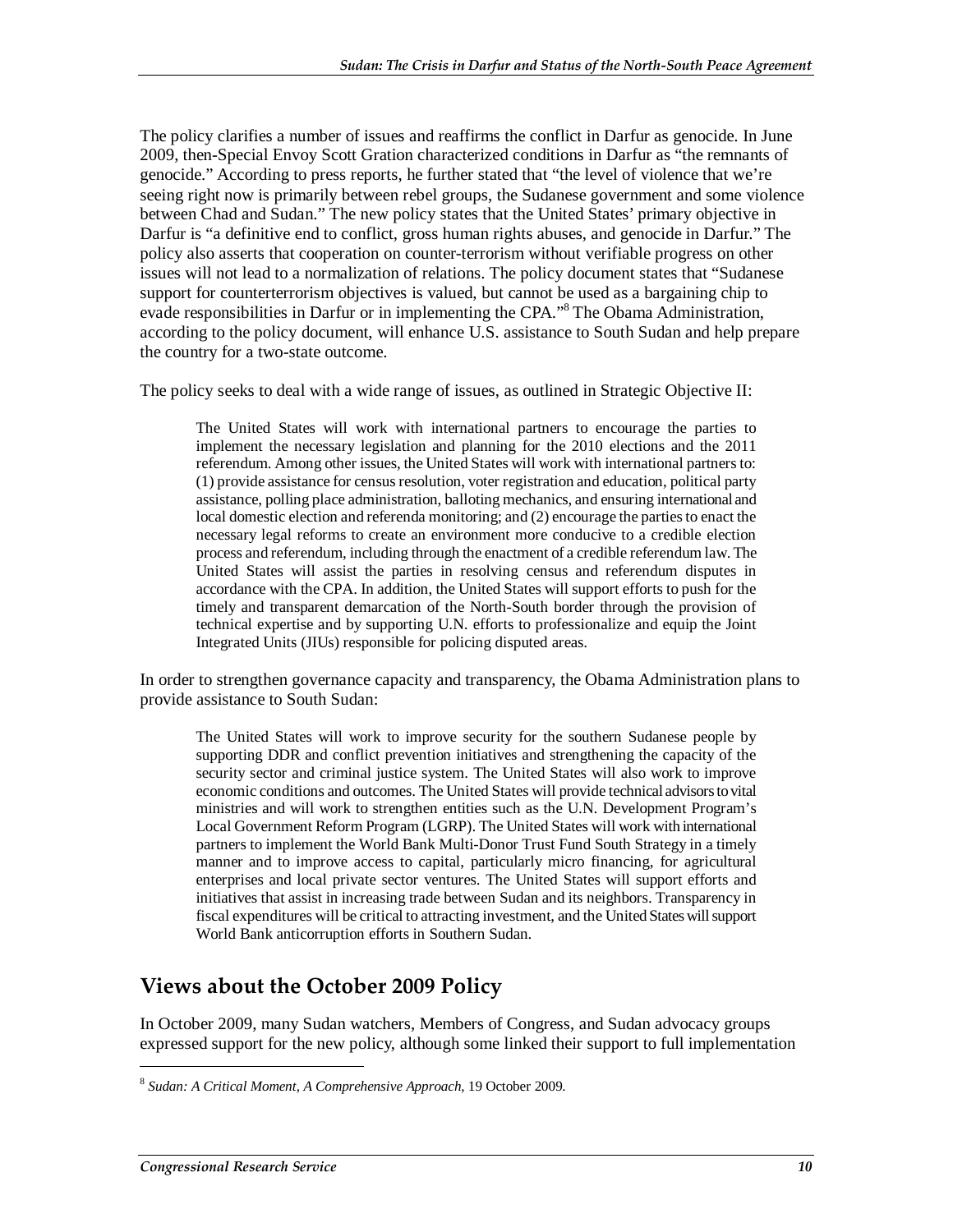of the new policy. Some of these initial supporters are now critical of the Administration's policy toward Sudan. In mid-February 2010, 35 Sudan advocacy groups, in a letter to President Obama, called for the firing of then-Special Envoy Scott Gration. These groups accused Special Envoy Gration of being too conciliatory to the ruling NCP and too critical of other groups. At the African Union Summit in Ethiopia in early 2010, President Yoweri Museveni of Uganda expressed a similar concern about Special Envoy Gration.

Since his appointment as an Envoy, General Gration met with a wide range of people, including southerners, advocacy groups, Darfur rebel groups, and regional officials. The ruling NCP, however, has had more high-level official meetings in Washington, DC, than at any time in a decade. In late 2009 and early 2010, there were three delegations led by the NCP members to the United States. Members of the delegation had meetings at the Treasury Department to discuss U.S. sanctions issues. A Sudanese delegation that came to the United States in late January 2010 included executives from the Kenana company (sugar) and Sudan Airways. The delegation, in addition to official meetings, went to visit the P.L. Thomas company (a gum arabic company) in Morristown, NJ. The delegation also held a meeting in Washington, DC, with Valmont Irrigation company executives from Valley, NE, to discuss farm issues, according to Sudanese sources.

### **Recent Policy Updates**

In mid-September 2010, the Obama Administration announced new policy initiatives on Sudan. The new policy update focuses on the Administration's active and expanded diplomatic engagement and relaxation of sanctions and restrictions. The policy update states that:

During this critical period, the Obama Administration is intensifying its work to implement its strategy by: elevating diplomatic efforts; working with other nations, the United Nations, and other regional and international organizations to help prepare for the referenda; making significant investments on the ground to help prepare for what happens after the referenda, and presenting the parties concrete steps that the United States will take contingent on concrete achievements on the ground.<sup>9</sup>

The Obama Administration announced in mid-September that regulatory restrictions on licensing in the agricultural sector, spare parts for trains, and technology-related restrictions had been removed. In addition, the Administration announced that the United States would normalize relations, provide assistance in debt relief, remove Sudan from the State Sponsors of Terrorism designation, support access to multilateral and bilateral assistance, and remove legislative and executive sanctions, provided that a comprehensive peace agreement in Darfur is secured, Sudan ends support to international terrorism, security is improved on the ground, and unfettered humanitarian access and "efforts to achieve accountability, justice and reconciliation" are supported by the government of Sudan. The executive branch cannot remove legislative sanctions without the support and action of Congress.

The reaction from the government of Sudan has been negative. Sudanese Presidential Adviser Ghazi Salahuddin said that "we have expressed our stance towards such offers earlier. We reject in principle the issue of incentives and pressures. This is an unacceptable matter."10 Officials of the government of Southern Sudan expressed concern that to providing incentives to the Bashir

 $9$  http://www.state.gov/r/pa/prs/ps/2010/09/147103.htm.

 $^{10}$  http://en.ce.cn/World/Africa/201009/16/t20100916\_21822444.shtml.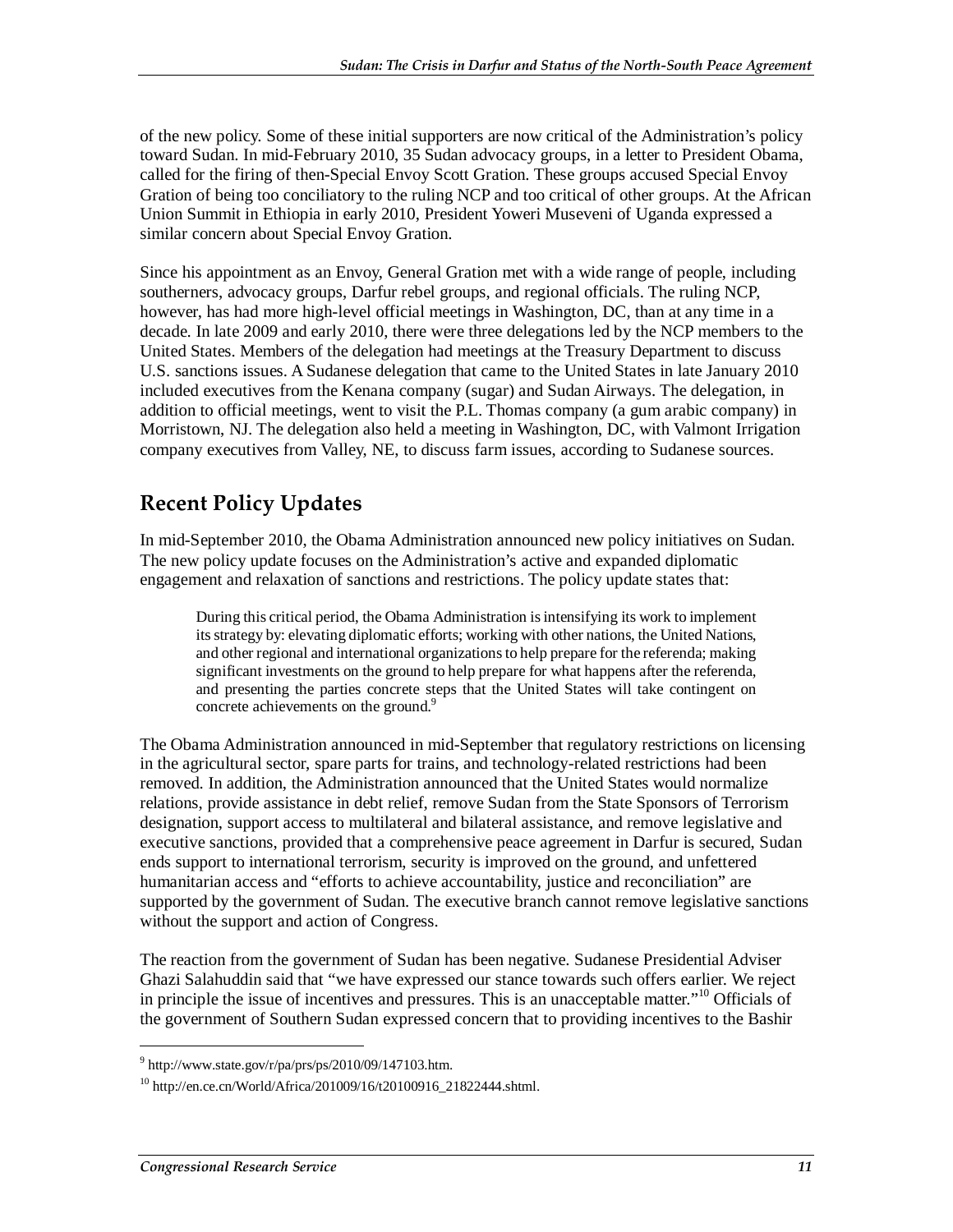government in light of their delays in the implementation of and rejections of some provisions of the CPA could be seen as a reward for intransigence. These officials argue that the NCP has rejected several efforts in setting up the Abyei Referendum Commission. Obama Administration officials insist that the removal of sanctions and normalization of relations are dependent on a number of conditions. Some Members of Congress are skeptical about the incentive package, while welcoming the active and expanded diplomatic engagement.

The Obama Administration has significantly increased the number of U.S. officials in Sudan. In Juba, South Sudan, the Administration appointed a retired ambassador at the U.S. Consulate and doubled the U.S. official presence. Senior Administration officials have also intensified their engagement in the Sudan policy. In June 2010, Vice President Joseph Biden visited Kenya and met with officials of the government of Southern Sudan. In September, Secretary of State Hillary Clinton and National Security Advisor General James Jones spoke to President Salva Kiir by phone. On September 24, President Barack Obama participated at a conference organized by U.N. Secretary General Ban Ki-moon in New York City.

#### **Government of South Sudan Weapons in Kenya**

The government of South Sudan began to purchase weapon systems over two years ago to replace old tanks and other equipment. Over the past two years, there were several shipments of weapons to South Sudan. In October 2008, Somali pirates hijacked a Ukrainian ship loaded with several dozen tanks headed for Kenya, although the final destination was South Sudan. In 2009, the pirates freed the ship, and in late 2009 the governments of South Sudan and Kenya loaded the tanks on a train for South Sudan. A few days later, the State Department threatened the government of Kenya with sanctions if it delivered the tanks to South Sudan. State Department officials promised that they will find ways to resolve the issue and get the tanks to South Sudan. South Sudanese and Kenyan officials were informed by U.S. officials in June 2010 that the issue had been resolved and the tanks could be delivered. But U.S. officials reportedly told Kenyan officials that the tanks should not be delivered until July 2011.

According to the CPA, the SPLM has the legal right to buy weapons and receive assistance from foreign governments to rebuild its defense forces. The Bashir government uses funds from the national treasury to buy weapons from outside and also manufactures heavy weapons inside Sudan, including tanks. The United States government is providing security assistance to South Sudan. The government of South Sudan has asked the United States repeatedly for an air defense system. Former President Bush reportedly informed First Vice President Salva Kiir in late 2008 that he approved his request for an air defense system and that he was unaware why it had not been delivered. Bush Administration officials then said that they were hoping to first train and equip the Southern military.

### **U.S. Humanitarian Funding**

The United States continues to provide significant humanitarian assistance to Darfur and to Darfur refugees in Chad. Since 2005, the United States has provided an estimated \$6 billion. In FY2009, the United States had provided \$936.9 million in humanitarian assistance to Sudan and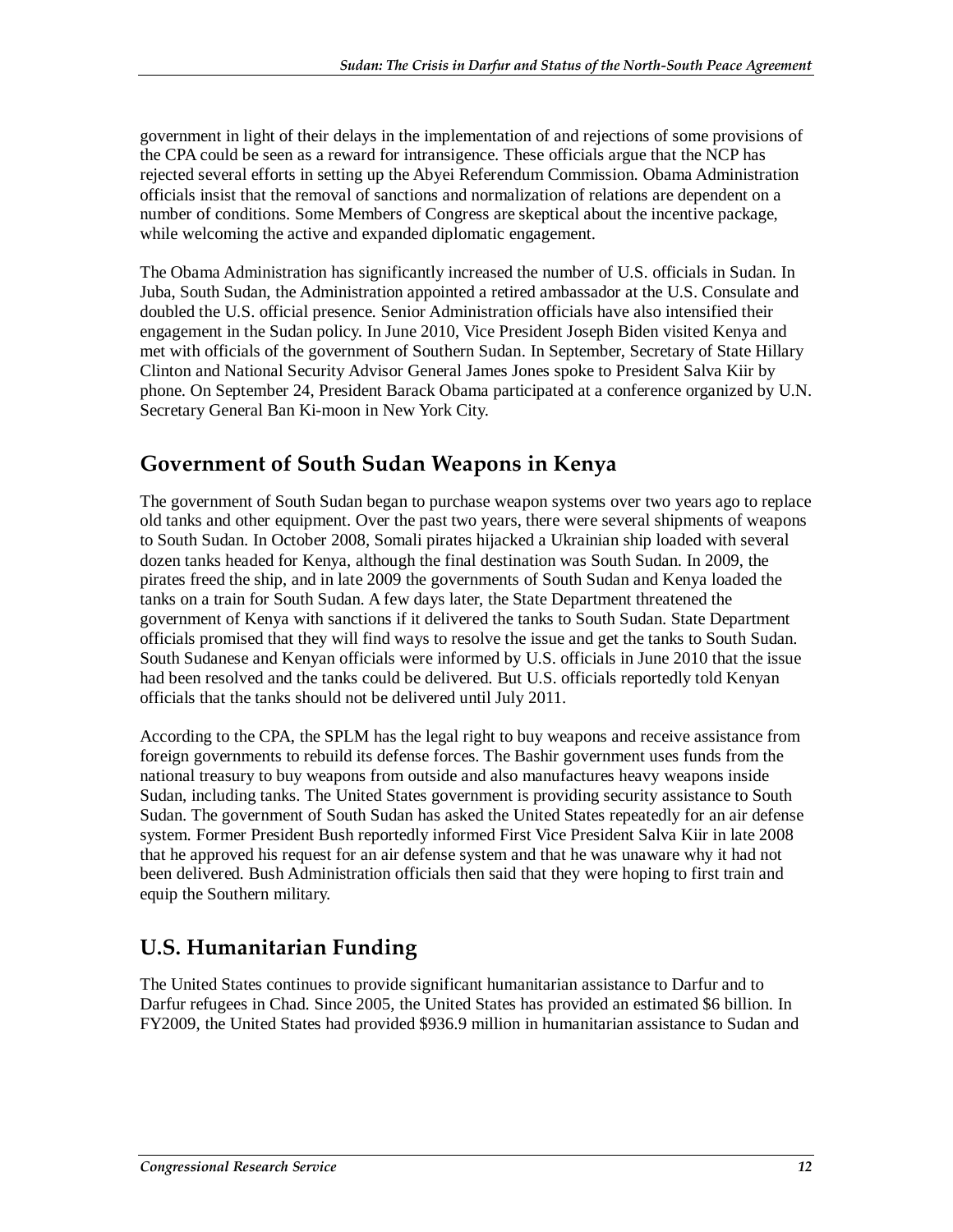eastern Chad.<sup>11</sup> In FY2010, the United States provided \$430.6 million in humanitarian assistance in FY2010. As of June 2011, the United States has provided \$174 million in FY2011.

| (\$ in thousands)                                                                |                      |               |               |                                 |                          |
|----------------------------------------------------------------------------------|----------------------|---------------|---------------|---------------------------------|--------------------------|
|                                                                                  | <b>FY2008 Actual</b> | FY2009 Actual | FY2010 Actual | <b>FY2011</b><br><b>Request</b> | FY2012<br><b>Request</b> |
| Total                                                                            | 906,396              | 924,140       | 705,021       | 439,979                         | 518,257                  |
| Development<br>Assistance                                                        | 127,721              | 25,550        | 1,300         |                                 |                          |
| Economic<br>Support Fund                                                         | 145,876              | 263,550       | 296,034       | 270,210                         | 335,650                  |
| Global Health<br>and Child<br>Survival (State)                                   | 3,245                | 6,327         | 7,036         | 7,036                           | 12,397                   |
| Global Health &<br>Childe Survival<br>(USAID)                                    | 17,488               | 23,185        | 30,010        | 32,083                          | 38,510                   |
| International<br>Military<br>Education and<br>Training                           | 349                  | 681           | 793           | 800                             | 800                      |
| Int. Narcotics<br>Control and Law<br>Enforcement                                 | 23,578               | 15,400        | 16,000        | 53,950                          | 37,000                   |
| Non-<br>proliferation,<br>Anti-terrorism,<br>Demining and<br>Related<br>Programs | 4,400                | 4,000         | 3,900         | 3,900                           | 3,900                    |
| Peacekeeping<br>Operations                                                       | 70,822               | 38,000        | 44,000        | 42,000                          | 60,000                   |
| Food for Peace                                                                   | 512,917              | 547,447       | 305,948       | 30,000                          | 30,000                   |

**Table 3. U.S. Bilateral Assistance to Sudan** 

**Source:** State Department FY2012 International Affairs Budget Request.

a. FY 2011 estimates are not yet available.

<sup>11</sup> http://www.usaid.gov/our\_work/humanitarian\_assistance/disaster\_assistance/countries/sudan/template/fs\_sr/ sudan\_ce\_sr02\_12-20-2007.pdf.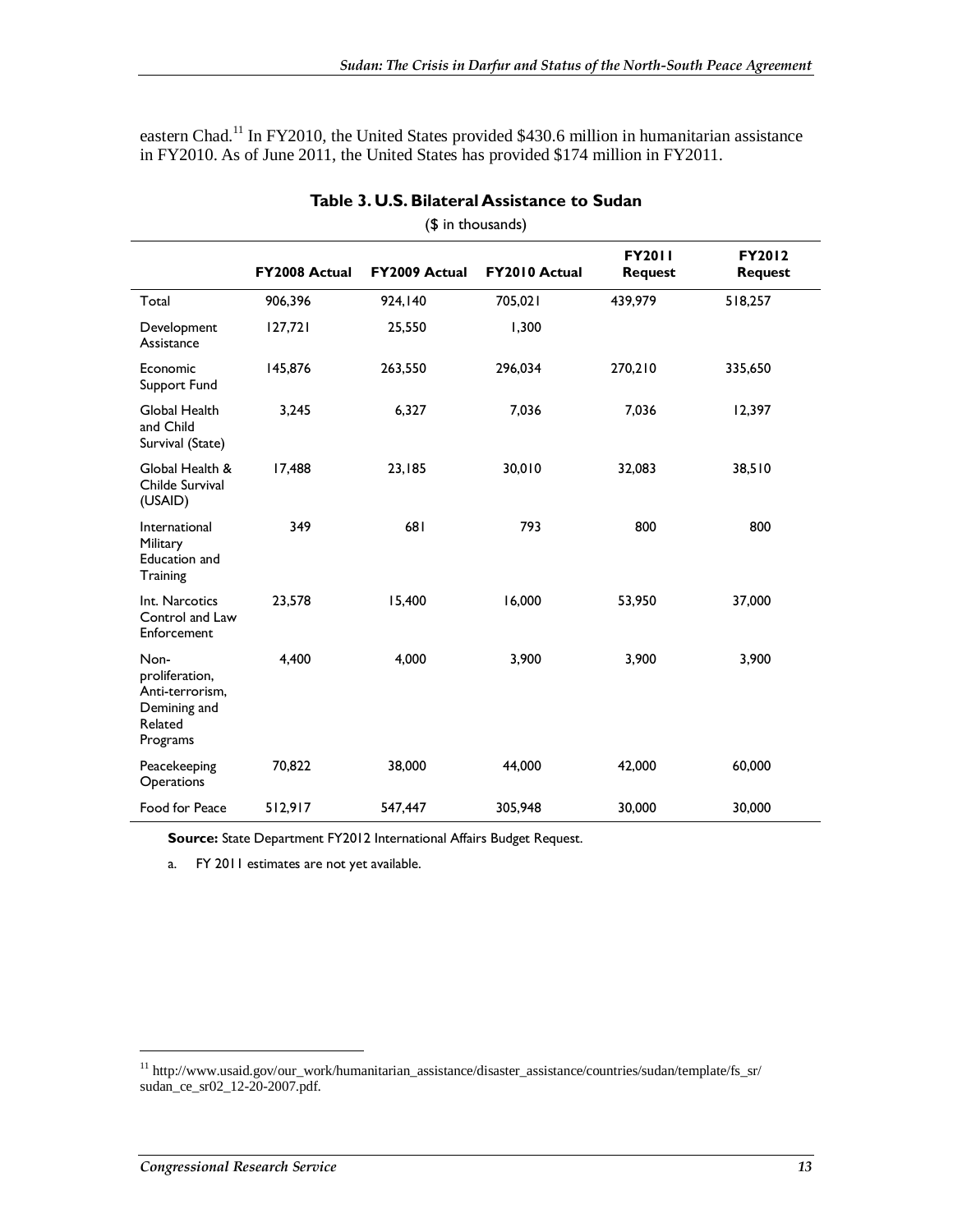## **The International Criminal Court (ICC) and Sudan**

In May 2010, the ICC pre-trial chamber recommended to the United Nations Security Council to take appropriate measures against Sudan since the government of Sudan has failed to cooperate in handing over two individuals wanted by the ICC. In February 2010, the appeals judges for the ICC reversed a March 2009 ruling by the pre-trial chamber to remove the genocide charges against Bashir. This decision provides another opportunity for the Special Prosecutor to make his case for the genocide charge. The Bashir government condemned the decision by the ICC.

On March 4, 2009, the ICC Pre-Trial Chamber issued a warrant of arrest for President Bashir for war crimes and crimes against humanity. This is the first warrant of arrest issued for a sitting head of state. According to the Pre-Trial judges, President Bashir intentionally directed attacks "against an important part of the civilian population of Darfur." President Bashir is accused of five counts of crimes against humanity (murder, rape, torture, extermination, and forceful transfer of civilian population) and two counts of war crimes (killing and pillaging). The Pre-Trial Chamber stated that President Bashir "played a role that went beyond coordinating the implementation of the common plan and was in full control of all branches of the apparatus of the State of Sudan, including the Sudanese Armed Forces and their allied Janjaweed Militia, the Sudanese Police Force, the National Intelligence and Security Services (NISS)."<sup>12</sup>

The government of Sudan condemned the ICC decision and expelled 13 non-governmental organizations (NGOs) working in Darfur. President Bashir accused these NGOs of collaborating with the ICC. The government of Sudan and the United Nations agreed to send a Joint Technical mission to assess humanitarian conditions in Darfur. Meanwhile, the NCP and the SPLM formed a Crisis Committee to address the ICC crisis and other issues. The Obama Administration stated that "the United States is strongly committed to the pursuit of peace in Sudan and believes those who have committed atrocities should be held accountable." The Administration also condemned the expulsions of the NGOs and warned that this measure "seriously threatens the lives and wellbeing of displaced populations."<sup>13</sup> In April 2009, U.S. Special Envoy J. Scott Gration reached an agreement with the National Congress Party leaders on the expulsions of the NGOs. The agreement does not call for the return of the expelled NGOs, but provides additional authority to the government of Sudan to manage and control NGO activities.

The African Union, the Arab League, China, and a number of other countries called for a deferment of the ICC process against President Bashir. In a press statement, the African Union Peace and Security Council stated that "despite the risks posed by the ongoing ICC process to the search for lasting peace and stability in the Sudan and in the region, the United Nations Security Council has failed to consider with the required attention the request made by the AU to implement the provisions of article 16 of the ICC Statute." The African Union appointed former South African President Thabo Mbeki to chair a high-level panel to make recommendations on the most effective way to deal with impunity, accountability, and reconciliation in Sudan. In July 2009, the African Union in a resolution stated that member states will not cooperate with the ICC. In a statement, the AU stated that "the AU member states shall not co-operate relating to immunities for the arrest and surrender of Sudanese President Omar al-Bashir to the ICC."

<sup>12</sup> http://www.icc-cpi.int.

<sup>&</sup>lt;sup>13</sup> Department of State Press Release, March 4, 2009.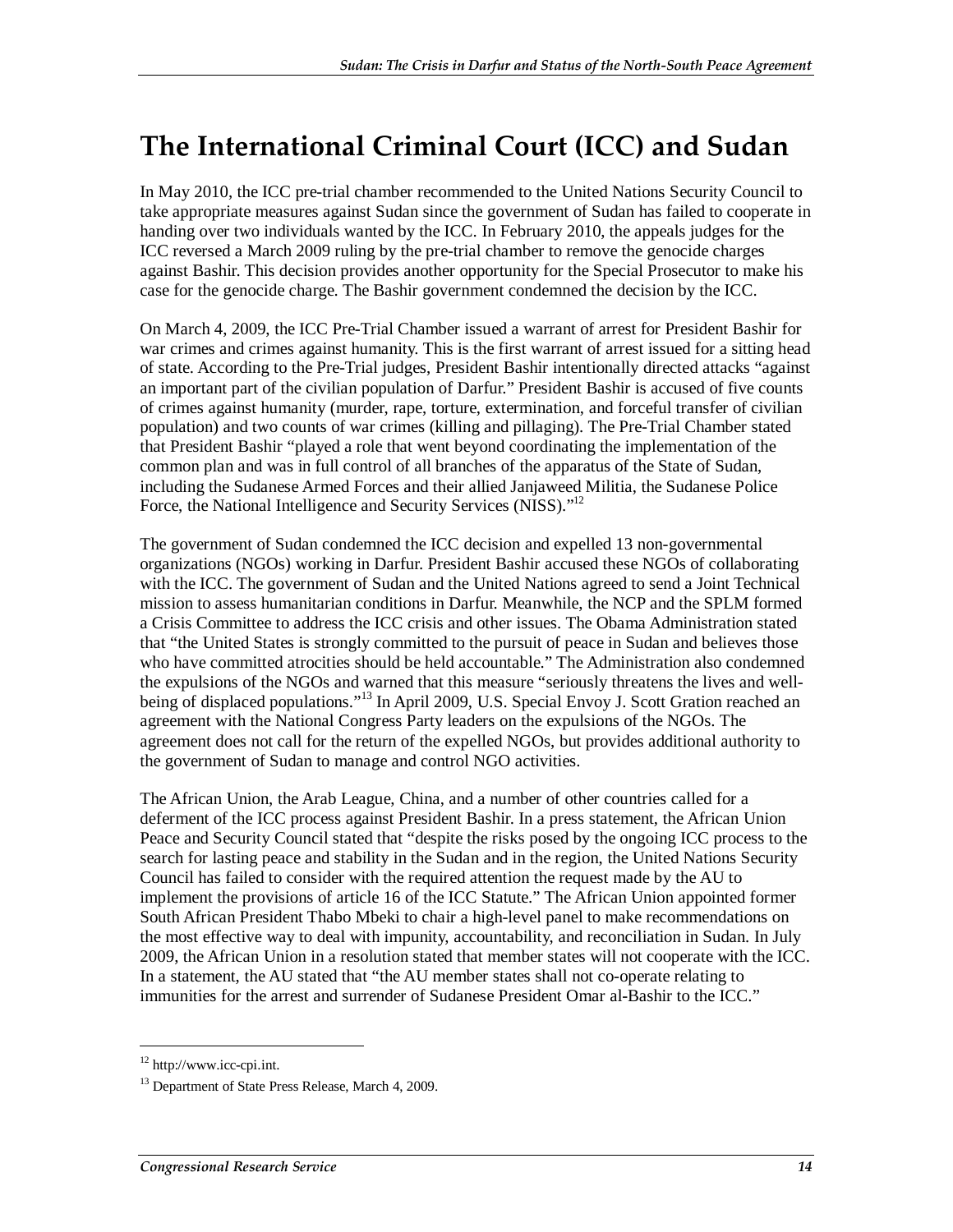#### **Background**

In July 2008, the ICC Chief Prosecutor accused President Bashir of Sudan of genocide, crimes against humanity, and war crimes. The Prosecutor asked ICC judges to issue an arrest warrant for President Bashir. In late September 2008, the U.N. Secretary General, Ban Ki-moon, the African Union Commission Chairman, Jean Ping, ICC Special Prosecutor, and other government officials met in New York to discuss the status of the ICC case against President Bashir. Special Prosecutor Moreno-Ocampo stated that "We presented a solid case. The evidence shows that crimes against Darfurians continue today. President al-Bashir has complete control of his forces, and they are raping women today, they are promoting conditions in the camps to destroy complete communities and they are still bombing schools." Ocampo added that "the judges will decide. Those sought by the court have to face justice. It is an immense challenge for the political leaders of the world. They have to protect the victims and ensure the respect for the court's decisions."<sup>14</sup>

The government of Sudan condemned the ICC action, while the African Union asked for a deferment of the ICC case against Bashir. However, the then-chairman of the African Union, President Jakaya Kikwete of Tanzania, stated at the United Nations in September that "when we talk about deferment, we should not in any way be perceived as condoning impunity. Justice is a matter of essence." President Museveni of Uganda stated that "you cannot stand up and say: 'Don't touch Bashir because he is a president.' Suppose he made those mistakes. If you take that position, you will be ignoring the right of the victims."15 Other African leaders also expressed similar views concerning the ICC case against Bashir.

#### **The SPLM Position**

In 2008, the SPLM issued a press release stating that "the solution to the crisis is for the Government of National Unity to forge an understanding with the international community and to co-operate with ICC on the legal processes." Vice President Salva Kiir was appointed to chair a "Crisis Committee" to deal with the ICC process and other emerging issues. Foreign Minister Deng Alore of Sudan informed President Bashir that he will not defend him at the United Nations or lobby against the ICC case. This led to a decision by Bashir to appoint Vice President Osman Ali Taha to lead a 50-person delegation to the United Nations in September 2008. The Bashir government is currently actively engaged in a lobbying campaign against the ICC. Senior government officials, who in the past ignored or harassed the international press, are now giving the international media access.

In early February 2009, the SPLM Political Bureau passed a resolution to respond to the ICC investigation. The SPLM leadership created a Committee on the ICC, whose membership include senior SPLM members, including the chairman of the SPLM, Salva Kiir, Sudan Foreign Minister Deng Alore, SPLA Affairs Minister Nhial Deng, and several other senior SPLM leaders. The committee is tasked with reaching out to relevant actors in Sudan, the region, and the international community to respond to the on-going crisis in Darfur. The committee was tasked to come up with recommendations on the ICC investigation, the crisis in Darfur, and reconciliation efforts. On the other hand, the SPLM leadership has put in place a contingency plan in case of emergency.

<sup>&</sup>lt;sup>14</sup> United Nations News Wire, September 22, 2008.

<sup>&</sup>lt;sup>15</sup> *The Sudan Tribune*. "Ugandan President Does Not Condemn the ICC", August 3, 2008.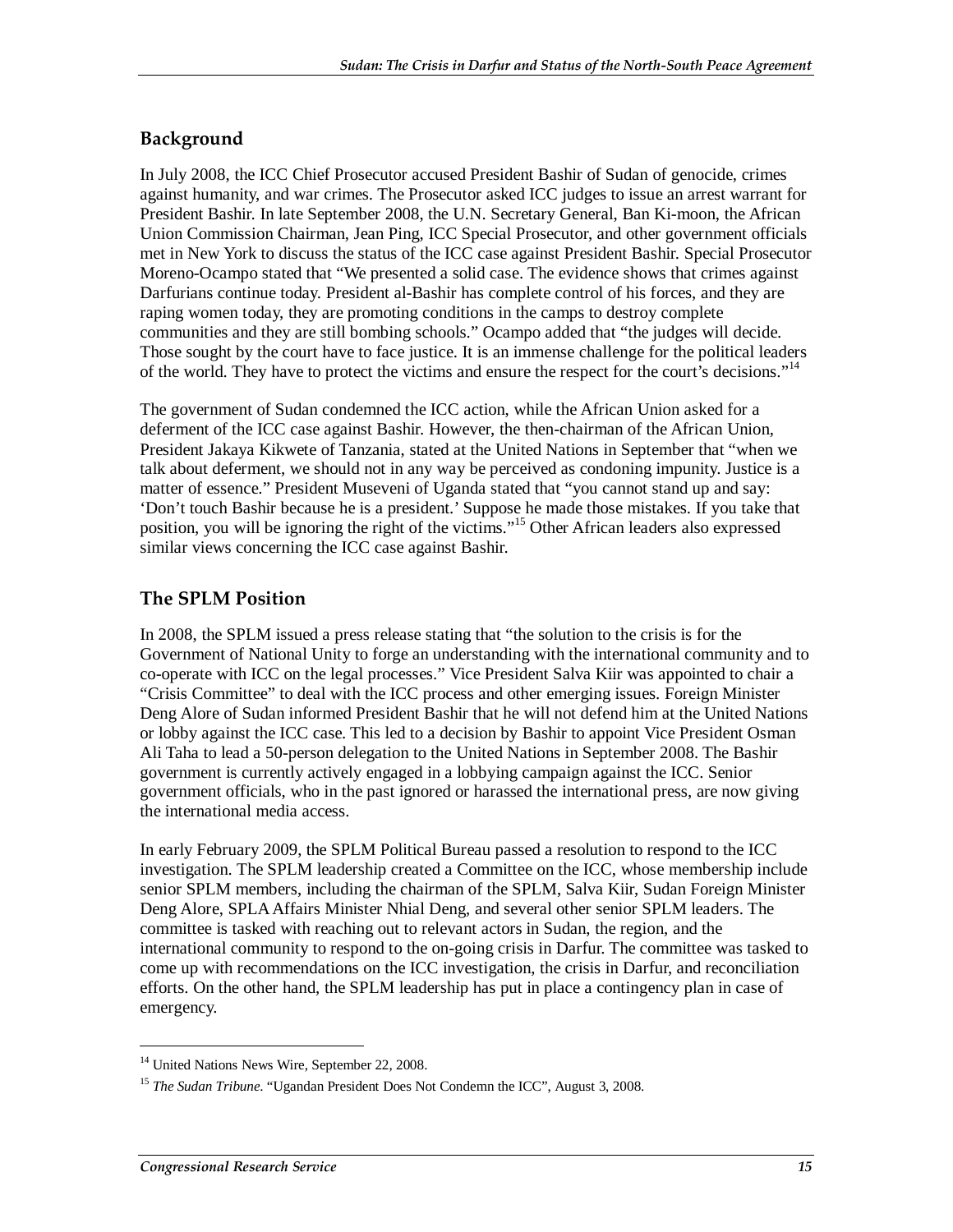#### **The U.S. Response**

The Bush Administration's then-Special Envoy to Sudan, Richard Williamson, at a briefing before the U.S. Commission on Religious Freedom in late September 2008, stated that "we believe strongly that there should be no impunity for the atrocities committed in Darfur. The people of Darfur have suffered for far too long." He also stated that the United States will veto any resolution for deferment under Article 16 of the Rome Statute. Then-Secretary of State Rice reportedly informed Vice President Taha at a meeting in New York that the U.S. will veto a resolution on deferment. The Obama Administration is also opposed to a deferral of the ICC case against President Bashir. In early February 2009, U.S. Ambassador to the United Nations Susan Rice told the *Washington Post* that "it is our view that we support the ICC investigation and the prosecution of war crimes in Sudan, and we see no reason for an article 16 deferral."<sup>16</sup> Meanwhile, the African Union at its Summit in January 2009, once again, urged deferral of the ICC investigation. The current U.S. Sudan policy states that "in addition to supporting international efforts to bring those responsible for genocide and war crimes in Darfur to justice, the United States will work with Darfuri civil society to support locally owned accountability and reconciliation mechanisms that can make peace more sustainable."

### **Security Conditions in Darfur: Background**

In early 2010, security conditions in Darfur began to deteriorate, despite some progress in negotiations between the government of Sudan and some rebel groups. In April and May, the Sudanese army attacked Jebel Marra and later captured it from JEM forces. According to an April 2010 report by the U.N. Secretary General, "UNAMID was the target of a number of deliberate attacks. On February 16, 2010, seven personnel of the Pakistani formed police unit were injured—three of them critically—during an attack on its patrol to the El Sereif camp for the displaced."17 In January 2009, the forces of the Justice and Equality Movement (JEM) reportedly attacked the town of Muhajeria in South Darfur. The town and the surrounding areas were under the control of another Darfur rebel group, the Sudan Liberation Army (SLA)-Minawi faction. JEM officials initially denied that they attacked the area, claiming that they were responding to attacks by SLA and government forces. The SLA pulled its forces out, while JEM forces took control. In late January and early February, Sudan government forces attacked JEM, forcing JEM to pull out of the town. The Obama Administration condemned the government of Sudan's actions, while United Nations officials rejected the government of Sudan's demand to pull U.N. peacekeepers out of Muhajeria.

In late August 2008, government forces entered the Kalma Internally Displaced Persons (IDP) camp in South Darfur and killed over 30 civilians and wounded many more. Government forces reportedly used heavy weapons during the attack. Civilians lost legs, arms, and other body parts, according to photographs of the wounded in the Kalma camp. During the same period, government forces intensified their ground and air attacks against rebel forces, although the casualties were largely civilians. In July 2008, seven United Nations African Union Mission in Darfur (UNAMID) peacekeepers were killed and over a dozen wounded in an attack by heavily armed pro-government militia. Another peacekeeper was killed a few days later, bringing the total casualties to 25.

*<sup>16</sup> The Washington Post. "*Sudan Retains Clout While Charges Loom", February 9, 2009.

<sup>17</sup> http://www.un.org/Docs/sc/sgrep10.htm.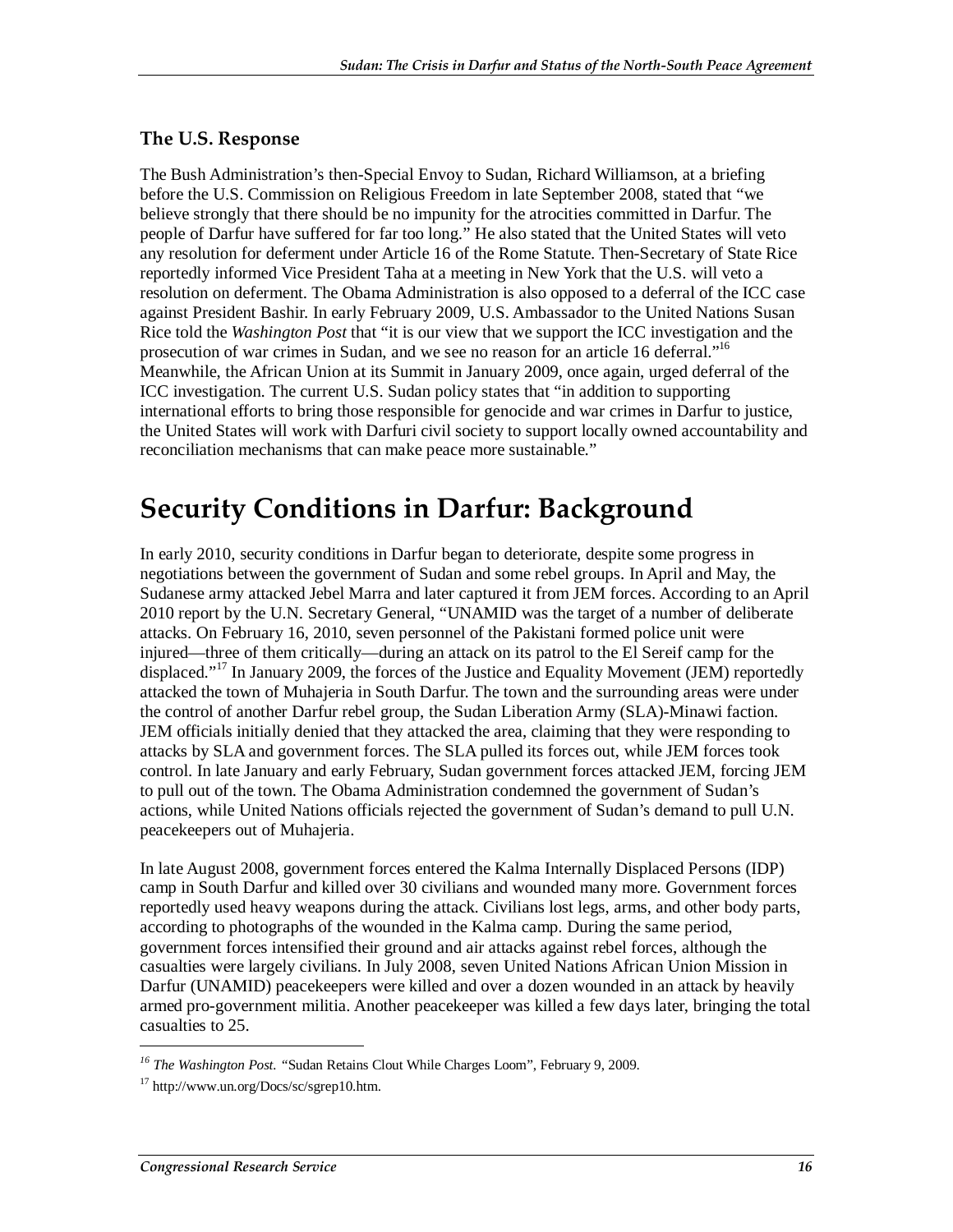#### **Darfur: The Doha Peace Talks**

On May 31, 2011, after three days of conference on the crisis in Darfur, organized by the government of Qatar in Doha, the participants (civil society groups, Internally Displaced Persons, refugees, the Government of Sudan, Darfur rebel groups, tribal leaders, and Darfuris in the Diaspora) endorsed a framework document for peace in Darfur. According to press a release issued by the organizers, "the conference endorsed the Doha draft document as the basis for reaching a permanent ceasefire, a comprehensive and inclusive peace settlement, and sustainable peace and stability in Darfur." The government of Sudan also announced that a vice president from Darfur would be appointed. Darfur rebel groups called for more negotiations to reach an agreement.

In February 2010, the government of Sudan and the Justice and Equality Movement (JEM) signed a framework agreement. The parties agreed in principle to a cease-fire, the release of prisoners of war, the participation of JEM in government, and compensation to Darfur refugees and displaced people. The peace initiative was brokered by the government of Qatar, the United Nations/African Union Special Envoys, and the governments of Chad and Eritrea. A number of other Darfur factions have rejected the agreement between JEM and the government of Sudan. Several other groups are currently engaged in separate talks with the government. Meanwhile, in late February, government forces launched a major offensive against one of the major rebel groups in the Jebel Marra area of Darfur. JEM and several other Darfur groups condemned the attack, while the United States expressed concern about the offensive. In May 2010, JEM withdrew from the Doha talks after the capture of Jebel Marra. In late May 2010, the leader of JEM, Khalid Ibrahim, was denied passage by Chadian authorities to go to JEM-controlled areas in Darfur. He reportedly returned to Libya.

### **United Nations Peacekeeping in Darfur**

On July 31, 2007, acting under Chapter VII of the Charter of the United Nations, the United Nations Security Council adopted Resolution 1769. The resolution called for the deployment of a hybrid United Nations-African Union force in Darfur (UNAMID). The U.N. was expected to fully deploy 26,000 peacekeeping troops to Darfur by mid-2008. As of April 30, 2011, UNAMID deployed a total of 23,129 peacekeeping personnel. As of April 2011, 89 peacekeeping personnel have been killed in Darfur. In March 2008, the United States pledged \$100 million to train and equip African peacekeepers for deployment under UNAMID. In late 2008, the United States helped transport equipment and personnel to Darfur. The resolution:

1. Reaffirms its commitment to stop the suffering in Darfur, and to work with the government of Sudan toward this end.

2. Commends Sudan's acceptance of a hybrid operation to be deployed in Darfur and the ongoing efforts of the African Union Mission in Sudan, AMIS.

3. Refers to the Addis Ababa Agreement that the hybrid operation be predominantly comprised of African troops.

4. Expresses concern about ongoing attacks on civilians in Darfur and the security of humanitarian aid workers in the region.

5. Welcomes the appointment of the AU-UN Joint Special Representative for Darfur, Rodolphe Adada, and Force Commander, Martin Agwai.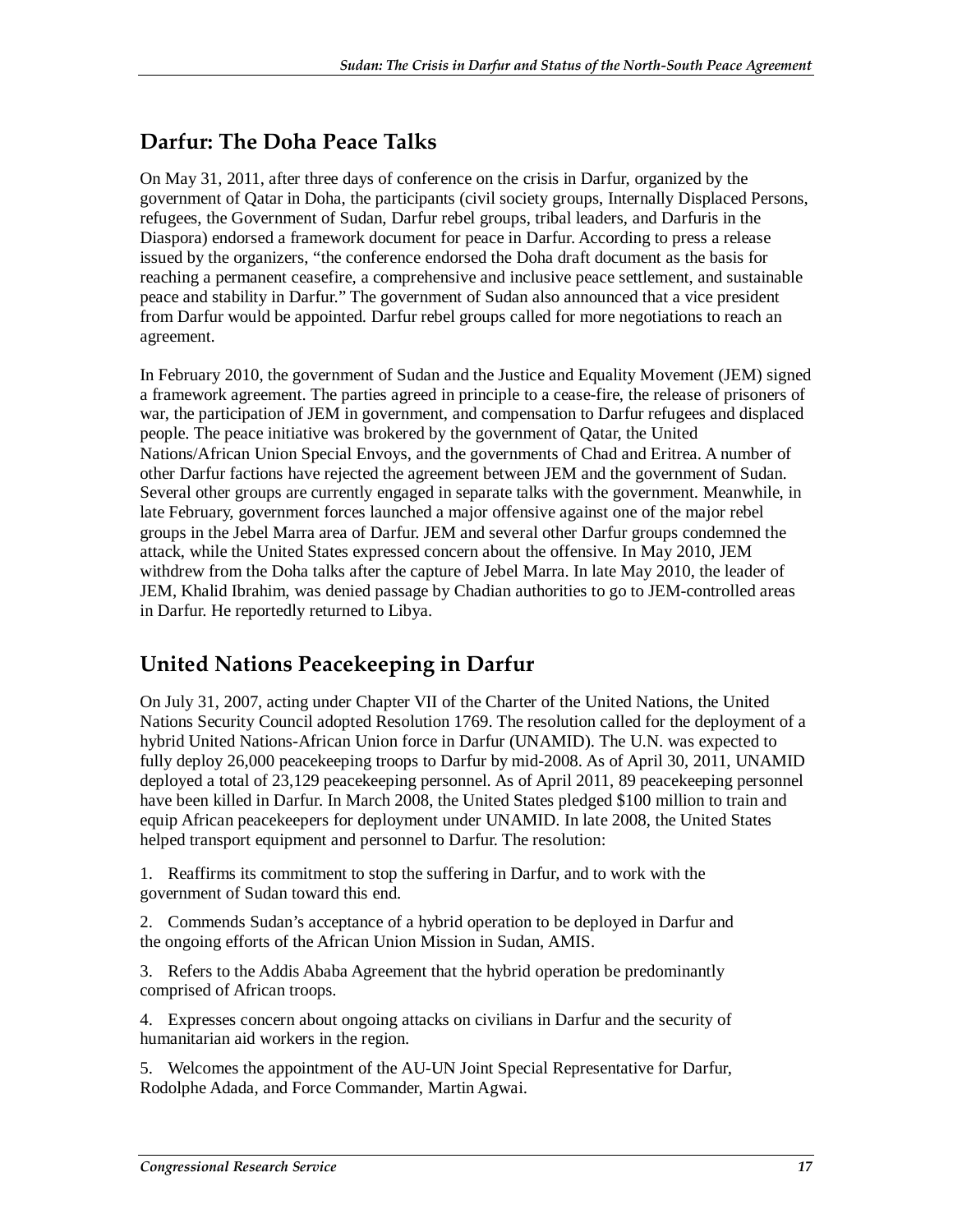6. Calls on all parties to facilitate the full deployment of Light and Heavy Support Packages to AMIS and preparations for UNAMID within 30 days.

7. States that UNAMID shall establish an initial operational capability for its headquarters by October 2007, in addition to the management and control structure of the operation.

8. Decides that by October 2007, UNAMID shall assume command of all Light Support and Heavy Support personnel as may be deployed by October.

9. States that by December 31, 2007 at the latest, UNAMID will have fully implemented all of the elements of its mandate and will assume authority from AMIS.

10. Calls for a unity of command and control provided by the United Nations.

11. Demands an immediate cessation of hostilities in Darfur.

12. States that UNAMID is authorized to take the necessary actions to protect its personnel and humanitarian workers. The resolution also calls for the protection of civilians, "without prejudice to the responsibilities of the government of Sudan."

In late December 2007, UNAMID officially assumed command and control from the African Union peacekeeping force. The government signed the Status of Forces Agreement (SOFA) with the United Nations in February 2008. In January 2008, a UNAMID supply convoy was attacked by Sudanese government forces in West Darfur. The United Nations and the United States condemned the attack.<sup>18</sup> In January 2008, President Bashir appointed Musa Hilal, a leader of the Janjaweed, as advisor to the minister of federal affairs. In April 2006, the United Nations Security Council imposed a travel ban and asset freeze on Musa Hilal. Bush Administration officials criticized the appointment of Hilal.<sup>19</sup> President Bashir argued that Hilal is an influential leader in Darfur and that his government does not accept the allegation against Hilal. The appointment of Hilal is seen by observers as another obstacle to peace in the Darfur region.

### **Developments in Southern Sudan: Background**

In May 2008, government of Sudan forces destroyed the town of Abyei, displaced over 60,000 people, and killed over a dozen. Abyei town was largely burned, according to witnesses. In June 2008, the government of Sudan and the Sudan People's Liberation Movement (SPLM) signed an agreement on "defining and demarcating" the Abyei area. The parties agreed to refer the Abyei dispute for arbitration. Many of the civilians displaced by the attacks in May remain in displaced camps and the town of Abyei was largely empty as of mid-August 2008. However, by January 2009, an estimated 10,000 displaced people had returned, according to U.N. officials. United Nations and government of South Sudan officials expect the number of returnees will increase in the coming months.

An agreement reached in 2008 between the government of South Sudan (GOSS) and the National Congress Party (NCP) on Abyei largely ended the tense situation between the two sides. The agreement established an Interim Administration for Abyei, created a Special Fund for development of the region, and provided for the redeployment of government and SPLA forces

 $18 \text{ http://www.state.gov/r/pa/prs/ps/2008/jan/98954.htm.}$ 

<sup>&</sup>lt;sup>19</sup> http://afp.google.com/article/ALeqM5gvhevbfJOD4I9EAeZ5OxHyHtkPUw.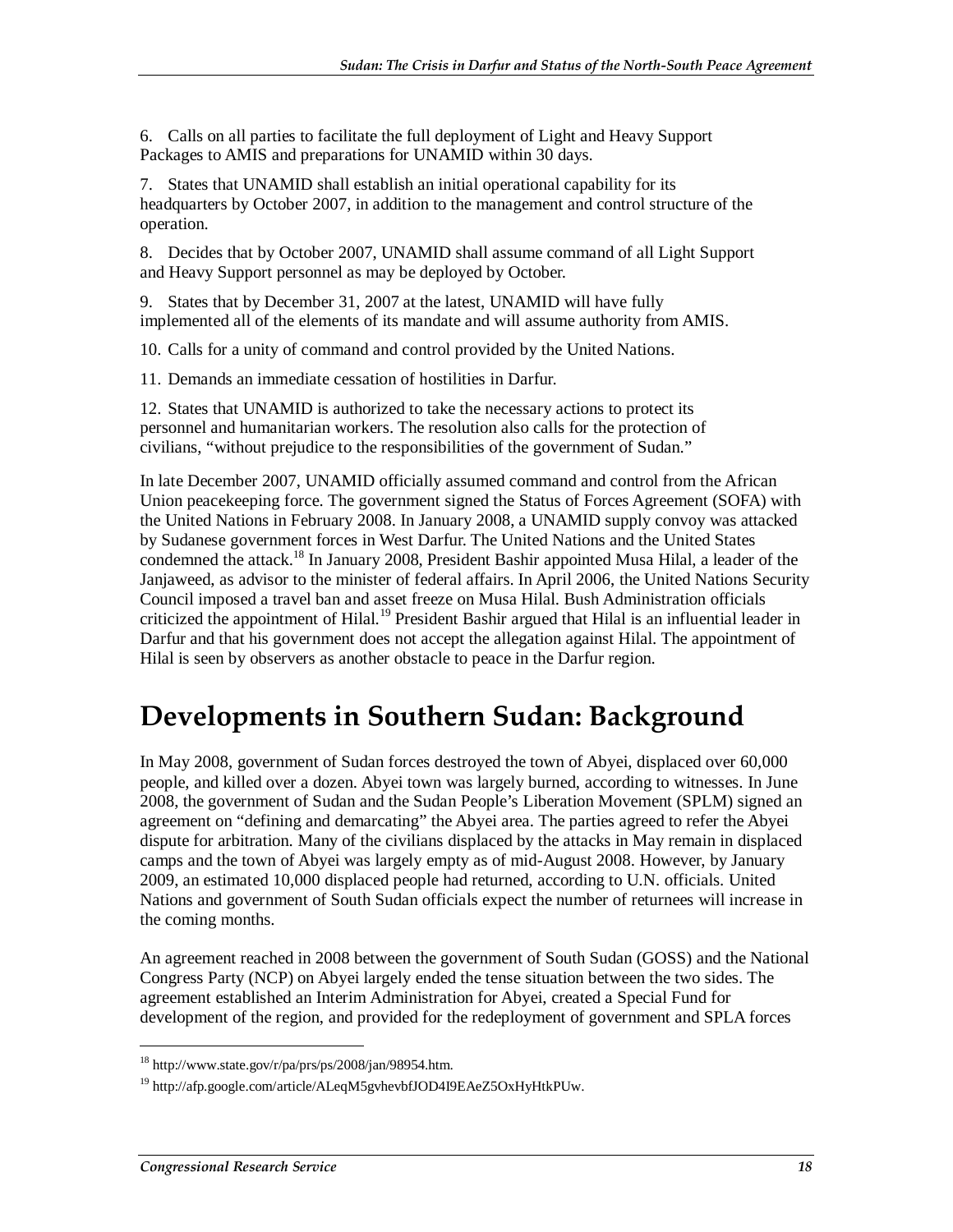out of Abyei. The parties agreed to deploy Joint Integrated Units (JIUs) and a police force. An estimated 257 JIU forces have been deployed as of late 2008. In August 2008, the parties appointed the chairman and deputy chairman of the executive, and in October 2008 members of the Executive Committee and Abyei Council were appointed. In late 2008, the parties presented their oral arguments before the Permanent Court of Arbitration, and a final decision was made in June 2009.

In October 2007, the government of Southern Sudan suspended the participation of its ministers, state ministers, and presidential advisors from the Government of National Unity to protest measures taken by the National Congress Party and to demand full implementation of the Comprehensive Peace Agreement (CPA). The Sudan People's Liberation Movement (SPLM) has urged the Sudanese government to implement key provisions of the CPA and to consult the first vice president on key issues. They complained that President Omar Bashir has been taking important decisions with little or no consultation with the First Vice President since the signing of the peace agreement in 2005. On Darfur, President Bashir has been waging war and deliberately sidelining the SPLM on key decisions. For example, the Eastern Sudan Agreement was negotiated and signed between the National Congress Party and the Eastern rebels without serious consultation with the First Vice President. According to the CPA, "the President shall take decisions with the consent of the First Vice President on declaration and termination of state of emergency, declaration of war, appointments that the president is required to make according to the peace agreement, summoning, adjourning, or proroguing the National Assembly." A request by the first vice president to reshuffle southern ministers in the Government of National Unity was held up for several months by President Bashir in large part due to Bashir's opposition to the proposed change of the foreign minister.

In October 2007, the SPLM leadership submitted a number of demands to President Bashir. In a letter to President Bashir, First Vice President Salva Kiir wrote: $^{20}$ 

At this critical juncture of the history of our country, the Sudanese people, the region and the international community at large, do follow with concern the evolving situation in our country. In particular, they follow closely with concern what both of us, and the parties we lead, are doing to enhance and consolidate peace in our country. The Comprehensive Peace Agreement (CPA) is the corner stone of that peace. It is with this spirit that I am addressing you today on behalf of the SPLM, and on my own behalf as a partner in peace.

The SPLM was encouraged by the creation of bilateral permanent mechanisms for the resolution of outstanding issues on CPA implementation as well as for the enhancement of cooperation and partnership between our two parties. Despite the progress made on several issue areas, critical flash points remain. Thereby giving rise to the impression that the mechanisms we have created were mere vehicles for public relations exercises and not meant to help the parties in resolving critical differences.

The above impression was reinforced by recent provocative actions emanating from authorities within the Government of National Unity (GONU) of which we are part, indeed the major partner to the NCP. The height of these provocations was the raids in Khartoum on SPLM premises and the Mess of SPLA senior officers in the Joint Defense Board (JDB). The JDB is the highest military organ created by the CPA and INC to oversee the smooth implementation of Security Arrangements. Those indecorous acts were compounded by the unrepentant reaction by their perpetrators to SPLM's protest. The perpetrators include NCP

<sup>&</sup>lt;sup>20</sup> Government of Sudan source.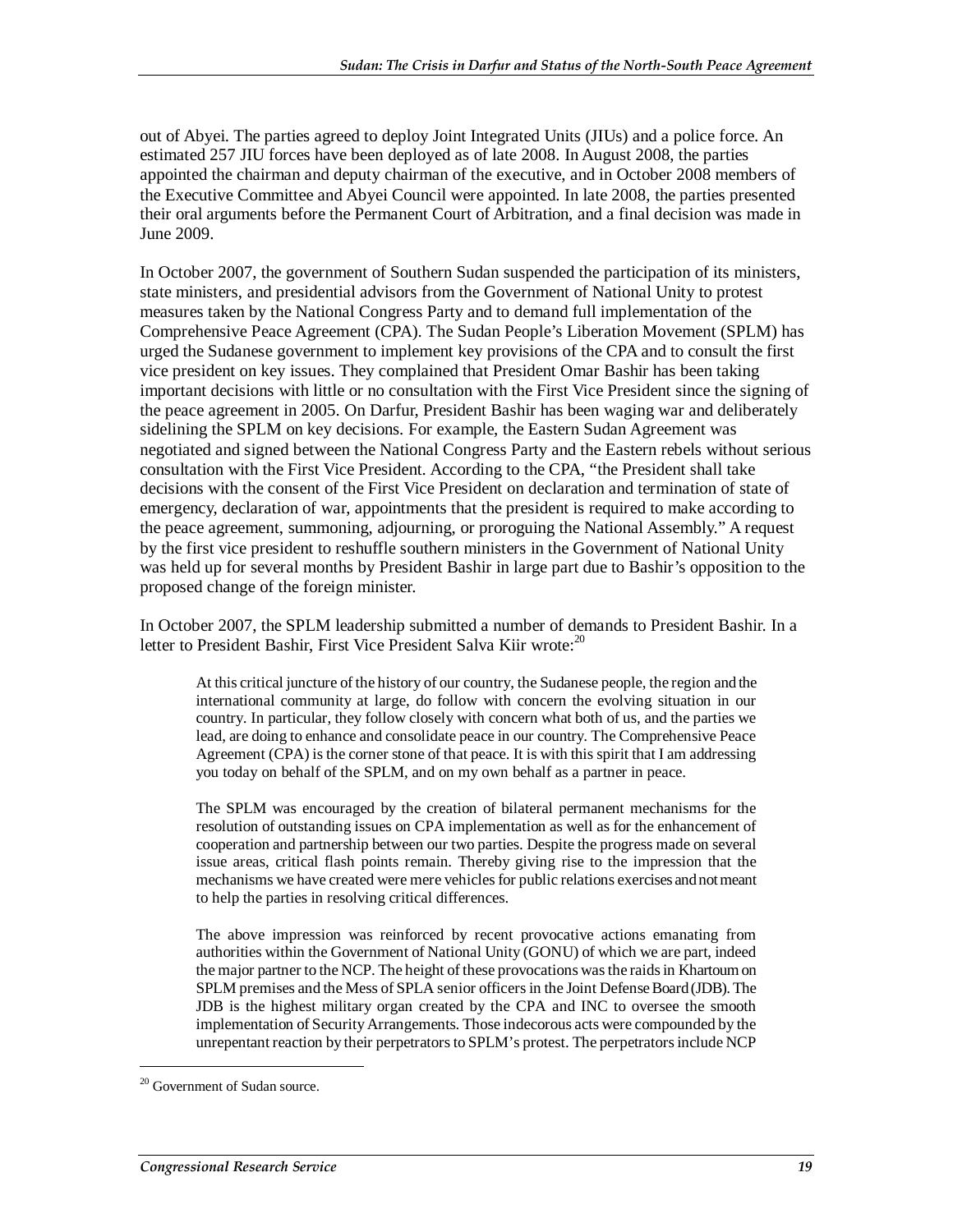Ministers and officers in the law enforcement agencies who are duty-bound by the INC to steer away of politics. It became clear to us, however, that the provocations reflected a pattern of behavior intended to humiliate the SPLM. The SPLM, therefore, should not be expected to take that behavior lightly. Indeed, the situation called for a pause and a deep reflection on the way and spirit with which we are handling the implementing of CPA.

To that end, the SPLM Interim Political Bureau (IPB) met in Juba from October  $4<sup>th</sup>$ — $11<sup>th</sup>$ 2007 to assess and evaluate the status of CPA implementation and draw concrete actions for the way forward. In that evaluation, the IPB identified CPA violations and enumerated unacceptable deliberate actions demeaning to the SPLM and its leadership. I am enclosing herewith copy of the IPB's resolutions encompassing violations to the CPA as well as actions to which the SPLM takes serious exception. In presenting these resolutions, I am confident that you shall address, with wisdom and statesmanship, the serious issues raised therein. Truly, those violations and actions constitute a major challenge to the sustenance of peace and consolidation of unity in our country. On my part, I remain committed to the full implementation of the CPA and I do not wish for a moment to contemplate the collapse of the CPA, let alone take part in that collapse.

Furthermore, the IPB expressed deep concern with Your Excellency's inaction on the reshuffle of SPLM Ministers in GONU which, in the spirit of collegial decision-making, I proposed. In doing that, I was exercising my constitutional rights and prerogatives as the Chairman of the SPLM to effect the recommendations of my Party. In view of the perception that this inaction amounts to an encroachment on the First Vice President's constitutional powers, the IPB recalled all SPLM Presidential Advisors, Ministers and State Ministers in GONU and they have been directed to stay away from their duties till considerable progress is seen in addressing the issues raised in the attached resolutions. In order not to paralyze the work of GoNU, I am again presenting to your Excellency our new list of ministerial changes in GONU. I am confident that you shall address this matter together with other pressing issues contained in the resolutions of IPB with due regard to the risks inherent in the present stalemate. This stalemate, if left unresolved, may degenerate into a crisis which none of us wants. It is our political duty and national obligation to avert actions that might endanger the CPA. It is also our moral and constitutional responsibility to provide the necessary leadership so that our country is enabled to enjoy peace, stability, democracy and unity based on the free will of its people.

In response to these demands and unexpected developments, President Bashir reportedly accepted a number of the government of South Sudan demands in late October, except those related to the Abyei issue. According to senior SPLM officials, the acceptance of their demands by President Bashir does not resolve the crisis. They would like to see a timeline and a roadmap for implementation of their demands before they return to government. President Bashir accepted a new list of ministers submitted by the first vice president, although he deleted the name of one senior official who was appointed as a presidential adviser, according to Sudanese sources. In late December 2007, the new ministers were sworn in to office. Former Minister of Foreign Affairs Lam Akol was replaced by Deng Alore, a senior member of the SPLM.

#### **Status of the Comprehensive Peace Agreement Historical Context**

In 1956, Sudan became the first independent country in sub-Saharan Africa, gaining independence from Britain and Egypt. For almost four decades, the east African country, with a population of 35 million people, has been the scene of intermittent conflict. An estimated 2 million people died over two decades from war-related causes and famine in Southern Sudan, and millions more were displaced. The sources of the conflict were deeper and more complicated than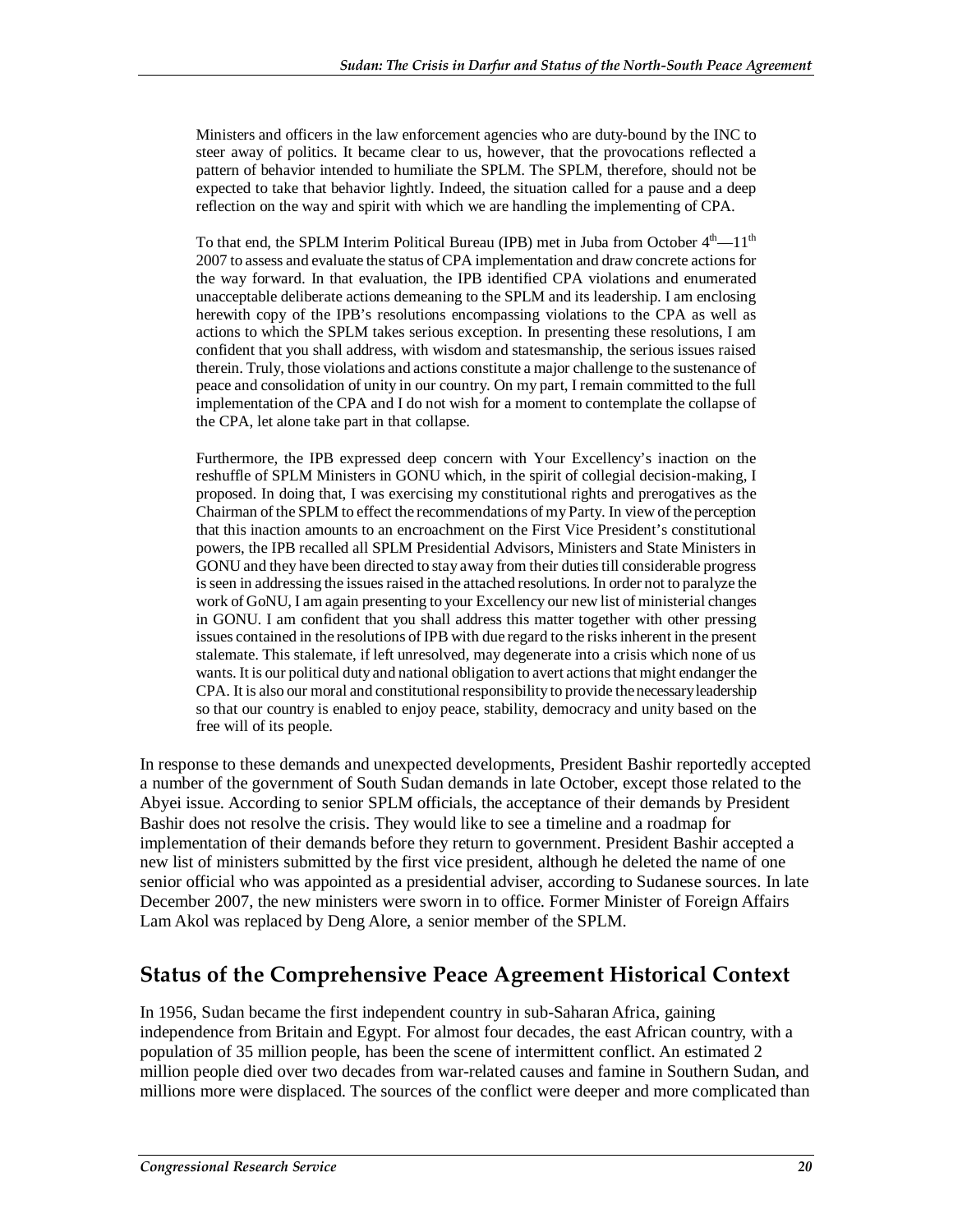the claims of most political leaders and some observers. Religion was a major factor because of the Islamic fundamentalist agenda of the current government, dominated by the mostly Muslim/Arab north. Southerners, who are Christian and animist, reject the Islamization of the country and favor a secular arrangement. Social and economic disparities were also major contributing factors to the Sudanese conflict.

Former President Jaafer Nimeri's abrogation in 1983 of the 1972 Addis Ababa agreement, which had ended the first phase of the civil war in the south, is considered a major factor triggering the civil war. The National Islamic Front (NIF) government, which ousted the democratically elected civilian government in 1989, pursued the war in Southern Sudan with vigor. Previous governments, both civilian and military, had rejected southern demands for autonomy and equality. Northern political leaders for decades treated southerners as second-class citizens and did not see the south as an integral part of the country.

Southern political leaders argue that under successive civilian and military governments, political elites in the north have made only superficial attempts to address the grievances of the south, reluctant to compromise the north's dominant economic, political, and social status. Most political leaders in the north, now in opposition to the current government, have said that mistakes were made. But the political mood among southerners has sharply shifted in favor of separation from the north.

#### **The North-South Peace Agreement: Background**

On January 9, 2005, the government of Sudan and the Sudan People's Liberation Movement (SPLM), after two and half years of negotiations, signed the Sudan Comprehensive Peace Agreement at a ceremony in Nairobi, Kenya. More than a dozen heads of state from Africa attended the signing ceremony. Secretary of State Colin Powell, who led the U.S. delegation, reportedly urged the government of Sudan and the SPLM to end the conflict in Darfur. The signing of this agreement effectively ended the 21-year-old civil war and triggered a six-year Interim Period. At the end of the Interim Period, southerners are to hold a referendum to decide their political future. National, regional, and local elections are to take place during the second half of the Interim Period.

On July 30, 2005, First Vice President and Chairman of the SPLM Dr. John Garang was killed in a plane crash in Southern Sudan (discussed below). His death triggered violence between government security forces and southerners in Khartoum and Juba. More than 100 people were reported killed. The government of Sudan has established a committee to investigate the violence. The crash was investigated by a team from Sudan, Uganda, Russia, United Nations, and the United States. The final report was issued in April 2006. In early August 2005, the SPLM Leadership Council appointed Salva Kiir as Chairman of the SPLM and First Vice President of Sudan. Salva Kiir had served as Garang's deputy after the SPLM split in 1991. He was officially sworn in as First Vice President in the Government of National Unity (GNU) on August 11, 2005. On August 31, 2005, the National Assembly was inaugurated. According to the CPA, the National Congress Party was allocated 52% of the seats (234), 28% to the SPLM (126), and the remaining 20% for the northern and southern opposition groups.

In September 2005, after weeks of contentious negotiations, the SPLM and the National Congress Party (NCP), formerly known as the National Islamic Front (NIF), agreed on a cabinet. At the core of the dispute was the distribution of key economic ministerial portfolios. The NCP insisted on keeping the Energy and Finance ministries, while the SPLM argued that each party should be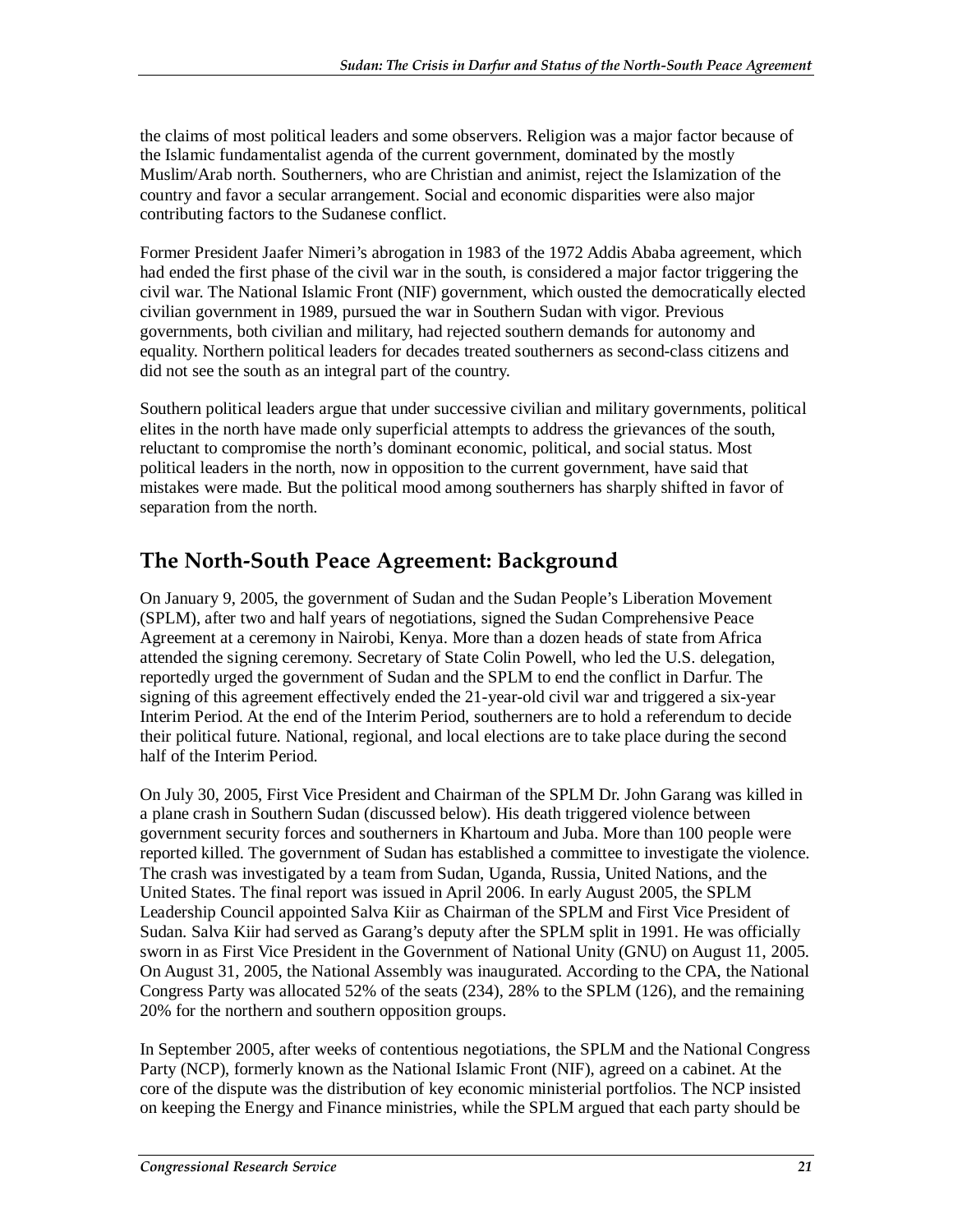given one or the other. The SPLM ultimately gave up its demand and managed to secure eight ministries, including Foreign Affairs, Cabinet Affairs, Labor, Transportation, Health, Education, Humanitarian Affairs, and Trade. Several advisers were also appointed to the Presidency (the Presidency consists of President Bashir, First Vice President Kiir, and Vice President Osman Ali Taha), including two from the SPLM.

### **Implementation of the CPA**

Implementation of the CPA by the Government of National Unity has been selective and at times deliberately slow, according to United Nations officials and Sudan observers. President Bashir, for example, rejected implementation of the Abyei Boundary Commission (ABC) recommendations, and the formation of the Joint Integrated Units has been slow, although in 2008 important progress was made. The ABC was mandated to "define and demarcate" the area known as the nine Ngok Dinka Chiefdoms transferred in 1905 to Kordofan in North Sudan. The ABC was chaired by former U.S. Ambassador to Sudan Donald Peterson, with active international engagement. In July 2005, the ABC submitted its final report to the Presidency. According to the CPA, "upon presentation of the final report, the Presidency shall take necessary action to put the special administration status of Abyei Area into immediate effect."

The CPA faces serious challenges, despite the number of commissions created and decrees issued by the Presidency to address issues related to the agreement. Government force redeployment from Southern Sudan, as called for in the peace agreement, has been slow, especially in the oil field regions of Southern Sudan. The SPLA completed redeployment of its forces from East Sudan in 2006. The government of Sudan redeployed most of its forces as of December 2007, although thousands of Sudanese Armed Forces (SAF) remain in the oil region of South Sudan. SAF has increased its forces in the Nuba Mountains and Southern Blue Nile in violation of the CPA. According to the CPA, forces in these two states were supposed to be at a level of peace time. SPLA forces also had a presence in the Nuba and Southern Blue Nile regions. According to senior SPLM officials, the SPLA will pull out of the area once the SAF reduces its presence and the Joint Integrated Units (JIUs) are fully deployed. In early January 2008, the SPLA withdrew some of its forces from Nuba.<sup>21</sup> As of January 2009, an estimated 84.7% of the CPA authorized JIU forces have been deployed.

A number of Commissions remain dysfunctional, although many of the Commissions have been created by the government of Sudan. According to the January 2009 CPA Monitor, the National Human Rights Commission, the Electoral Commission, the Land Commission, and several other Commissions have been established. The Assessment and Evaluation Commission (AEC), which was mandated under CPA to monitor implementation of the peace agreement, has created four Working Groups to monitor implementation of the CPA, although the parties to the agreement have not been actively engaged in the process. The parties have made some progress in the implementation of the wealth-sharing and power-sharing provisions of the CPA, although work on the north-south border is behind schedule. Failure to fully resolve the border issue is likely to complicate the redeployment of forces and sharing of oil revenues, since a number of the oil fields are located along the 1956 north-south border. In December 2009, the SPLM and the

 $21$  Ted Dagne met with senior SPLA commanders in January 2008 in Juba, South Sudan.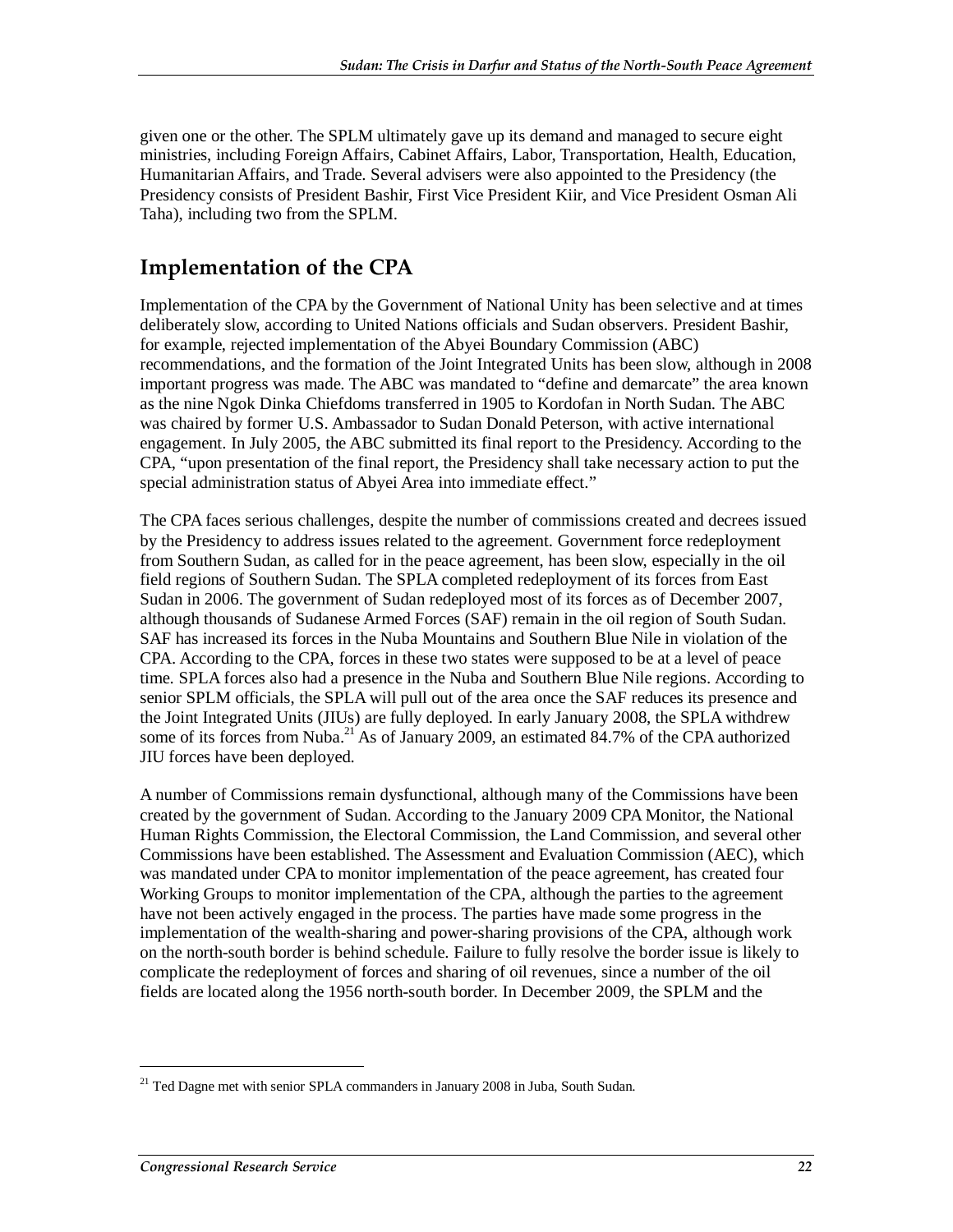National Congress Party reached agreement to resolve the north-south border issue and on oilrelated issues. $22$ 

#### **The United States and the North-South Peace Agreement**

The United States played a key role in the North-South peace process, while pressing for a resolution of the Darfur crisis in Western Sudan. Throughout the Inter-Governmental Authority for Development (IGAD)-sponsored talks, the Bush Administration engaged the parties at the highest levels, reportedly including calls by President Bush to the principals at critical times during the negotiations, and frequent visits to Kenya by senior State Department officials, where the talks were being conducted. President Bush's former Special Envoy, John Danforth, also made several trips to the region to encourage the parties to finalize an agreement. Former Secretary of State Colin Powell was actively engaged in the peace process and traveled to Kenya to encourage the parties, according to U.S. officials and Sudanese sources. U.S. financial support for the peace process and technical assistance during the talks were considered by the parties and the mediators as critical, according to U.S. officials. The United States provided funding for the SPLM delegation for travel and other related expenses. American interventions at critical times during the negotiations helped break a number of stalemates, including during security arrangement talks and the three disputed areas of Nuba, Southern Blue Nile, and Abyei.

Sustained U.S. pressure on the government of Sudan was a factor in securing the Comprehensive Peace Agreement. The Bush Administration, while maintaining U.S. bilateral sanctions, also engaged the government in critical dialogue and offered the normalization of bilateral relations as an incentive for the resolution of the Darfur crisis and settlement of the North-South conflict, according to U.S. officials and Sudanese sources. U.S. policy toward Sudan is complicated because the same government that signed the peace agreement with the South is also the one implicated in atrocities in Darfur, which the U.S. government has declared is genocide. This reality has led to some criticism of the Bush Administration, although many praise the Administration's sustained engagement in the North-South talks. According to some critics, the Administration did not initially consider the Darfur crisis to be a priority; instead the Administration was largely focused on the CPA negotiations between the government of Sudan and the SPLM. The first statement on Darfur by the White House, they point out, was issued in early April 2004. The Bush Administration and Congress, however, have been at the forefront in calling for an end to the crisis in Darfur and demanding accountability, especially since mid-2004.

### **The Crisis in Darfur: Background**

The crisis in Darfur began in February 2003, when two rebel groups emerged to challenge the National Congress Party (NCP) government in Darfur. The Sudan Liberation Army (SLA) and the Justice and Equality Movement (JEM) argued that the government of Sudan discriminates against Muslim African ethnic groups in Darfur and has systematically targeted these ethnic groups since the early 1990s. The government of Sudan dismisses the SLA and JEM as terrorists. The conflict primarily pits three African ethnic groups, the Fur, Zaghawa, and Massaleit, against nomadic Arab ethnic groups. Periodic tensions between the largely African-Muslim ethnic groups and the Arab inhabitants of Darfur can be traced to the 1930s and had surfaced again in the 1980s. Most

 $22$  Ted Dagne interview of President Salva Kiir in Juba, South Sudan.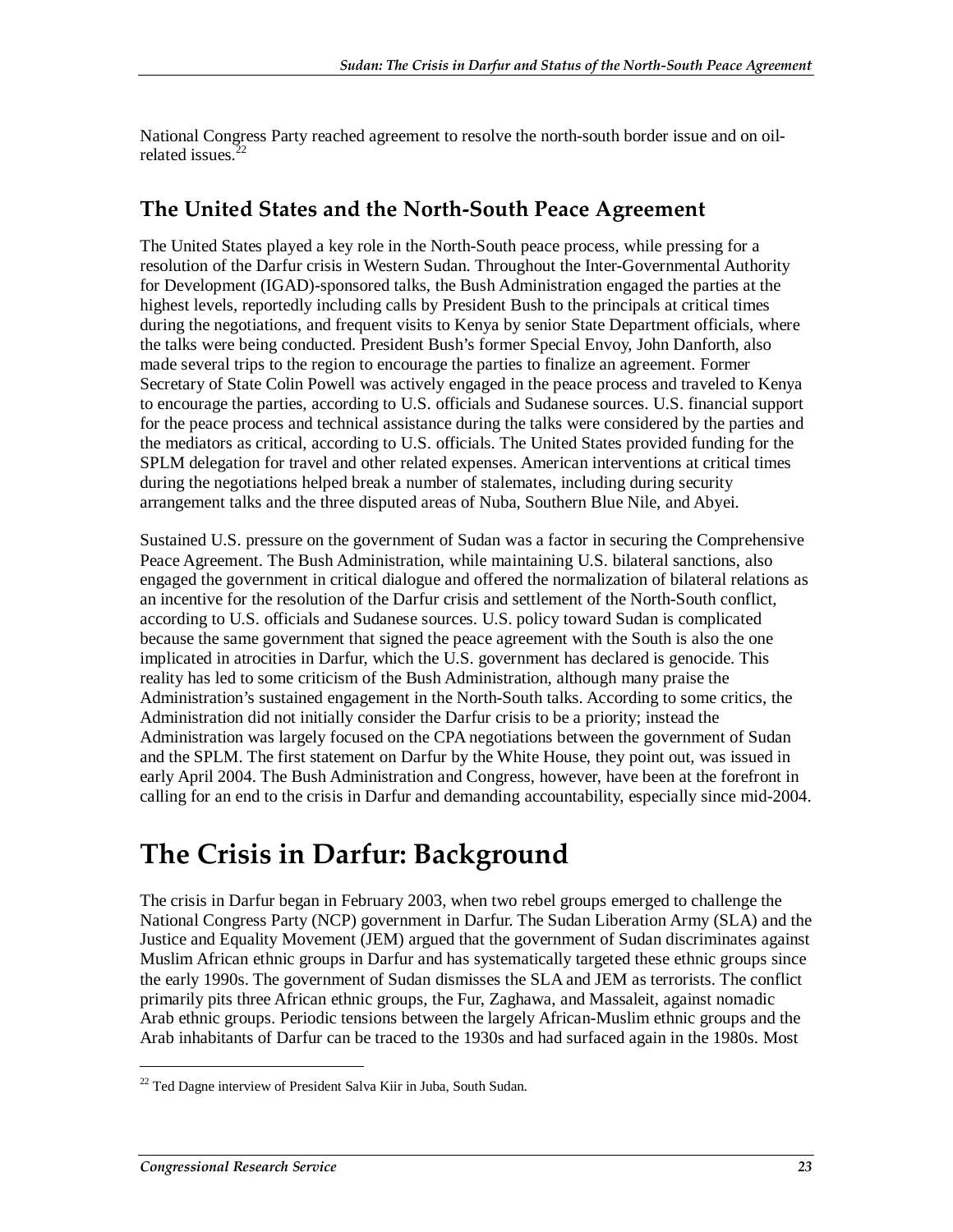observers note that successive governments in Khartoum have long neglected the African ethnic groups in Darfur and have done little to prevent or contain attacks by Arab militias against non-Arabs in Darfur. Non-Arab groups took up arms against successive central governments in Khartoum, albeit unsuccessfully. In the early 1990s, the National Islamic Front (NIF) government, which came to power in 1989, began to arm Arab militias and attempted to disarm the largely African ethnic groups.

The conflict in Darfur burgeoned when the government of Sudan and its allied militias began what is widely characterized as a campaign of terror against civilians in an effort to crush the rebellion and to punish the core constituencies of the rebels. At the heart of the current conflict is a struggle for control of political power and resources. The largely nomadic Arab ethnic groups often venture into the traditionally farming communities of Darfur for water and grazing, at times triggering armed conflict between the two groups. Darfur is home to an estimated 7 million people and has more than 30 ethnic groups, which fall into two major categories: African and Arab. Both communities are Muslim, and years of intermarriages have made racial distinctions difficult, if not impossible. Fighting over resources is one of several factors that has led to intense infighting in Darfur over the years. Many observers believe that the NIF government has systematically and deliberately pursued a policy of discrimination and marginalization of the African communities in Darfur, and has given support to Arab militias to suppress non-Arabs, whom it considers a threat to its hold on power. In 2000, after the ouster of the founder of the NIF, Hassan al-Turabi, and after a split within the Islamist Movement, the government imposed a state of emergency and used its new authority to crack down on dissidents in Darfur. By 2002, a little-known self defense force emerged as the SLA, challenging government forces in Darfur.

With the NCP regime internally in turmoil and mounting international pressure to end Sudan's North-South conflict, the SLA and JEM were able to gain the upper hand in the initial phase of the conflict against government forces in early 2003, and appeared well armed and prepared. The rebels also enjoyed the support of the local population, as well as officers and soldiers in the Sudanese army. A significant number of senior officers and soldiers in the Sudanese armed forces come from Darfur. The SLA reportedly benefitted from outside support, including from fellow Zaghawa elements in Chad and financial support from some Darfur businessmen in the Persian Gulf region. In late 2004, another Darfur armed group, the National Movement for Reform and Development (NMRD) emerged. Initial reports suggested that the NMRD was created by the government of Sudan in order to undermine the SLA and JEM. In December 2004, the NMRD and the government of Sudan signed a ceasefire agreement in Chad and a month later agreed to cooperate in facilitating the return of refugees from Chad to Darfur. Regional officials and Sudanese opposition figures assert that the NMRD is backed by the government of Chad and that the rebels wear uniforms and carry arms similar to those of the Chadian army. Since 2005, the rebel groups have splintered into different factions and often clashed with each other. In June 2006, another rebel group was formed, the National Redemption Front (NRF), consisting of several rebel faction groups. These include splinter groups from SLM and JEM, as well as the Sudan Federal Democratic Alliance (SFDA).

#### **Darfur Developments: Accountability for Atrocities**

In July 2004, the U.S. House of Representatives and the Senate unanimously passed resolutions (H.Con.Res. 467, S.Con.Res. 133) declaring the crisis in Darfur to be genocide, based on the five criteria for genocide enumerated in Article 2 of the Convention on the Prevention and Punishment of the Crime of Genocide. On September 9, 2004, then Secretary of State Colin Powell, in his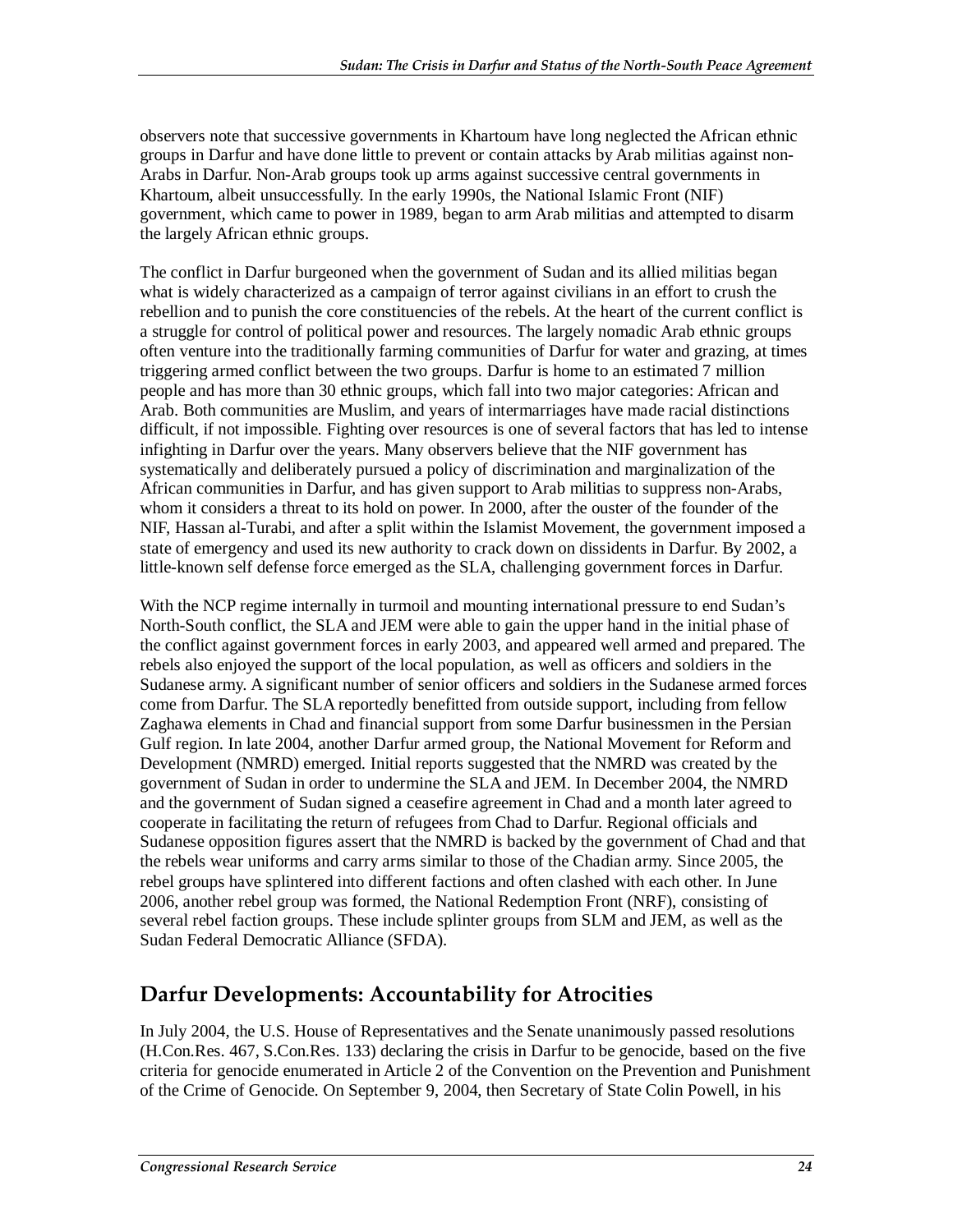testimony before the Senate Foreign Relations Committee, declared the atrocities in Darfur genocide. Secretary Powell stated that, after reviewing evidence collected by the State Department team, "genocide has been committed in Darfur and that the government of Sudan and the Jingaweit bear responsibility—and that genocide may still be occurring." Powell further stated that because the United States is a contracting party to the Geneva Convention, Washington will demand that the United Nations "initiate a full investigation." Shortly after Powell's testimony, a draft U.N. resolution (1564) was adopted.

The resolution requested the Secretary General of the United Nations to "establish an international commission of inquiry in order to immediately investigate reports of violations of international humanitarian law and human rights law in Darfur by all parties, to determine also whether or not acts of genocide have occurred, and to identify the perpetrators of such violations with a view to ensuring that those responsible are held accountable." The declaration of genocide by the Bush Administration did not lead to a major shift in U.S. policy or a threat of intervention to end genocide. Instead, Bush Administration officials continued to support a negotiated settlement between the rebels in Darfur and the government of Sudan. But continued violence in Darfur and the government's failure to disarm the Janjaweed militia further strained relations between Khartoum and Washington.

In January 2005, the International Commission of Inquiry on Darfur submitted its report to then U.N. Secretary-General Kofi Annan. The 176-page report provided a detailed accounting of atrocities committed by the government of Sudan and its Janjaweed militia allies. The Commission declared that "based on thorough analysis of the information gathered in the course of the investigations, the Commission established that the government of Sudan and the Janjaweed are responsible for serious violations of international human rights and humanitarian law amounting to crimes under international law."<sup>23</sup> The Commission found, however, that "the government of Sudan has not pursued a policy of genocide." The Commission, while acknowledging that government officials and other individuals may have committed genocidal acts, stated that "the crucial element of genocidal intent appears to be missing." The Commission submitted a sealed document listing 51 suspects for prosecution by the International Criminal Court (ICC).

U.S. officials argue that the government of Sudan is responsible for genocide in Darfur, despite the Commission's conclusion of no genocidal intent. Washington initially did not support the Commission's referral of these cases to the ICC. U.S. opposition to the ICC is unrelated to the Darfur case. It is largely driven by concerns about the potential prosecution of U.S. personnel by the ICC, and owing in part to this concern, the United States is not signatory to the ICC. In March 2005, the United States abstained on Security Council Resolution 1593, paving the way for its passage. Resolution 1593 refers the situation in Darfur to the International Criminal Court (ICC). In June 2005, the Special Prosecutor of the ICC formally began an investigation. ICC spokesman Yves Sorokobi indicated that the decision to launch the investigation came after the ICC had finished its analysis of the referral by the U.N. Security Council. This analysis included, he said, consultations with experts, ensuring that the ICC had met statutory requirements before beginning the investigations. Meanwhile, ICC officials continue to gather information and pursue their

<sup>&</sup>lt;sup>23</sup> Report of the International Commission of Inquiry on Darfur to the United Nations Secretary General. January 25, 2005.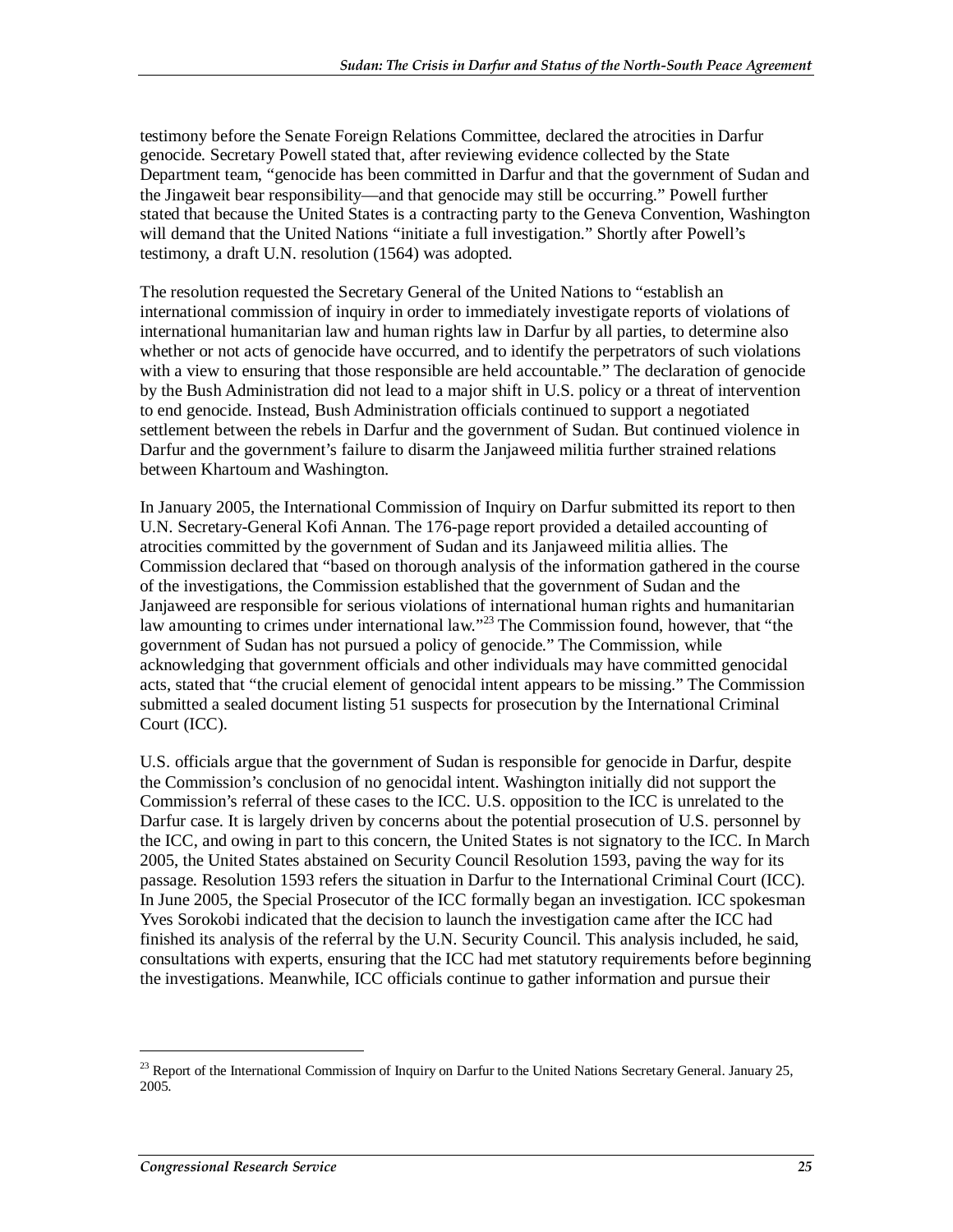investigation, although the ICC has not issued any indictments to date. In July, the ICC Chief Prosecutor charged President Bashir with genocide, crimes against humanity, and war crimes.<sup>24</sup>

Since the crisis began in 2003, sources estimate 450,000 people have been killed, more than 2 million displaced, and some 234,000 Sudanese are in refugee camps in neighboring Chad. The security situation continues to deteriorate, especially since the signing of the peace agreement in May 2006 reportedly due to recent troop deployments by the government of Sudan. According to human rights groups, over a dozen humanitarian workers have been killed in Darfur, including an International Rescue Committee nurse on September 1 and an International Committee of the Red Cross driver on August 30, 2006. In 2007, according to reports, tens of thousands of Darfuree civilians have been displaced from their homes by government and Janjaweed attacks. According to a February 2008 United Nations report, "tensions inside camps of internally displaced persons and carjacking incidents continued. One week after the transfer of authority from the African Union Mission in the Sudan (AMIS) to UNAMID, the force faced its first armed attack."<sup>25</sup>

Meanwhile, humanitarian groups have warned that they may not be able to continue to provide assistance to the civilian population because of deteriorating security conditions. In November 2006, the government of Sudan ordered the Norwegian Refugee Council to leave the country, while a German relief organization, Welthungerhilfe, announced it would pull out of Darfur for safety reasons. In October 2006, armed militia attacked a village in Jebel Moon and Seleah in West Darfur, killing over 50 people, including children and elderly. Meanwhile, security conditions inside IDP camps deteriorated, with an increasing number of armed groups in the camps. In his monthly report to the Security Council in November 2006, Secretary General Kofi Annan stated that "the insecurity, banditry and fighting which have characterized the reporting period continued to prevent access to populations in need of humanitarian assistance."<sup>26</sup> According to the same report "in Northern Darfur alone, the World Food Program (WFP) reported that 355,000 people went without food aid during July and August."

In early August 2006, the government of Sudan submitted a letter to the United Nations Security Council outlining the government's decision to deploy significant new security forces and implement other measures in Darfur. According to the government of Sudan, "the National Plan embodies several priority themes for the restoration of normal life in Darfur." The government of Sudan began to deploy more than 26,500 troops and 7,050 police personnel in order to address "threats imposed by the non-signatories of the Darfur Peace Agreement and getting control of the security situation and restoration of peace in Darfur." Human rights groups, U.N. Secretary General Kofi Annan, and U.S. officials have criticized the deployment of these troops and stated that this action violates the peace agreement. Meanwhile, senior commanders of the SLM, the only group that signed the peace agreement, have stated that continued government attacks in Darfur and continued rejection of a U.N. force could lead to the collapse of the peace agreement.

 $24$  For recent developments on the ICC and Sudan, please see the ICC and Sudan Section.

<sup>&</sup>lt;sup>25</sup> CBC News. Darfur heading for disaster unless U.N. troops are allowed: Annan, September 13, 2006, at http://www.cbc.ca/world/story/2006/09/13.

 $^{26}$  Monthly report of the Secretary General on Darfur, November 8, 2006.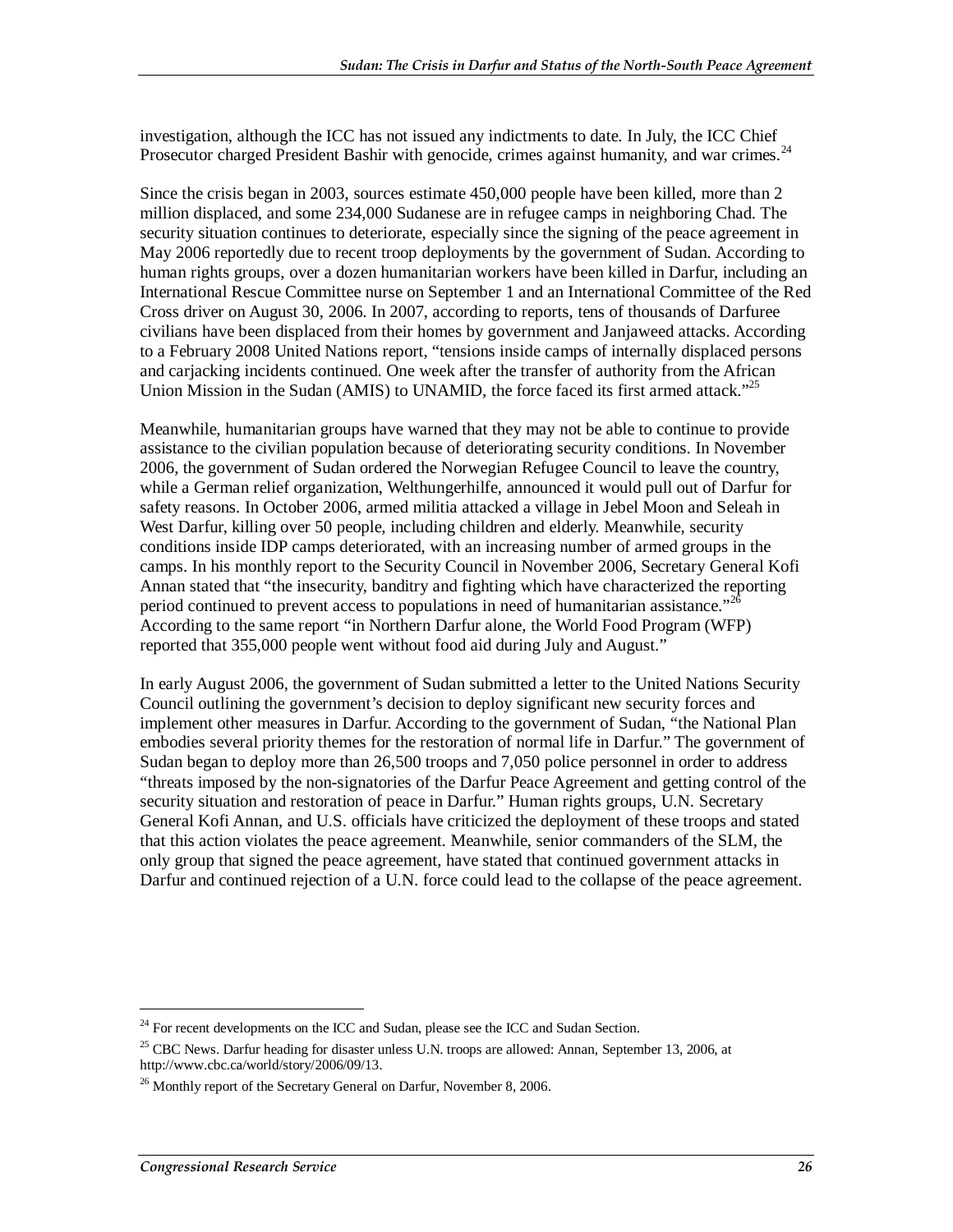### **The Janjaweed: Background**

Since the crisis in the Darfur region began in 2003, the name Janjaweed (also spelled as Janjawid, Janjawad, Jingaweit, Jinjaweed) has become a very familiar name to many in the international community. The Janjaweed and the government of Sudan have been accused of committing genocide against civilians in Darfur by the United States government in 2004 as well as crimes and crimes against humanity by the United Nations and other governments.

The existence of the Janjaweed goes back over a decade. In the mid-1980s, the government of Sudan began to arm Arab militias in order to prevent African Darfuris from joining the Southern Sudanese rebellion against the government. In 1983, the Sudan People's Liberation Movement/Army (SPLM/A) began its armed struggle against the government of Sudan. Attacks against Darfuri African tribes and Nubans increased in intensity for most of the 1980s.

In 1991-1992, an SPLM commander from Darfur led a force into Darfur in support of the Darfuris, who were being targeted by the government of Sudan and pro-government Arab militia. Those targeted were the Fur, Massaliet, and Zagawa peoples. More than 200 villages were attacked and later occupied by pro-government Arab militia in the Garsilla District, now know as the Wadi-Saleh Province. These attacks were carried out by a group now known as the Janjaweed.

Daoud Yahya Bolad, who was a senior member of the National Islamic Front (NIF) in Darfur before the 1989 coup, was the leading figure in the SPLM-led rebellion against the Sudanese government in Darfur in the early 1990s. In 1976, Bolad, an ethnic Fur, was Chairman of the student union of the University of Khartoum. He was sent by the NIF leadership to Darfur in the late 1970s to recruit members for the NIF. He left the NIF due to a major disagreement with the leader of the NIF, Hassan al-Turabi. Turabi and other NIF leaders recruited Arab youth to go to Libya and other places for training purposes and began other activities without consultation with Bolad and other Darfuri leaders.

The traditional leaders in Darfur described the Janjaweed then as men who own a horse and a G-3 rifle and who commit crimes against civilians. Darfuri leaders link the Janjaweed to a manifesto called the Quresh. The principal objective of the Quresh, they argued, was to create a region called Dar-el-Arab, Land of the Arabs. The architects of the manifesto and those who signed it are senior members of the National Islamic Front government, currently known as the National Congress Party.

The 1991-1992 rebellion against the NIF regime failed in large part due to lack of preparation inside Darfur and major Janjaweed and government operations against the small SPLA force in the region. The commander of the SPLA force decided to withdraw his troops after the government and Arab militia forces discovered the location of the SPLA force before final preparation for operations.

Elements within the government intensified their campaign to bring Bolad back into the NIF for talks with pledges to change policies and address the concerns of the Darfuris. Bolad decided to return to engage NIF officials against the advice of the SPLA leadership and the force commander, believing that since he knew some of the leaders in the government and the NIF he might be able to make a deal. Upon his return he was captured, tortured, and executed, according to Sudanese sources.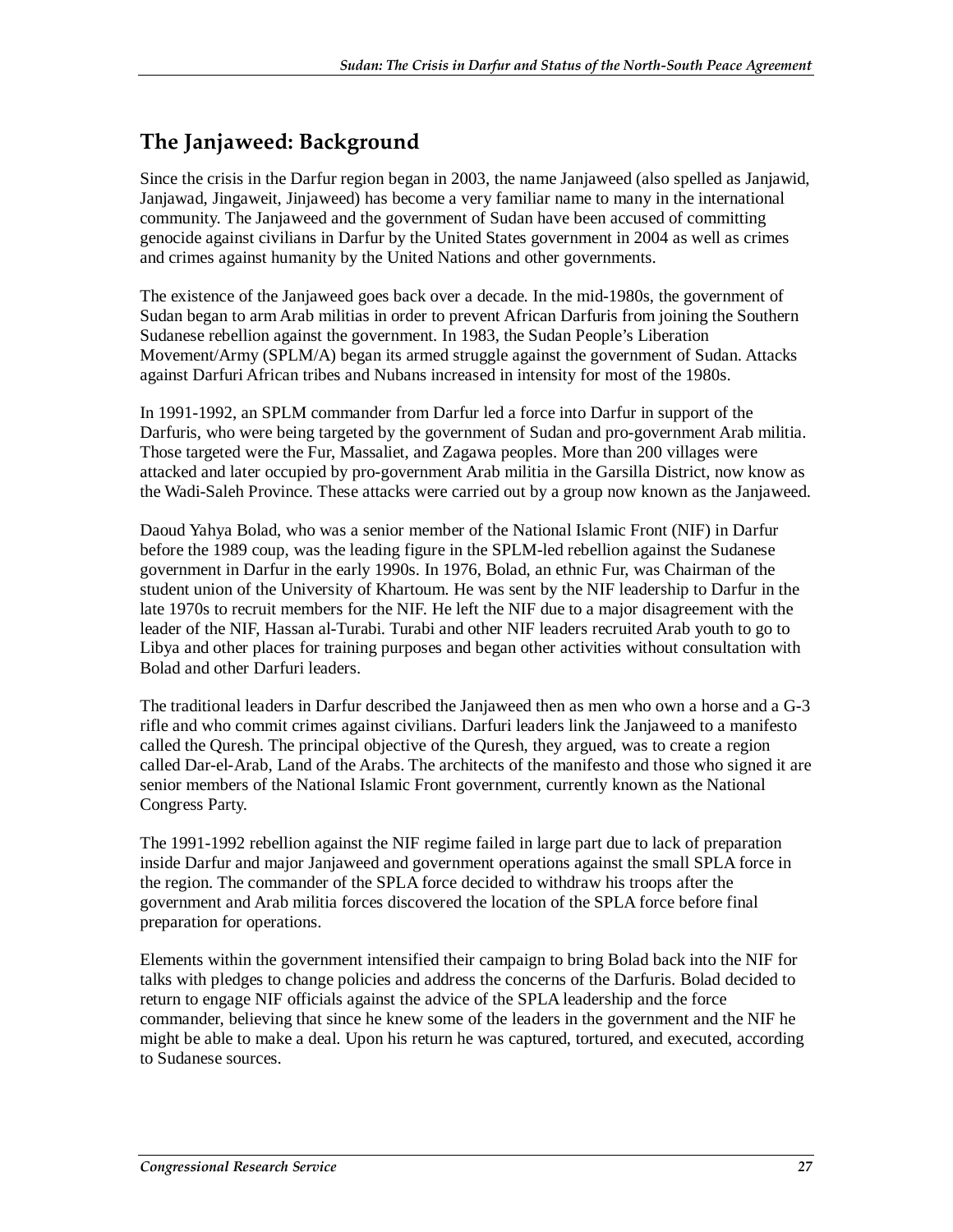For many Darfuris, the war between the various groups started well before 2003. Darfuris who experienced the atrocities in the mid-1980s, in large part, are the ones currently fighting the Janjaweed and the government of Sudan. The groups that were targeted in the mid-1980s are the same ones currently being attacked by the Janjaweed and the government of Sudan: the Fur, Massaliet, and Zagawa.

In the current crisis in Darfur, the Janjaweed are armed and protected by the government, and their attacks against civilians are coordinated with the Sudan Armed Forces, the Popular Defense Force, and other government-supported militia groups. Senior Sudanese government officials and leaders of the Janjaweed admit this collaboration between the Janjaweed and the government. As was the case in the mid-1980s, one of the main objectives of the Janjaweed is to push out African Darfuris in order to take control of areas belonging to non-Arabs.

Human rights groups, foreign governments, and Sudanese groups have documented the atrocities committed by the Janjaweed against Darfur civilians, humanitarian workers, and African Union peacekeepers. Human Rights Watch in its report "Darfur Destroyed,"27 provides detailed accounts of Janjaweed atrocities as well as those committed by government forces. Janjaweed leaders and government officials claim that they are fighting rebels and violent militia. But the victims of these atrocities have been reported as the civilians in Darfur, mainly the Zagawa, Fur, and Massaliet. The Janjaweed, like the Interhamwe in Rwanda and the Lord's Resistance Army in Uganda, are reported to principally target civilians and terrorize the civilian population.

#### The Darfur Peace Agreement<sup>28</sup> and Status of Implementation

On May 5, 2006, the Government of National Unity and the Sudan Liberation Movement (SLM) signed the Darfur Peace Agreement (DPA) after almost two years of negotiations. The agreement was rejected by two other Darfur groups: the Justice and Equality Movement (JEM) and a splinter group from the SLM. The agreement called for the integration of 4,000 SLA troops into the Sudan Armed Forces, provided \$300 million initially and \$200 million each in 2007 and 2008 from government funds for reconstruction and development purposes for Darfur, and established the Transitional Darfur Regional Authority (TDRA), a new entity mandated under the DPA to administer Darfur. The agreement provided seats for the SLM in the national and regional parliaments and several top positions, including the chairmanship of the TDRA and Senior Assistant to the President. The agreement also called for the disarmament and demobilization of the Janjaweed.

On August 7, 2006, the leader of the SLM, Mini Minawi, was sworn in as Assistant to the President. Since the signing of the agreement, the DPA has failed to win popular support in Darfur. The faction that signed the agreement is also accusing the government of violating the agreement. In mid-May 2006, violent demonstrations in IDP camps led to a number of deaths and injuries. AMIS personnel have also been targeted, forcing African Mission in Sudan to reduce its presence in IDP camps. Meanwhile, implementation of the agreement is also moving slowly. According to the United Nations DPA Monitor report, "the parties continued to miss critical DPA implementation deadlines."<sup>29</sup> The Preparatory Committee, tasked to organize the Darfur-Darfur

<sup>27</sup> Human Rights Watch. *Darfur Destroyed: Ethnic Cleansing by Government Forces and Militia.* May 2004, at http://hrw.org/reports/2004/sudan0504/sudan0504simple.pdf.

<sup>28</sup> http://www.sd.undp.org/doc/DPA.pdf.

<sup>&</sup>lt;sup>29</sup> Report on the Implementation of the Darfur Peace Agreement, at http://www.unmis.org/english/dpaMonitor.htm.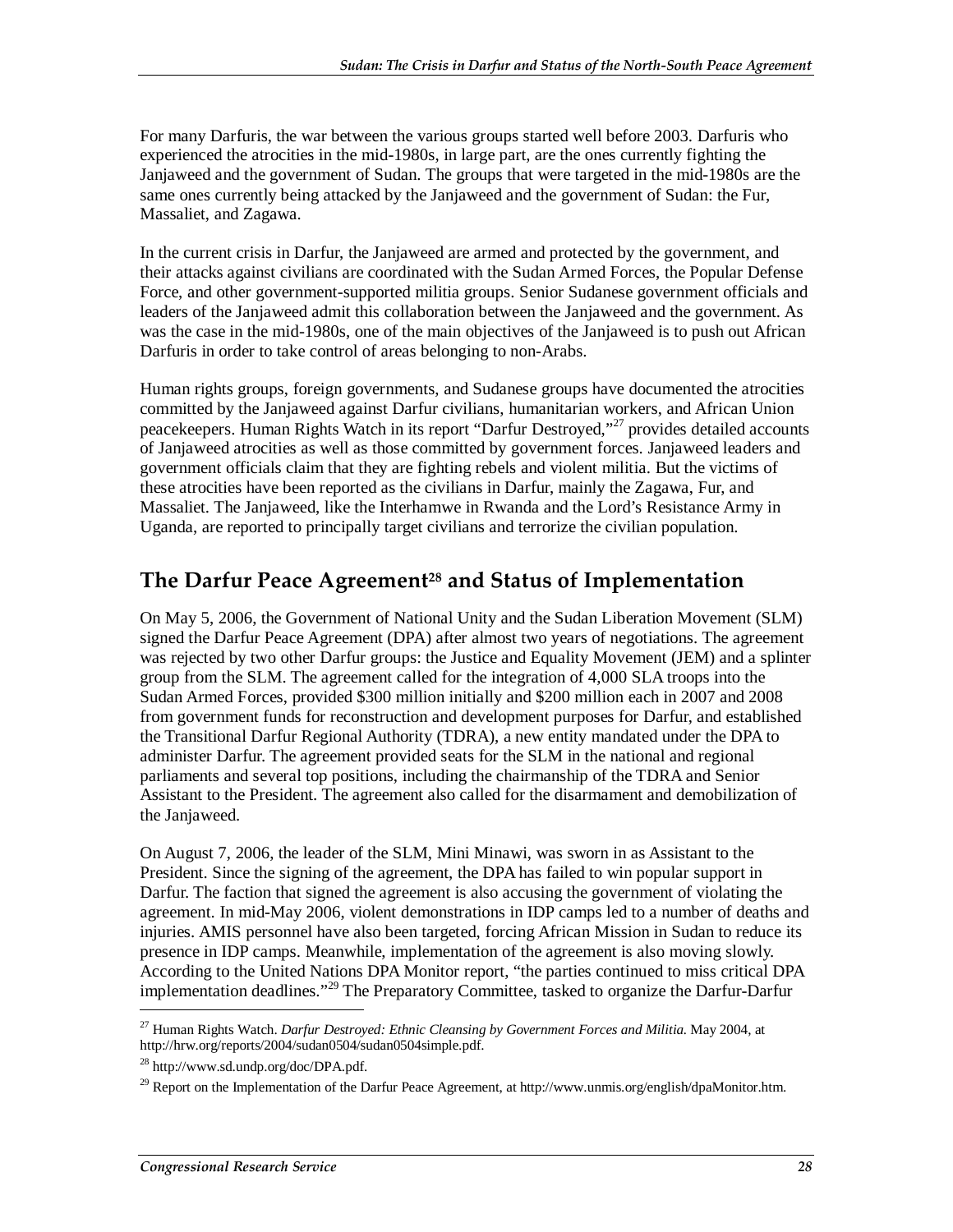Dialogue, was not fully functional, although in late September a chairman was appointed to head the Committee. In 2010, Mini Minawi left the government.

#### **The African Union and the Crisis in Darfur**

The African Union (AU) was slow in responding to the crisis in Darfur. The AU became actively engaged during the cease-fire negotiation in Chad in 2004 and subsequently assumed a central role in monitoring the cease-fire agreement and facilitating political dialogue between the government of Sudan and SLA/JEM. In March 2004, the AU sent a team led by Ambassador Sam Ibok, Director of the AU's Peace and Security Department, to participate in talks in Chad. In the April Cease-Fire Agreement, the AU was tasked to take the lead in the creation of a Cease-Fire Commission. The Commission was tasked to define the routes for the movement of the respective forces, assist with demining operations, and collect information about cease-fire violations. The Commission reports to a Joint Commission composed of the parties to the agreement, Chad, and members of the international community.

In January 2006, the African Union stated that transforming AMIS into a United Nations force is acceptable to the AU in principle. In March, the AU agreed to accept a United Nations peacekeeping mission for Darfur. Meanwhile, the Security Council requested that authorities in the U.N. provide options for a U.N. peacekeeping operation. On September 20, 2006, AU officials extended the AMIS peacekeeping operation until the end of December 2006, and in December the AU extended the AMIS operation for another six months. In addition to its peacekeeping responsibilities, AMIS was a key player in the implementation of key provisions of the DPA. The Ceasefire Commission and the Joint Commission were chaired by AMIS, while it was also tasked to establish and play a key role in the Joint Humanitarian Facilitation and Monitoring Unit. Security in IDP camps, creation of Demilitarized Zones, verification of disengagement and demobilization were also the responsibility of AMIS. In late December 2007, UNAMID officially assumed command and control from the African Union peacekeeping force.

## **China and Sudan**

Relations between China and Sudan are warm. In the 1990s, political, economic, and military relations between Sudan and China expanded, and China became a key trading partner, investing billions of dollars in Sudan's oil sector. China reportedly imports an estimated 64% of Sudan's oil and China's National Petroleum Corporation is the largest shareholder (47%) in the two biggest oil consortiums in Sudan, Petrodar and the Greater Nile Petroleum Operating Company (GNPOC). In addition to the oil sector, China is an important player in other sectors of the Sudanese economy. In February 2007, China signed a \$1.2 billion agreement to upgrade the railway between Khartoum and Port Sudan. China is also an active participant in power generation, the arms industry, and other major infrastructure projects. China built the 1,000-mile oil pipeline used by Sudan to move its oil from the oil fields in South Sudan to Port Sudan.

China is an important supplier of weapons to the government of Sudan. Sudan also produces significant quantities of weapons itself and is the third-largest arms manufacturer in Africa, after South Africa and Egypt. Human rights groups and other observers accuse the Chinese government of being the principal supplier of weapons in violation of a U.N. weapons embargo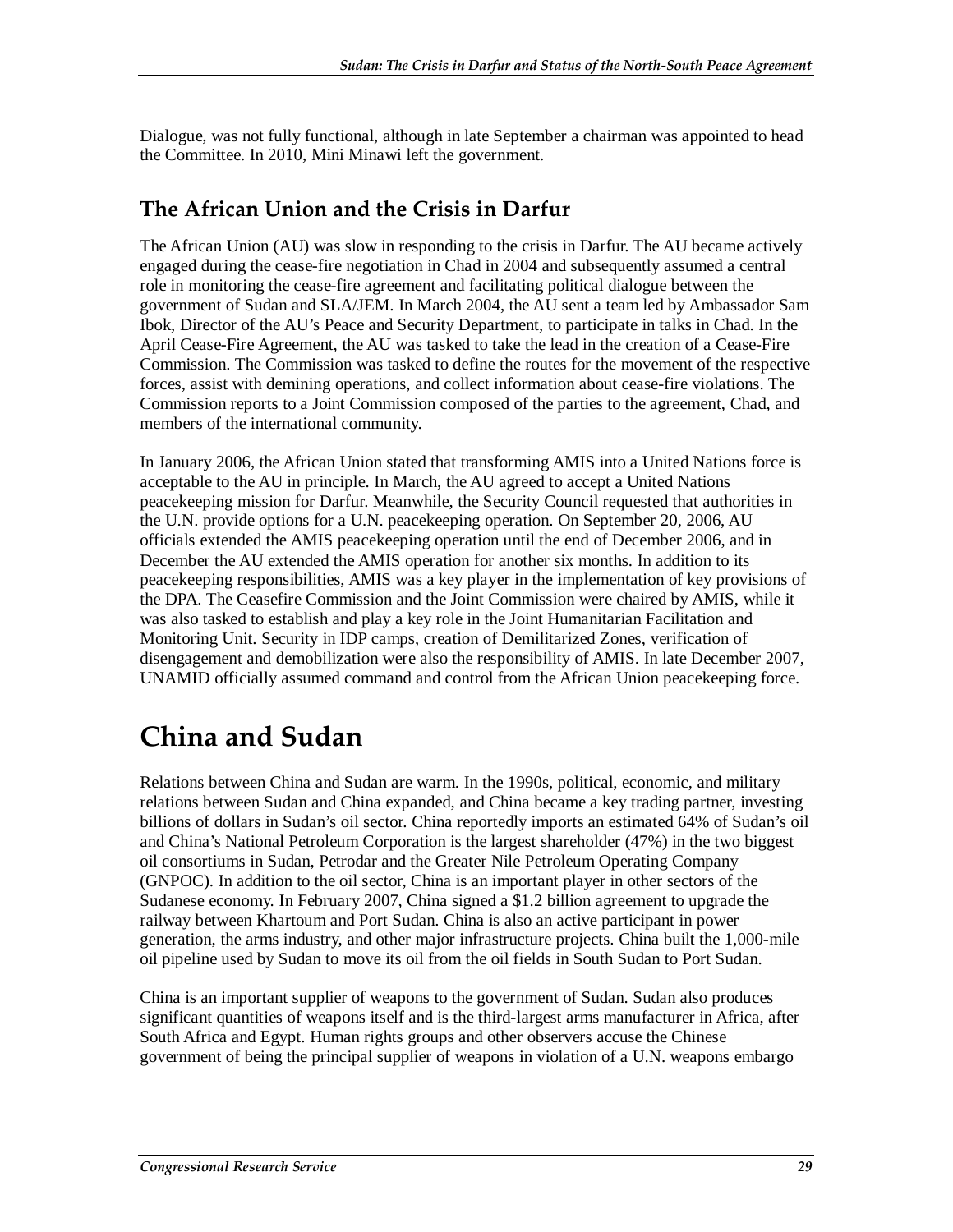on Sudan. In 2005, China reportedly sold Sudan \$24 million in arms and ammunition and \$57 million worth of spare parts for aircraft and helicopters.<sup>30</sup> In July 2008, a BBC Television report presented evidence of Chinese army trucks and several A5 Fantan fighter planes in Darfur. In February 2008, Fantan fighter planes were used to bomb the town of Beybey in Darfur in which a number of civilians were reportedly killed. In June 2008, the BBC acquired satellite photographs of two Fantan fighter planes at Nyala airport in South Darfur.<sup>31</sup>

China provides important political and financial support to the government of Sudan. As a Permanent Member of the Security Council, China has threatened several times to veto U.N. Security Council resolutions or has influenced the Council either to withdraw or amend statements. In July 2008, a British-drafted Presidential Statement was withdrawn because of Chinese opposition. China also has abstained on resolutions 1556, 1591, 1593, and 1706 relating to Darfur. In 2007, China forgave \$70 million in debt and provided \$13 million in interest-free loan to Sudan to build a new presidential palace.

<sup>30</sup> Amnesty International. *Sudan: Arms Continuing to Fuel Serious Human Rights Violations in Darfur*, May 2007.

<sup>31</sup> BBC News. *China is Fueling War in Darfur*, July 13, 2008. Ted Dagne spoke with the reporter on a number of occasions, in preparation for the BBC Television report, which was aired on July 14, 2008.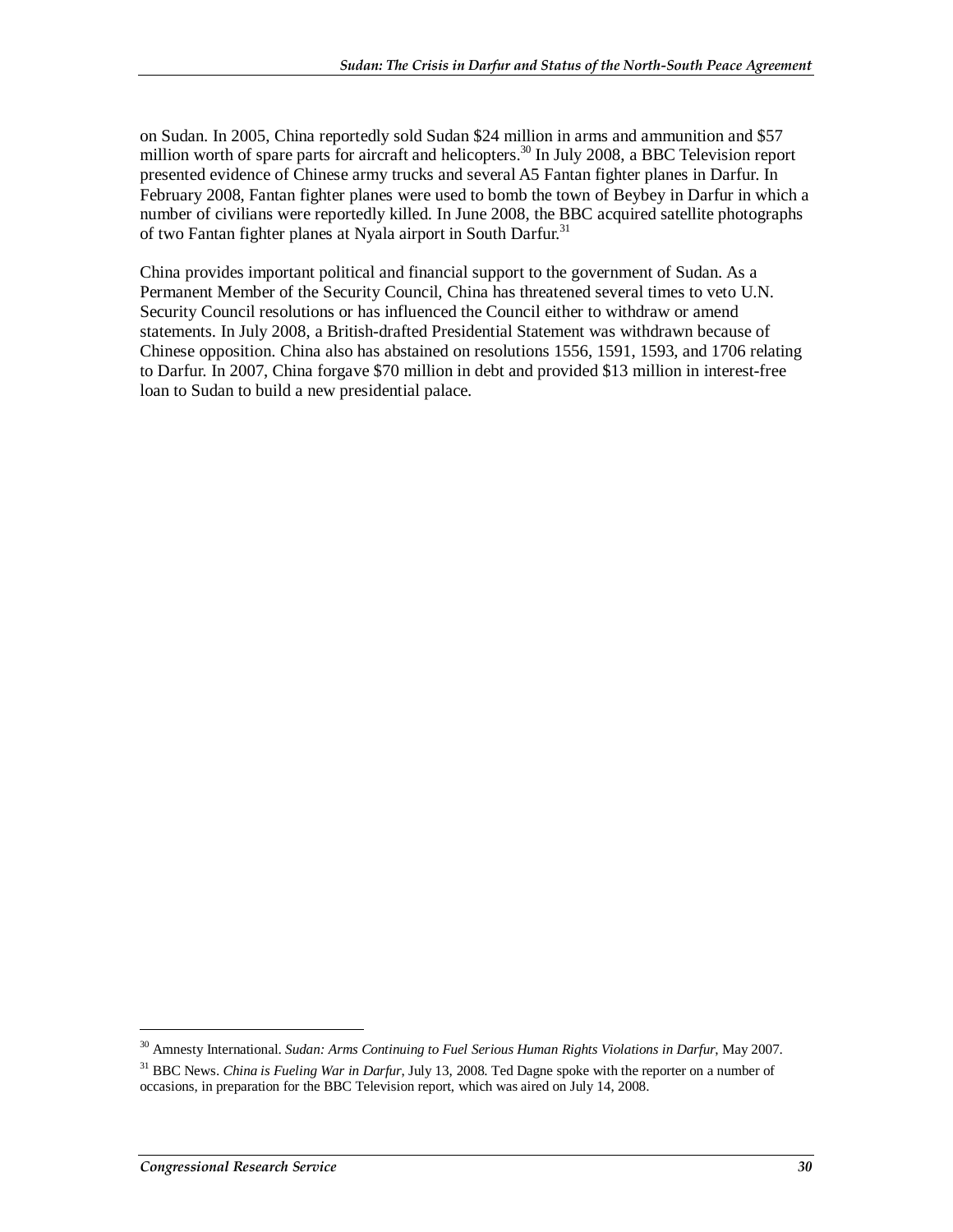

**Figure 1. Map of Sudan** 

.<br>Map No 1707 Hov 10 L.NI LD NATIONS<br>April 2007

Department of Poscessiping Operations

**Source:** United Nations, Department of Peacekeeping Operations.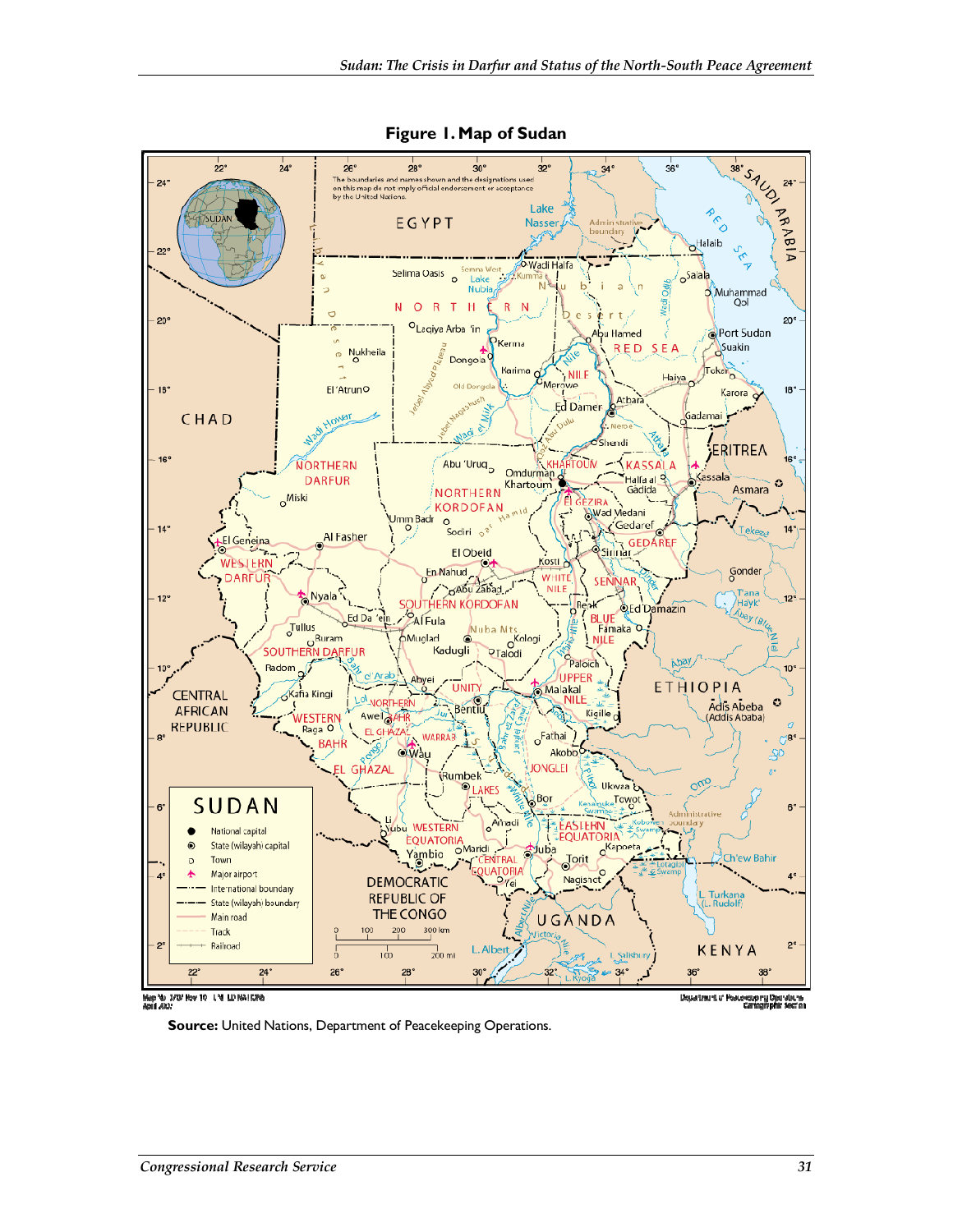## **Appendix A. Executive Order: Blocking Property of and Prohibiting Transactions with the Government of Sudan**

By the authority vested in me as President by the Constitution and the laws of the United States of America, including the International Emergency Economic Powers Act (50 U.S.C. 1701 et seq.)(IEEPA), the National Emergencies Act (50 U.S.C. 1601 et seq.)(NEA), and section 301 of title 3, United States Code, and taking appropriate account of the Darfur Peace and Accountability Act of 2006 (the "Act"),

I, GEORGE W. BUSH, President of the United States of America, find that, due to the continuation of the threat to the national security and foreign policy of the United States created by certain policies and actions of the government of Sudan that violate human rights, in particular with respect to the conflict in Darfur, where the government of Sudan exercises administrative and legal authority and pervasive practical influence, and due to the threat to the national security and foreign policy of the United States posed by the pervasive role played by the government of Sudan in the petroleum and petrochemical industries in Sudan, it is in the interests of the United States to take additional steps with respect to the national emergency declared in Executive Order 13067 of November 3, 1997. Accordingly, I hereby order:

Sec. 1. Except to the extent provided in section 203(b) of IEEPA (50 U.S.C. 1702(b)) or in regulations, orders, directives, or licenses that may be issued pursuant to this order, all property and interests in property of the government of Sudan that are in the United States, that hereafter come within the United States, or that are or hereafter come within the possession or control of United States persons, including their overseas branches, are blocked and may not be transferred, paid, exported, withdrawn, or otherwise dealt in.

Sec. 2. Except to the extent provided in section 203(b) of IEEPA (50 U.S.C. 1702(b)) or in regulations, orders, directives, or licenses that may be issued pursuant to this order, and notwithstanding any contract entered into or any license or permit granted prior to the effective date of this order, all transactions by United States persons relating to the petroleum or petrochemical industries in Sudan, including, but not limited to, oilfield services and oil or gas pipelines, are prohibited.

Sec. 3. (a) Any transaction by a United States person or within the United States that evades or avoids, has the purpose of evading or avoiding, or attempts to violate any of the prohibitions set forth in this order is prohibited.

(b) Any conspiracy formed to violate any of the prohibitions set forth in this order is prohibited.

Sec. 4. (a) Subject to paragraph (b) of this section, restrictions imposed by this order shall be in addition to, and do not derogate from, restrictions imposed in and under Executive Order 13067.

(b)(I) None of the prohibitions in section 2 of Executive Order 13067 shall apply to activities or related transactions with respect to Southern Sudan, Southern Kordofan/Nuba Mountains State, Blue Nile State, Abyei, Darfur, or marginalized areas in and around Khartoum, provided that the activities or transactions do not involve any property or interests in property of the government of Sudan.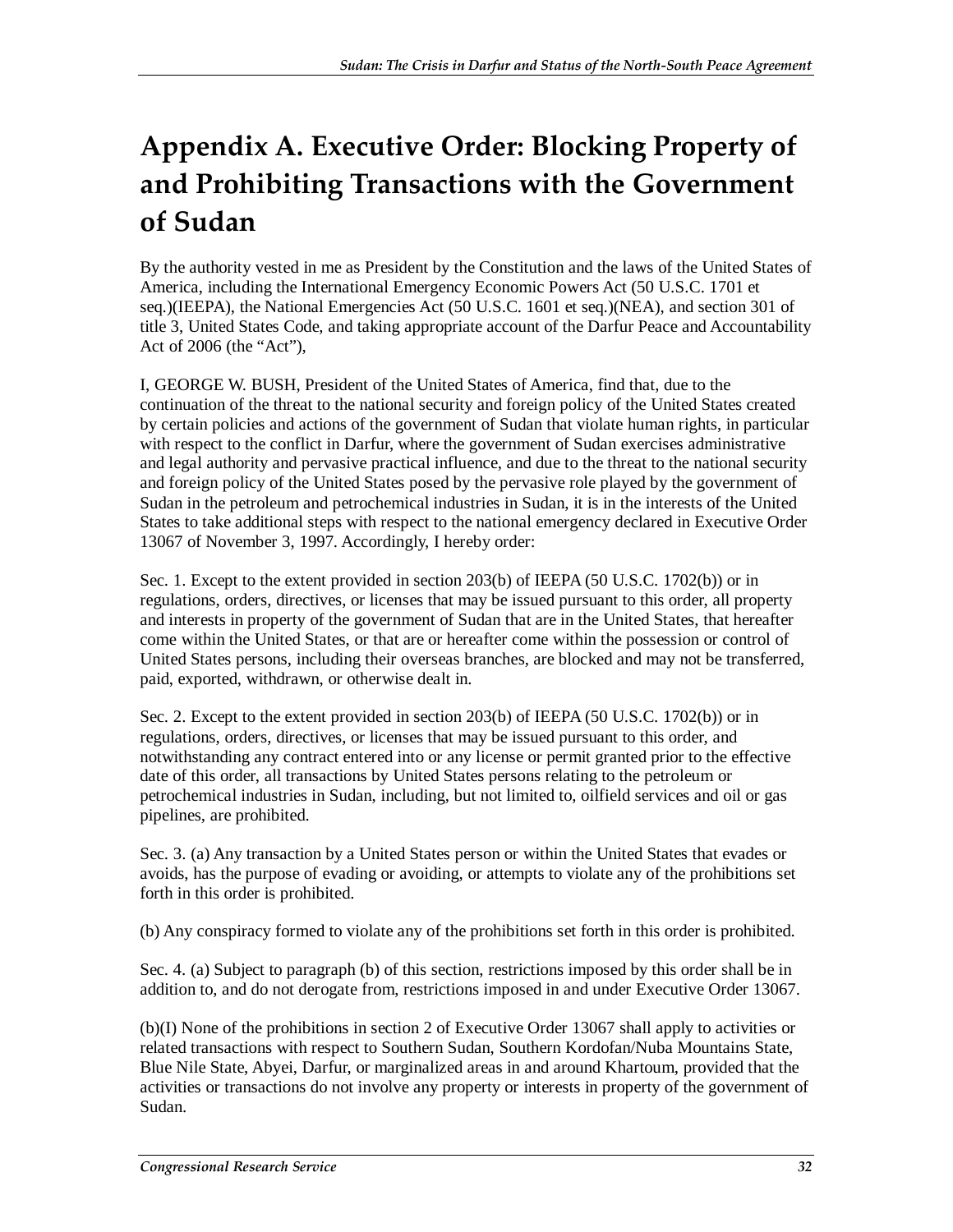(ii) The Secretary of State, after consultation with the Secretary of the Treasury, may define the term "Southern Sudan, Southern Kordofan/Nuba Mountains State, Blue Nile State, Abyei, Darfur, or marginalized areas in and around Khartoum" for the purposes of this order.

(c) The function of the President under subsection  $6(c)(1)$  of the Comprehensive Peace in Sudan Act of 2004 (P.L. 108-497), as amended by section  $5(a)(3)$  of the act, is assigned to the Secretary of the Treasury as appropriate in the performance of such function.

(d) The functions of the President under subsection  $6(c)(2)$  and the last sentence of  $6(d)$  of the Comprehensive Peace in Sudan Act of 2004 (P.L. 108-497), as amended by subsections  $5(a)(3)$ and (b), respectively, of the act, are assigned to the Secretary of State, except that the function of denial of entry is assigned to the Secretary of Homeland Security.

(e) The functions of the President under sections 7 and 8 of the act are assigned to the Secretary of State.

Sec. 5. Nothing in this order shall prohibit:

(a) transactions for the conduct of the official business of the Federal Government or the United Nations by employees thereof; or

(b) transactions in Sudan for journalistic activity by persons regularly employed in such capacity by a news gathering organization.

Sec. 6. For the purposes of this order:

(a) the term "person" means an individual or entity;

(b) the term "entity" means a partnership, association, trust, joint venture, corporation, group, subgroup, or other organization;

(c) the term "United States person" means any United States citizen, permanent resident alien, entity organized under the laws of the United States or any jurisdiction within the United States (including foreign branches), or any person in the United States; and

(d) the term "government of Sudan" includes the government of Sudan, its agencies, instrumentalities, and controlled entities, and the Central Bank of Sudan, but does not include the regional government of Southern Sudan.

Sec. 7. For those persons whose property and interests in property are blocked pursuant to section 1 of this order who might have a constitutional presence in the United States, I find that, because of the ability to transfer funds or other assets instantaneously, prior notice to such persons of measures to be taken pursuant to this order would render these measures ineffectual. I therefore determine that for these measures to be effective in addressing the national emergency declared in Executive Order 13067 there need be no prior notice of a determination made pursuant to section 1 of this order.

Sec. 8. The Secretary of the Treasury, after consultation with the Secretary of State, is hereby authorized to take such actions, including the promulgation of rules and regulations, and to employ all powers granted to the President by IEEPA as may be necessary to carry out the purposes of this order. The Secretary of the Treasury may delegate any of these functions to other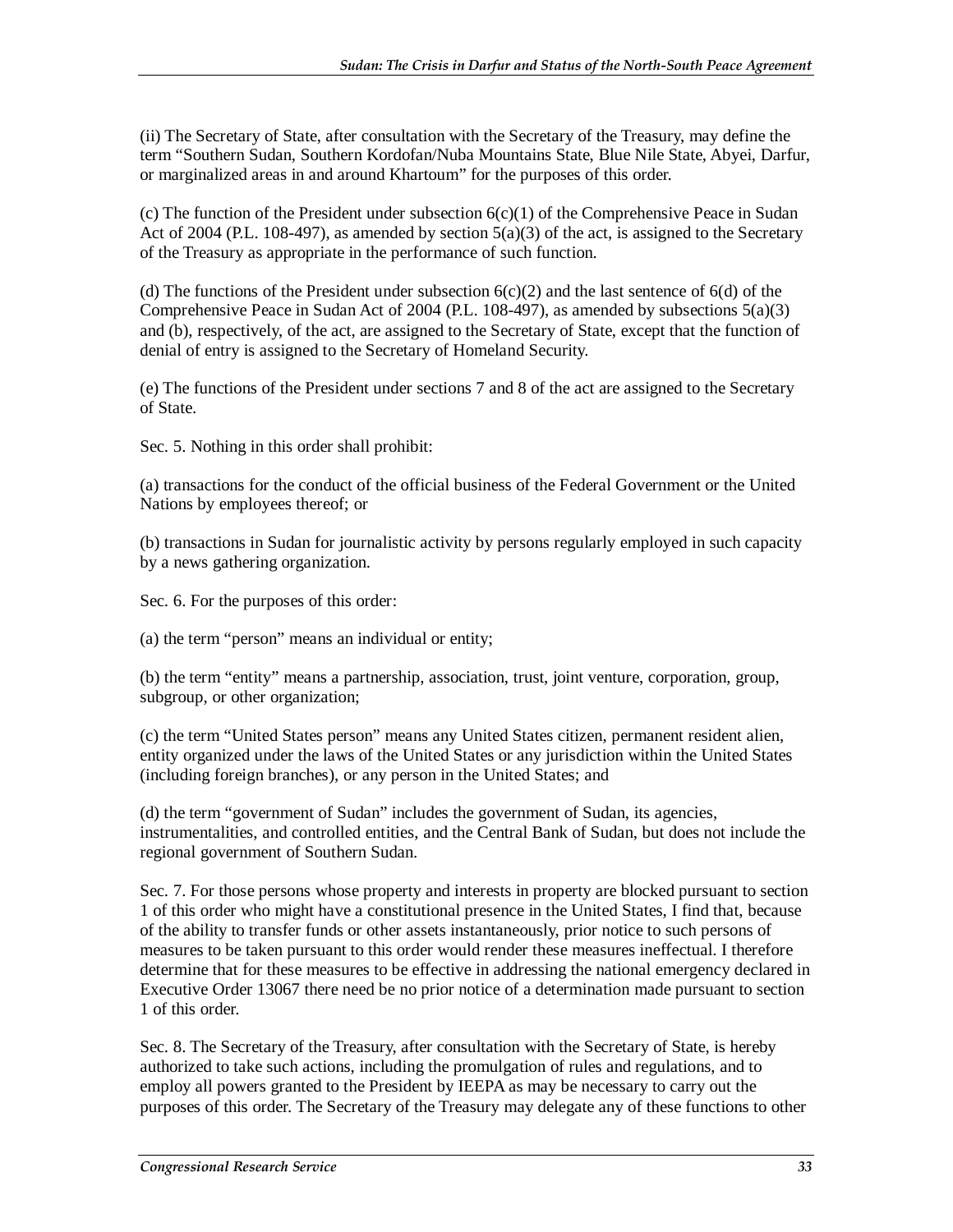officers and agencies of the United States Government, consistent with applicable law. All executive agencies of the United States Government are hereby directed to take all appropriate measures within their authority to carry out the provisions of this order and, where appropriate, to advise the Secretary of the Treasury in a timely manner of the measures taken. The Secretary of the Treasury shall ensure compliance with those provisions of section 401 of the NEA (50 U.S.C. 1641) applicable to the Department of the Treasury in relation to this order.

Sec. 9. This order is not intended to, and does not, create any right, benefit, or privilege, substantive or procedural, enforceable at law or in equity by any party against the United States, its departments, agencies, instrumentalities, or entities, its officers or employees, or any other person.

Sec. 10. This order shall take effect upon the enactment of the Darfur Peace and Accountability Act of 2006.

#### GEORGE W. BUSH

#### THE WHITE HOUSE,

October 13, 2006.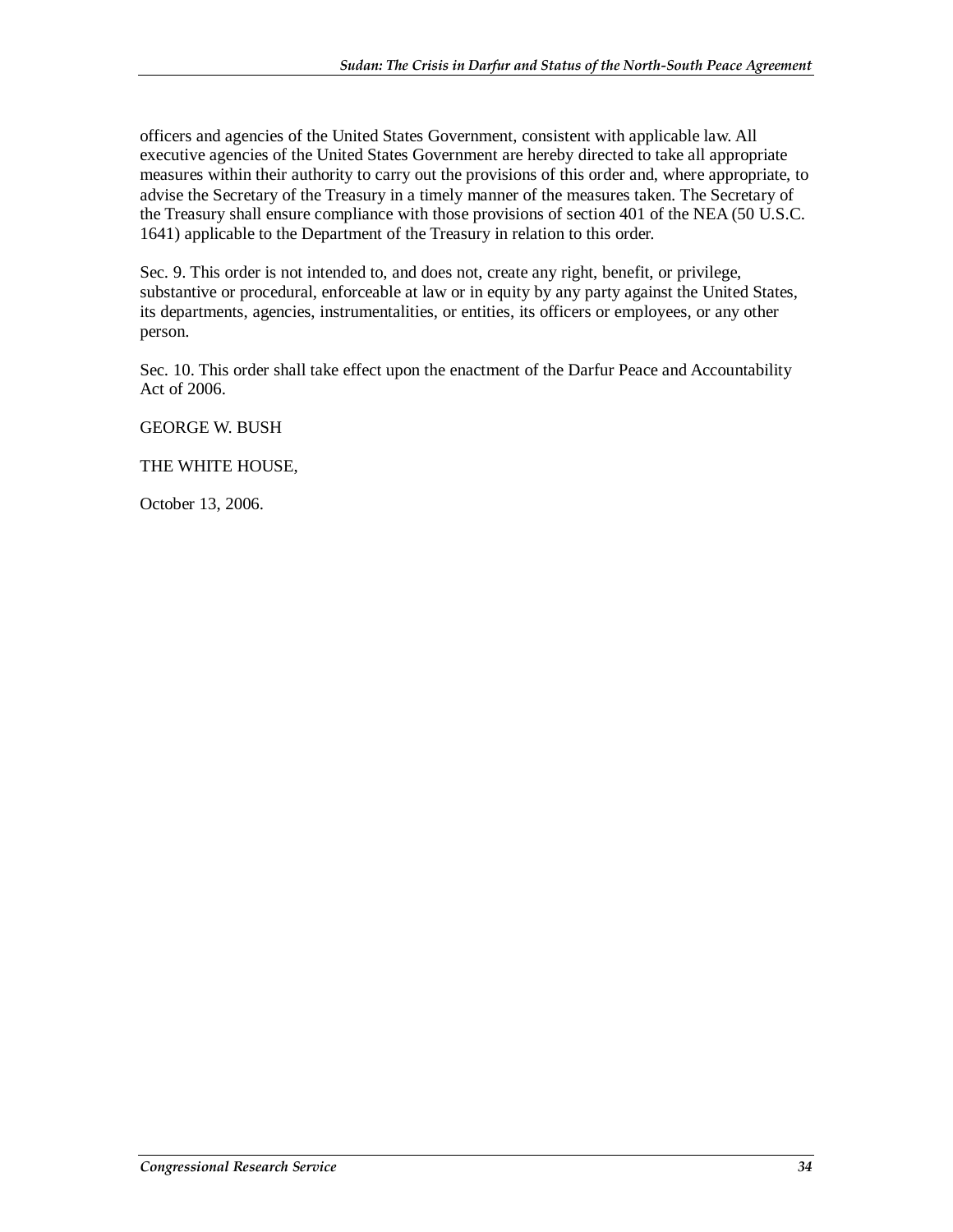## **Appendix B. Executive Order: Blocking Property of Persons in Connection with the Conflict in Sudan's Darfur Region**

By the authority vested in me as President by the Constitution and the laws of the United States of America, including the International Emergency Economic Powers Act (50 U.S.C. 1701 et seq.)(IEEPA), the National Emergencies Act (50 U.S.C. 1601 et seq.)(NEA), section 5 of the United Nations Participation Act, as amended (22 U.S.C. 287c)(UNPA), and section 301 of title 3, United States Code,

I, GEORGE W. BUSH, President of the United States of America, find that an unusual and extraordinary threat to the national security and foreign policy of the United States is posed by the persistence of violence in Sudan's Darfur region, particularly against civilians and including sexual violence against women and girls, and by the deterioration of the security situation and its negative impact on humanitarian assistance efforts, as noted by the United Nations Security Council in Resolution 1591 of March 29, 2005, and, to deal with that threat, hereby expand the scope of the national emergency declared in Executive Order 13067 of November 3, 1997, with respect to the policies and actions of the government of Sudan, and hereby order:

Sec. 1. (a) Except to the extent that sections  $203(b)$  (1), (3), and (4) of IEEPA (50 U.S.C. 1702(b)(1), (3), and (4)) may apply, or to the extent provided in regulations, orders, directives, or licenses that may be issued pursuant to this order, and notwithstanding any contract entered into or any license or permit granted prior to the effective date of this order, all property and interests in property of the following persons, that are in the United States, that hereafter come within the United States, or that are or hereafter come within the possession or control of any United States person, including any overseas branch, are blocked and may not be transferred, paid, exported, withdrawn, or otherwise dealt in:

(I) the persons listed in the Annex to this order; and

(ii) any person determined by the Secretary of the Treasury, after consultation with the Secretary of State:

- (A) to have constituted a threat to the peace process in Darfur;
- (B) to have constituted a threat to stability in Darfur and the region;
- (C) to be responsible for conduct related to the conflict in Darfur that violates international law;

(D) to be responsible for heinous conduct with respect to human life or limb related to the conflict in Darfur;

(E) to have directly or indirectly supplied, sold, or transferred arms or any related materiel, or any assistance, advice, or training related to military activities to:

- (1) the government of Sudan;
- (2) the Sudan Liberation Movement/Army;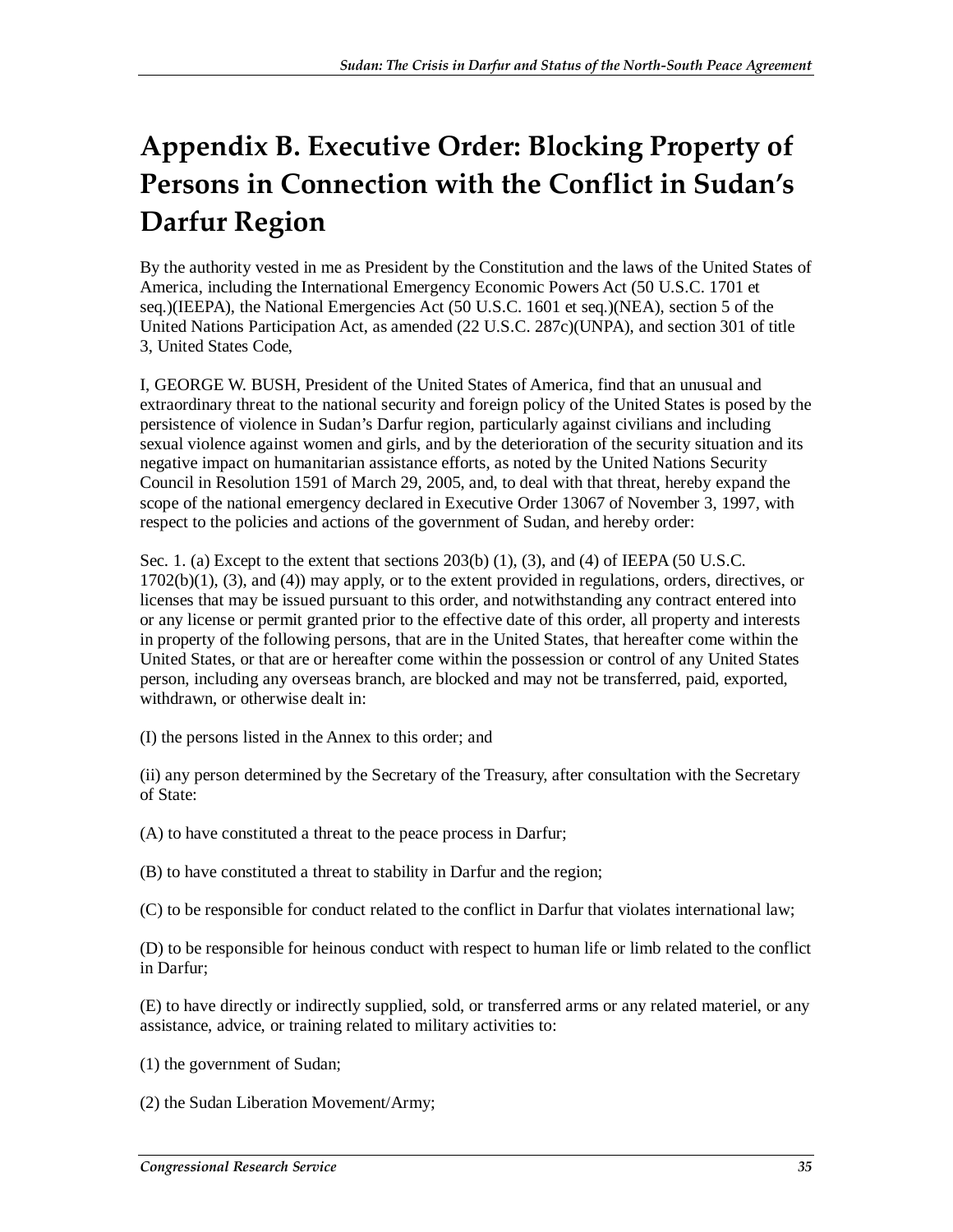(3) the Justice and Equality Movement;

(4) the Janjaweed; or

(5) any person (other than a person listed in subparagraph  $(E)(1)$  through  $(E)(4)$  above) operating in the states of North Darfur, South Darfur, or West Darfur that is a belligerent, a nongovernmental entity, or an individual;

(F) to be responsible for offensive military over flights in and over the Darfur region;

(G) to have materially assisted, sponsored, or provided financial, materiel, or technological support for, or goods or services in support of, the activities described in paragraph  $(a)(ii)(A)$ through (F) of this section or any person listed in or designated pursuant to this order; or

(H) to be owned or controlled by, or acting or purporting to act for or on behalf of, directly or indirectly, any person listed in or designated pursuant to this order.

(b) I hereby determine that, to the extent section  $203(b)(2)$  of IEEPA (50 U.S.C. 1702(b)(2)) may apply, the making of donations of the type of articles specified in such section by, to, or for the benefit of any person listed in or designated pursuant to this order would seriously impair my ability to deal with the national emergency declared in Executive Order 13067 and expanded in this order, and I hereby prohibit such donations as provided by paragraph (a) of this section.

(c) The prohibitions of paragraph (a) of this section include, but are not limited to, (I) the making of any contribution or provision of funds, goods, or services by, to, or for the benefit of any person listed in or designated pursuant to this order, and (ii) the receipt of any contribution or provision of funds, goods, or services from any such person.

Sec. 2. (a) Any transaction by a United States person or within the United States that evades or avoids, has the purpose of evading or avoiding, or attempts to violate any of the prohibitions set forth in this order is prohibited.

(b) Any conspiracy formed to violate any of the prohibitions set forth in this order is prohibited.

Sec. 3. For the purposes of this order:

(a) the term "person" means an individual or entity;

(b) the term "entity" means a partnership, association, trust, joint venture, corporation, group, subgroup, or other organization;

(c) the term "United States person" means any United States citizen, permanent resident alien, entity organized under the laws of the United States or any jurisdiction within the United States (including foreign branches), or any person in the United States; and

(d) the term "arms or any related materiel" means arms or related materiel of all types, military aircraft, and equipment, but excludes:

(I) supplies and technical assistance, including training, intended solely for use in authorized monitoring, verification, or peace support operations, including such operations led by regional organizations;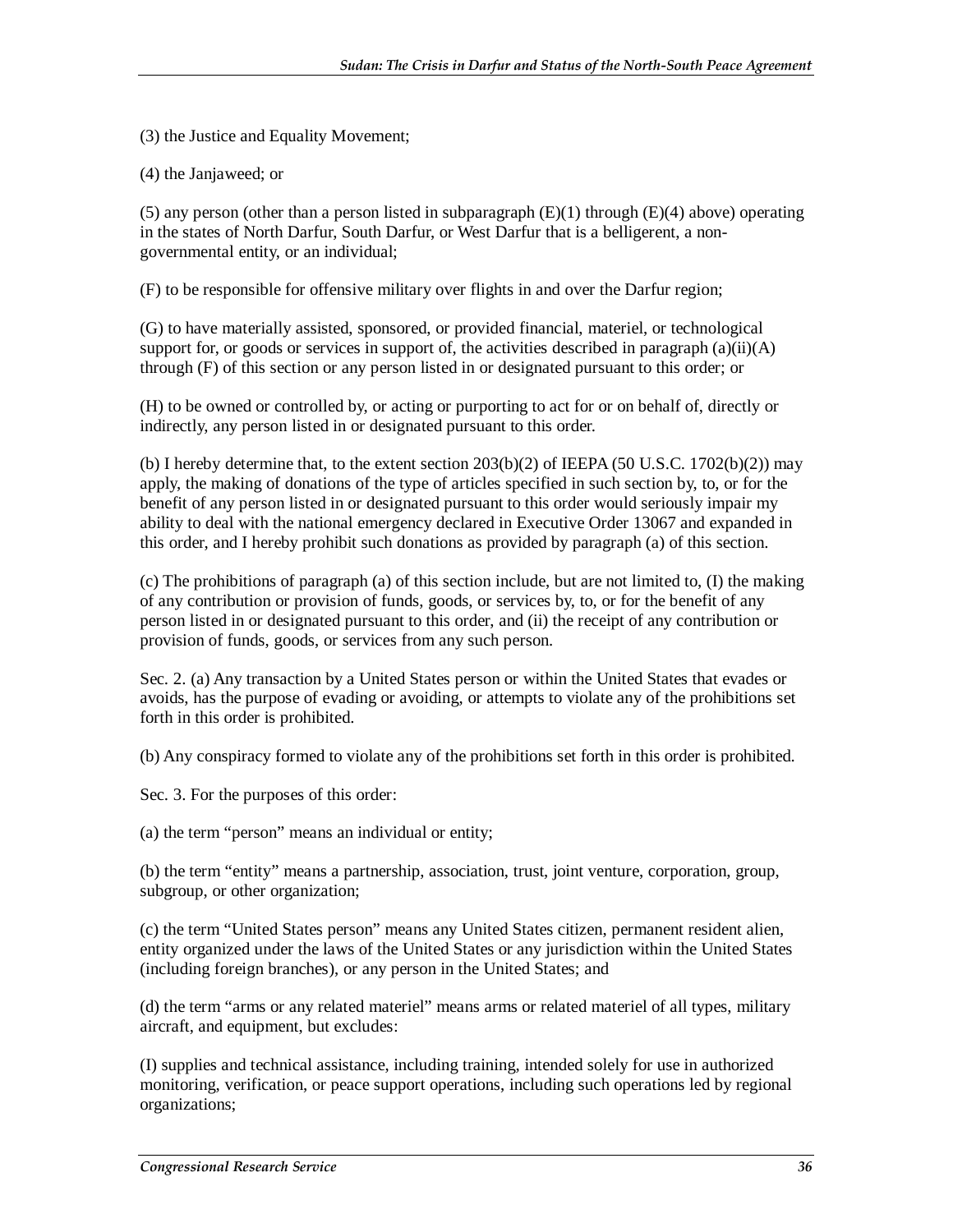(ii) supplies of non-lethal military equipment intended solely for humanitarian use, human rights monitoring use, or protective use, and related technical assistance, including training;

(iii) supplies of protective clothing, including flak jackets and military helmets, for use by United Nations personnel, representatives of the media, and humanitarian and development workers and associated personnel, for their personal use only;

(iv) assistance and supplies provided in support of implementation of the Comprehensive Peace Agreement signed January 9, 2005, by the government of Sudan and the People's Liberation Movement/Army; and

(v) other movements of military equipment and supplies into the Darfur region by the United States or that are permitted by a rule or decision of the Secretary of State, after consultation with the Secretary of the Treasury.

Sec. 4. For those persons listed in or designated pursuant to this order who might have a constitutional presence in the United States, I find that because of the ability to transfer funds or other assets instantaneously, prior notice to such persons of measures to be taken pursuant to this order would render these measures ineffectual. I therefore determine that, for these measures to be effective in addressing the national emergency declared in Executive Order 13067 and expanded by this order, there need be no prior notice of a listing or determination made pursuant to section 1 of this order.

Sec. 5. The Secretary of the Treasury, after consultation with the Secretary of State, is hereby authorized to take such actions, including the promulgation of rules and regulations, and to employ all powers granted to the President by IEEPA and UNPA as may be necessary to carry out the purposes of this order. The Secretary of the Treasury may delegate any of these functions to other officers and agencies of the United States Government, consistent with applicable law. All agencies of the United States Government are hereby directed to take all appropriate measures within their authority to carry out the provisions of this order and, where appropriate, to advise the Secretary of the Treasury in a timely manner of the measures taken. The Secretary of the Treasury shall ensure compliance with those provisions of section 401 of the NEA (50 U.S.C. 1641) applicable to the Department of the Treasury in relation to this order.

Sec. 6. The Secretary of the Treasury, after consultation with the Secretary of State, is hereby authorized to submit the recurring and final reports to the Congress on the national emergency expanded by this order, consistent with section  $401(c)$  of the NEA (50 U.S.C. 1641(c)) and section 204(c) of the IEEPA (50 U.S.C. 1703(c)).

Sec. 7. The Secretary of the Treasury, after consultation with the Secretary of State, is hereby authorized to determine, subsequent to the issuance of this order, that circumstances no longer warrant the inclusion of a person in the Annex to this order and that the property and interests in property of that person are therefore no longer blocked pursuant to section 1 of this order.

Sec. 8. This order is not intended to, and does not, create any right, benefit, or privilege, substantive or procedural, enforceable at law or in equity by any party against the United States, its departments, agencies, instrumentalities, or entities, its officers or employees, or any other person.

Sec. 9. This order is effective at 12:01 a.m. eastern daylight time on April 27, 2006.